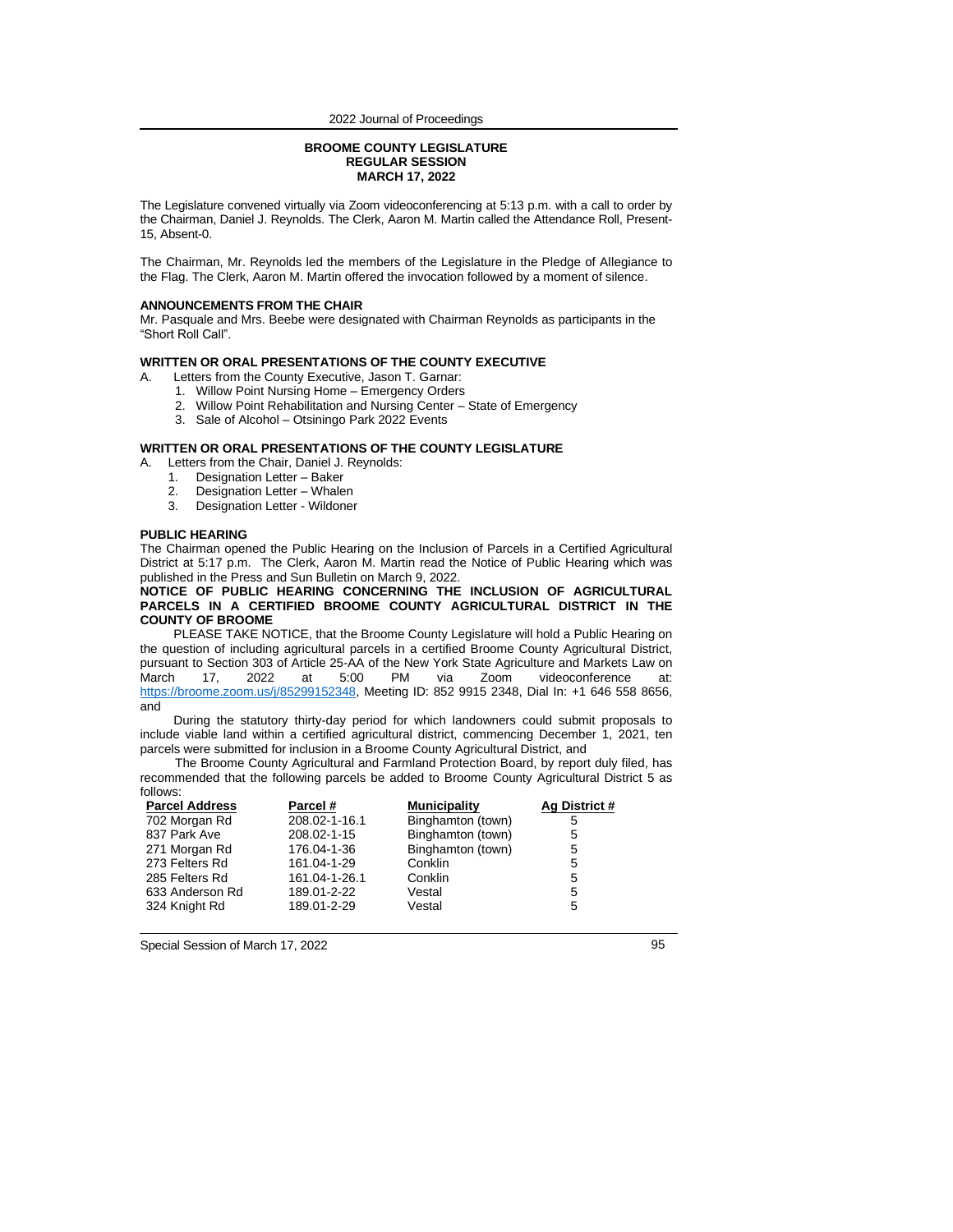| 326 Knight Rd | 189.01-2-28 | Vestal |  |
|---------------|-------------|--------|--|
| 320 Knight Rd | 189.01-2-24 | Vestal |  |
| 317 Knight Rd | 189.01-1-29 | Vestal |  |

Written comments may be submitted until March 16th, 2022 at 5:00 PM to the Clerk of the Legislature, Aaron Martin by email at LegClerk@broomecounty.us or by mail to the Broome County Legislature, PO Box 1766, Binghamton, NY 13902.

AARON M. MARTIN, CLERK, BROOME COUNTY LEGISLATURE, Dated: March 9, 2022

The Chairman asked for speakers. Beth Lucas, Broome County Director of Planning spoke on purpose of the annual review and the requirements for inclusion of a parcel in an Agricultural District. Leonard Hilldale, 315 Kenyon Hill Road stated he received a notice and questioned if the zoning status on his parcel was changing. Seeing no other speakers, the Chairman closed the public hearing at 5:25 p.m.

The Chairman opened the Public Hearing on the Review of Agricultural District 5 and Consolidation of Districts 3, 4 and 5 into Agricultural District 5 at 5:25 p.m. The Clerk, Aaron M. Martin read the notice of public hearing which was published in the Press & Sun-Bulletin on March 9, 2022.

**PUBLIC HEARING NOTICE: REVIEW OF AGRICULTURAL DISTRICT 5 AND THE CONSOLIDATION OF BROOME COUNTY AGRICULTURAL DISTRICTS 3, 4 AND 5 INTO BROOME COUNTY AGRICULTURAL DISTRICT 5**

In accordance with Article 25 AA of the NYS Agriculture and Markets Law, the Broome County Legislature has undertaken a review of the current Broome County Agricultural District 5; and

Broome County proposes to consolidate Broome County Agricultural Districts No. 3 located in the Town of Sanford, No. 4 located in the Towns of Binghamton, Chenango, Colesville, Conklin, Fenton, Kirkwood, Maine, Sanford, Union, Vestal, Windsor, and No. 5 located in Towns of Barker, Chenango, Lisle, Maine, Nanticoke, Triangle, into Broome County Agricultural District 5 as part of the review process and the new anniversary date will be January 11, 2027; and

Broome County is proposing modifications to Agricultural District 5 by adding two (2) parcels totaling 7.22 acres and removing 74 parcels totaling 775.32 acres based on this review; and

The Broome County Agricultural Farmland Protection Board recommends that 1) The parcels proposed to be added to and removed from Consolidated Agricultural District 5 are consistent with Article 25 AA of the NYS Agriculture and Markets Law Section 303-a. related to maintaining viable agricultural land and that the modifications should be made; and 2) The District has achieved its original objectives and should be continued; and

Such review and consolidation requires a public hearing, pursuant to Article 25 AA of the New York State Agriculture and Markets Law Section 303-a and c, be held for the purpose of hearing comments on the consolidation, the continuance of the District and any modifications proposed thereto; and

This notice, the Draft Consolidated Agricultural District 5 Review Report, the listing of parcels proposed for addition or removal from the District, a map of the proposed modifications and consolidated District are available for review and are on file and open for public inspection in the Broome County Department of Planning, located at 60 Hawley Street, Binghamton, NY 13901 or online a[t www.gobroomecounty.com/planning;](http://www.gobroomecounty.com/planning) and

A public hearing on the review, the consolidation of Agricultural Districts 3, 4, and 5 into Agricultural District 5, proposed modifications, and recertification of Agricultural District 5, is scheduled for Thursday, March 17, 2022, at 5:00 PM via Zoom Videoconference:

Join Zoom Meeting[: https://broome.zoom.us/j/85299152348](https://broome.zoom.us/j/85299152348) Meeting ID: 852 9915 2348 Call-In Number: +1 646 558 8656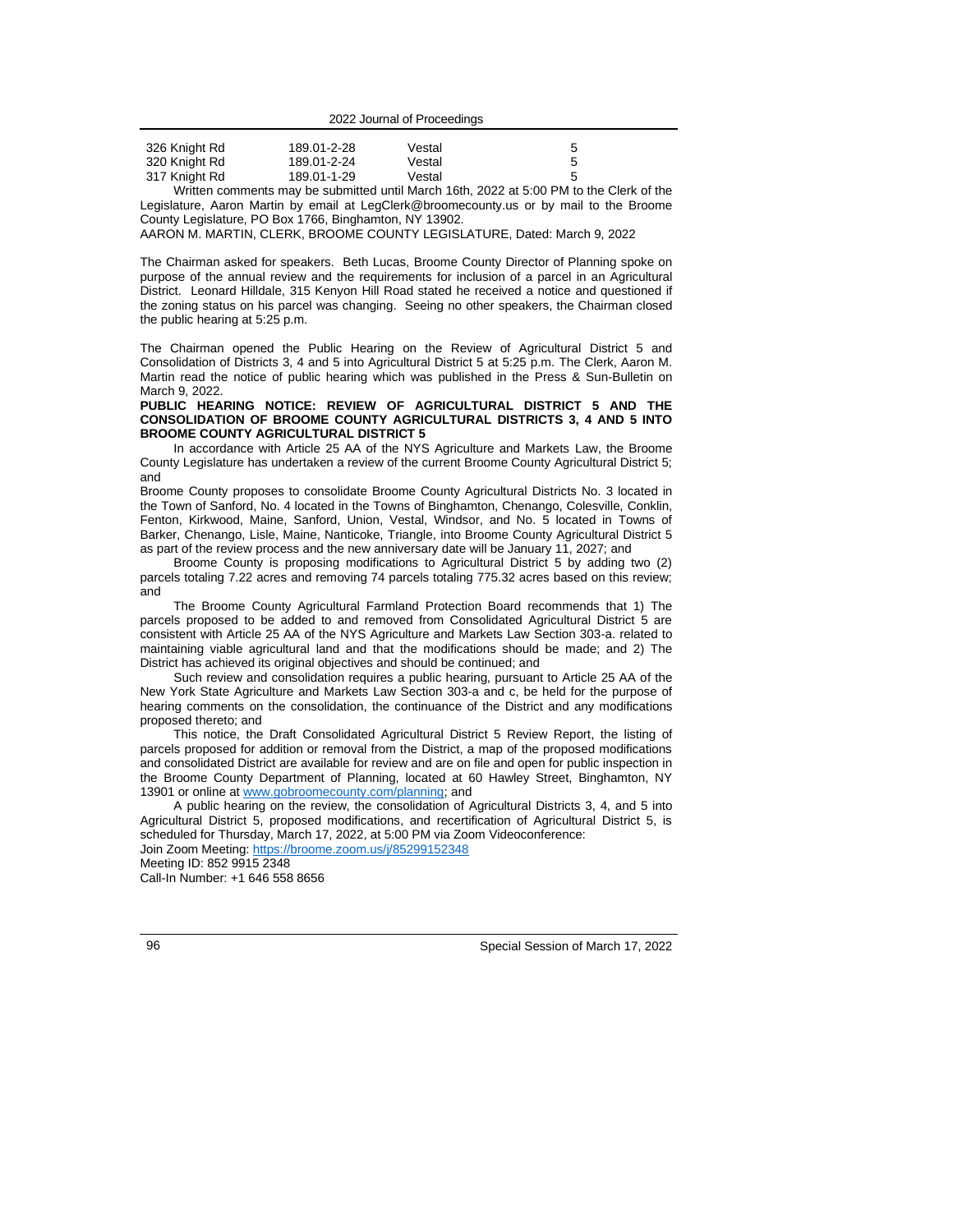Written comments may be submitted until March 16, 2022, at 5:00 PM to the Clerk of the Legislature, by email at LegClerk@broomecounty.us or by mail to the Broome County Legislature, PO Box 1766, Binghamton, NY 13902. Aaron M. Martin, Clerk Broome County Legislature Dated March 9, 2022

The Chairman asked if there were any speakers. Beth Lucas, Director of Planning gave an

overview summary of the Review of District 5 and the Consolidation of Agricultural Districts. There being no other speakers, the Chairman closed the public hearing at 5:30 p.m.

Mr. Baldwin made a motion, seconded by Mr. Weslar that the Session minutes of February 17, 2022 be approved as prepared and presented by the Clerk. **Carried.** Ayes-15, Nays-0

Mr. Reynolds noted that the committee minutes for February 17, 2022 through March 16, 2022 had been distributed to the members of each committee for review and that they are also on file in the Clerk's Office. Mr. Reynolds asked for corrections to the committee minutes. Seeing none, a motion to approve the committee minutes was made by Mr. Wildoner, seconded by Mrs. Beebe.

**Carried.** Ayes-15, Nays-0

### **PRESENTATION OF PETITIONS, COMMUNICATIONS, NOTICES & REPORTS**

- 1. Broome County Ag Districts Eight-Year Review Report
- 2. STOP-DWI Funding from NYS STOP-DWI Foundation
- 3. SUNY Broome Board of Trustees January 2022 Meeting Minutes
- 4. Visit Binghamton February 2022 Monthly Report
- Land Bank 2021 Annual Report
- 6. Department of Public Works 2021 Annual Report
- 7. Broome County Clerk 2021 Annual Report
- 8. Department of Aviation 2021 Annual Report<br>9. Order of Succession Office of Risk Manager
- 9. Order of Succession Office of Risk Management
- 10. Order of Succession Department of Public Works
- 11. Order of Succession Department of Audit and Control
- 12. Order of Succession Visions Veterans Memorial Arena and Forum Theatre
- 13. Order of Succession STOP-DWI Program
- 14. Town of Vestal Assessor Opinion on WPRNC
- 15. Soil and Water Conservation District February 15, 2022 Minutes

### **RESOLUTIONS HELD OVER OR TABLED FROM A PREVIOUS SESSSION**

### **RESOLUTION NO. 2022-73**

By Economic Development, Education & Culture Committee Seconded by Mr. Baldwin **RESOLUTION CONFIRMING APPOINTMENT TO MEMBERSHIP ON THE BROOME COUNTY LAND BANK BOARD OF DIRECTORS**

**Carried**. Ayes-12, Nays-3 (Kaminsky, Beebe, Ryan)

#### **RESOLUTION NO. 2022-75**

By Health & Human Services and Finance Committees Seconded by Mr. Baker **RESOLUTION AUTHORIZING AN AGREEMENT WITH CENTERS FOR CARE LLC FOR PROFESSIONAL CONSULTING SERVICES FOR THE WILLOW POINT REHABILITATION AND NURSING CENTER**

Mr. Whalen made a motion, seconded by Mr. Shaw to amend the Resolution to delete the second further resolved paragraph and add two further resolved paragraphs to read as follows**:**  "FURTHER RESOLVED, that the Broome County Legislature, acting in accordance with the Broome County Charter, specifically rejects and removes all Right of First Refusal (ROFR)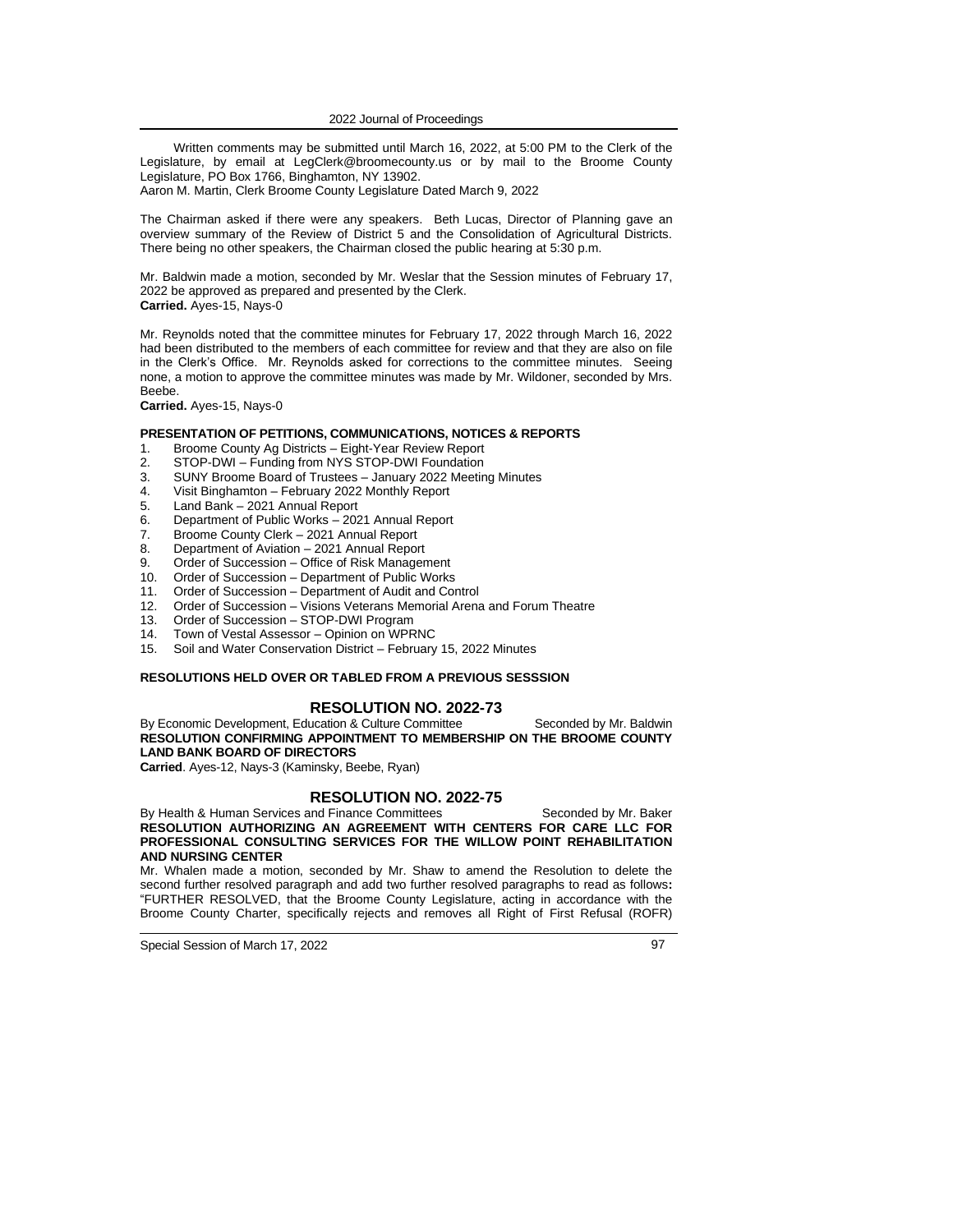provisions and language in said consulting contract with Centers (CFC), as well as any and all references and guarantees relating to sales price or discounts from Fair Market Value which were previously offered to Centers (CFC) in documents not approved by this Legislature, and be it

FURTHER RESOLVED, that this Legislature directs the County Attorney to include additional language be included in Article 5.2 providing for termination of the consulting agreement upon the sale or transfer of Willow Point Nursing Home, and be it

**Amendment failed** Ayes-5, Nays-10 (Flagg, Baker, Wildoner, Myers, Reynolds, Pasquale, Hilderbrant, Beebe, Weslar, Kaminsky)

**Carried.** Ayes-10, Nays-5 (Baldwin, Shaw, O'Brien, Ryan, Whalen)

#### **RESOLUTIONS INTRODUCED AT THIS SESSION**

#### **RESOLUTION NO. 76**

By County Administration and Finance Committees Seconded by Mr. Baker **RESOLUTION AUTHORIZING AN AGREEMENT WITH NEW YORK STATE POLICE FOR A COMPUTER MAINTENANCE AND SUPPORT MEMORANDUM OF UNDERSTANDING FOR THE DIVISION OF INFORMATION TECHNOLOGY FOR 2022-2023**

WHEREAS, the Chief Information Officer requests authorization for an agreement with New York State Police for a Computer Maintenance and Support Memorandum of Understanding for the Division of Information Technology for the period January 1, 2022 through December 31, 2023, and

WHEREAS, said agreement is necessary to define the service expectations for computer maintenance and support and access to Fire Mobile and Police Mobile in a vehicle connected via Netmotion and Fire Records and Law Enforcement Records, now, therefore, be it

RESOLVED, that this County Legislature hereby authorizes an agreement with New York State Police Troop C Headquarters, PO Box 300,823 NY-7, Sidney, NY 13838 for a Maintenance and Support Memorandum of Understanding for the Division of Information Technology for the period January 1, 2022 through December 31, 2023, and be it

FURTHER RESOLVED, that support outside normal maintenance described in the Memorandum of Understanding agreement may be billed at the rate of \$70 per hour, and be it

FURTHER RESOLVED, that the County Executive or his duly authorized representative is hereby empowered to execute any such agreements, documents, or papers, approved as to form by the Department of Law, as may be necessary to implement the intent and purpose of this Resolution.

**Carried**. Ayes-15, Nays-0

### **RESOLUTION NO. 77**

By County Administration and Finance Committees Seconded by Mr. Baker **RESOLUTION AUTHORIZING AMENDMENT TO THE AGREEMENT WITH PJ GRAVES AND DAUGHTER FOR LEASE OF A FOLDING AND INSERTING MACHINE FOR THE DIVISION OF INFORMATION TECHNOLOGY FOR 2018-2022**

WHEREAS, this County Legislature, by Resolution 251 of 2018, authorized an agreement with PJ Graves and Daughter for the lease of a folding and inserting machine for the Division of Information Technology at a cost not to exceed \$21,689.28 for the period June 1, 2018 through May 31, 2022*,* and

WHEREAS, said agreement is necessary for preparation of tax statements for Real Property Tax Services, and

WHEREAS, it is necessary to authorize the amendment of said agreement to amend the period to December 1, 2018 through November 30, 2022 to coincide with the 48 month leasing term, now, therefore, be it

RESOLVED, that this County Legislature hereby authorizes an amendment to the agreement with PJ Graves and Daughter, P.O. Box 5097, Syracuse, New York 13220 to amend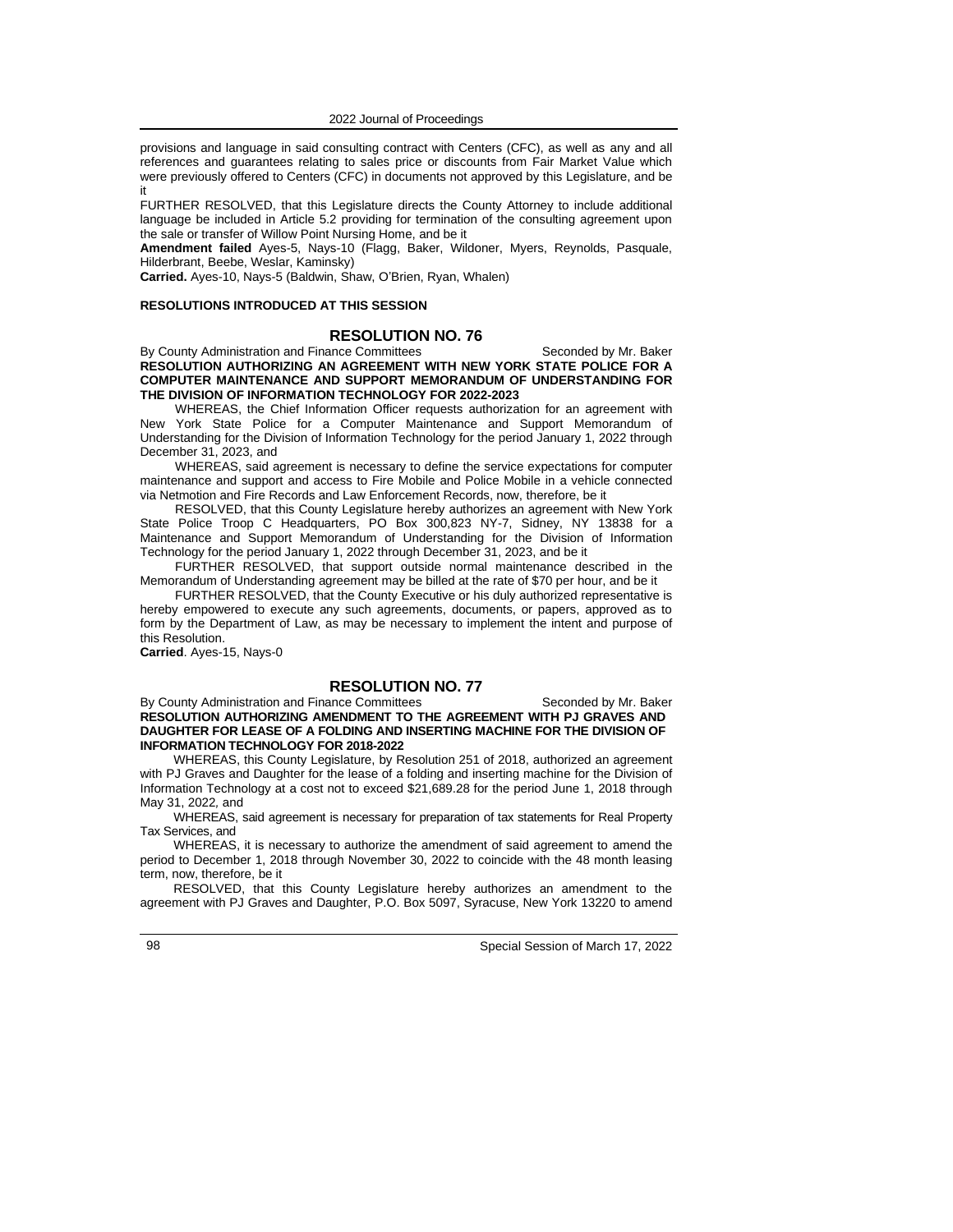the period to December 1, 2018 through November 30, 2022 to coincide with the 48 month leasing term*,* and be it

FURTHER RESOLVED, that Resolution 251 of 2018, to the extent consistent herewith, shall remain in full force and effect, and be it

FURTHER RESOLVED, that the County Executive or his duly authorized representative is hereby empowered to execute any such agreements, documents, or papers, approved as to form by the Department of Law, as may be necessary to implement the intent and purpose of this Resolution.

**Carried**. Ayes-15, Nays-0

### **RESOLUTION NO. 78**

By County Administration and Finance Committees Seconded by Mr. Baker **RESOLUTION AUTHORIZING AN AGREEMENT WITH PRIME CARE MEDICAL OF NEW YORK, INC., FOR A COMPUTER MAINTENANCE AND SUPPORT AND PHONE USAGE MEMORANDUM OF UNDERSTANDING FOR THE DIVISION OF INFORMATION TECHNOLOGY FOR 2022-2025**

WHEREAS, the Chief Information Officer requests authorization for an agreement with Prime Care Medical of New York, Inc., for a Computer Maintenance and Support and Phone Usage Memorandum of Understanding for the Division of Information Technology for the period February 1, 2022 through January 31, 2025, and

WHEREAS, said agreement is necessary to define the service expectations for computer maintenance & support and access to HealthSecure EMR and phone usage at the Broome County Jail, now, therefore, be it

RESOLVED, that this County Legislature hereby authorizes an agreement with Prime Care Medical of New York, Inc., 3940 Locust Lane, Harrisburg, PA 17109, for a Computer Maintenance and Support and Phone Usage Memorandum of Understanding for the Division of Information Technology for the period February 1, 2022 through January 31, 2025, and be it

FURTHER RESOLVED, that support outside normal maintenance described in the Memorandum of Understanding agreement may be billed at the rate of \$70 per hour, and be it

FURTHER RESOLVED, that the County Executive or his duly authorized representative is hereby empowered to execute any such agreements, documents, or papers, approved as to form by the Department of Law, as may be necessary to implement the intent and purpose of this Resolution.

**Carried**. Ayes-15, Nays-0

#### **RESOLUTION NO. 79**

By County Administration and Finance Committees Seconded by Mr. Baker **RESOLUTION AUTHORIZING AN AGREEMENT WITH AMERICAN GRILL FOR A PHONE SERVICE MEMORANDUM OF UNDERSTANDING FOR THE DIVISION OF INFORMATION TECHNOLOGY FOR 2021-2026**

WHEREAS, the Chief Information Officer requests authorization for an agreement with American Grill for a Phone Service Memorandum of Understanding for the Division of Information Technology for the period December 1, 2021 through November 30, 2026, and

WHEREAS, said agreement is necessary to define the service expectations for County phone service at the Greater Binghamton Transportation Center, now, therefore, be it

RESOLVED, that this County Legislature hereby authorizes an agreement with American Grill, 2987 Third Avenue, Bronx, NY 10455 for a Phone Service Memorandum of Understanding for the Division of Information Technology for the period December 1, 2021 through November 30, 2026, and be it

FURTHER RESOLVED, that support outside normal maintenance described in the Memorandum of Understanding agreement may be billed at the rate of \$70 per hour, and be it

FURTHER RESOLVED, that the County Executive or his duly authorized representative is hereby empowered to execute any such agreements, documents, or papers, approved as to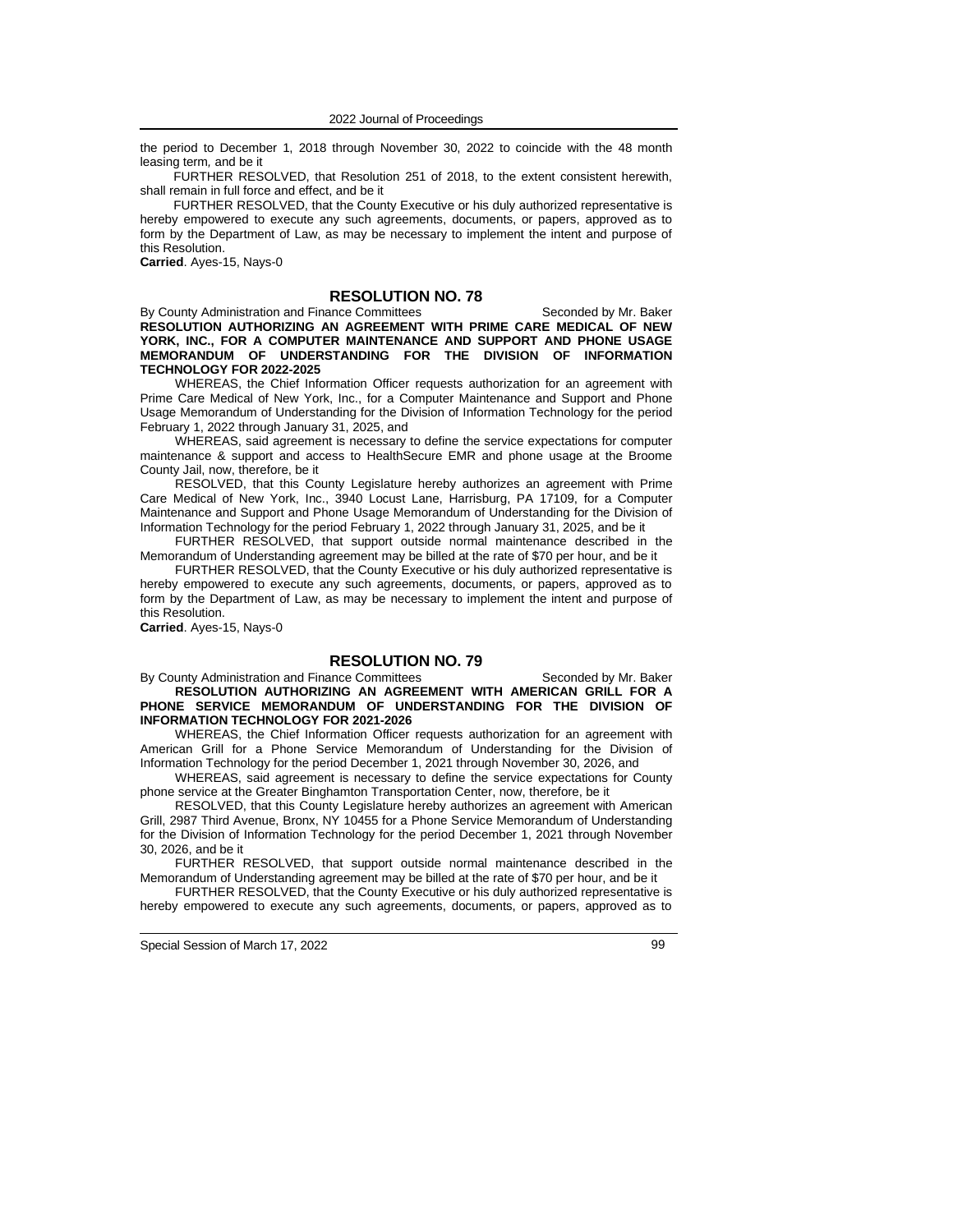form by the Department of Law, as may be necessary to implement the intent and purpose of this Resolution.

**Carried**. Ayes-15, Nays-0

### **RESOLUTION NO. 80**

By Economic Development, Education & Culture and Finance Committees Seconded by Mr. Baker

**RESOLUTION AUTHORIZING ACCEPTANCE OF NEW YORK STATE SYSTEMS CHANGE AND INCLUSIVE OPPORTUNITIES NETWORK (NY SCION) PROGRAM GRANT FOR THE OFFICE OF EMPLOYMENT AND TRAINING AND ADOPTING A PROGRAM BUDGET FOR 2022**

WHEREAS, the Director of the Office of Employment & Training requests authorization to accept a New York State Systems Change and Inclusive Opportunities Network (NY SCION) Program Grant and adopt a program budget in the amount of \$100,000 for the period January 1, 2022 through December 31, 2022*,* and

WHEREAS, said program grant provides funds for a Disability Resource Coordinator that will provide resources to assist job-seeking, disabled individuals find employment*,* now, therefore, be it

RESOLVED, that this County Legislature hereby authorizes and approves acceptance of \$100,000 from New York State Department of Labor, Harriman State Office Campus, Building 12, Room 428, Albany, New York 12240 for the Office of Employment & Training's New York State Systems Change and Inclusive Opportunities Network Program Grant for the period January 1, 2022 through December 31, 2022, and be it

FURTHER RESOLVED, that this County Legislature hereby approves and adopts the program budget annexed hereto as Exhibit "A" in the total amount of \$100,000, and be it

FURTHER RESOLVED, that the County Executive or his duly authorized representative is hereby empowered to execute any such agreements, documents, or papers, approved as to form by the Department of Law, as may be necessary to implement the intent and purpose of this Resolution, and be it

FURTHER RESOLVED, that the County Executive or his duly authorized representative is hereby empowered (with the approval of the grantor agency) to reduce the time period of the grant provided there is no change in the grant budget or extend the terms of the grant agreement for the purpose of expending any unexpended grant funds, and be it

FURTHER RESOLVED, that the County Executive or his duly authorized representative (including the Budget Director, Comptroller and/or Commissioner of Finance) is hereby authorized to make any transfers of funds required within this grant budget provided that employee head count is not increased, the County's contribution is not increased, and the salary rate or salary total for a position is not changed.

**Carried**. Ayes-15, Nays-0

### **RESOLUTION NO. 81**

By Economic Development, Education & Culture and Finance Committees Seconded by Mr. Baker

### **RESOLUTION AUTHORIZING AN AGREEMENT WITH IDEA KRAFT FOR PROFESSIONAL SERVICES FOR THE OFFICE OF EMPLOYMENT AND TRAINING FOR 2022**

WHEREAS, RFP 2021-101 Gun Violence Prevention (GVP) Initiative Digital Outreach Provider was advertised, and

WHEREAS, the Director of Employment and Training requests authorization for an agreement with Idea Kraft for professional services for the Office of Employment and Training at a cost not to exceed \$20,000 for the period February 1, 2022 through July 31, 2022, and

WHEREAS, said agreement is necessary to advertise the Gun Violence Prevention Initiative to eligible youth through digital and radio outreach*,* now, therefore, be it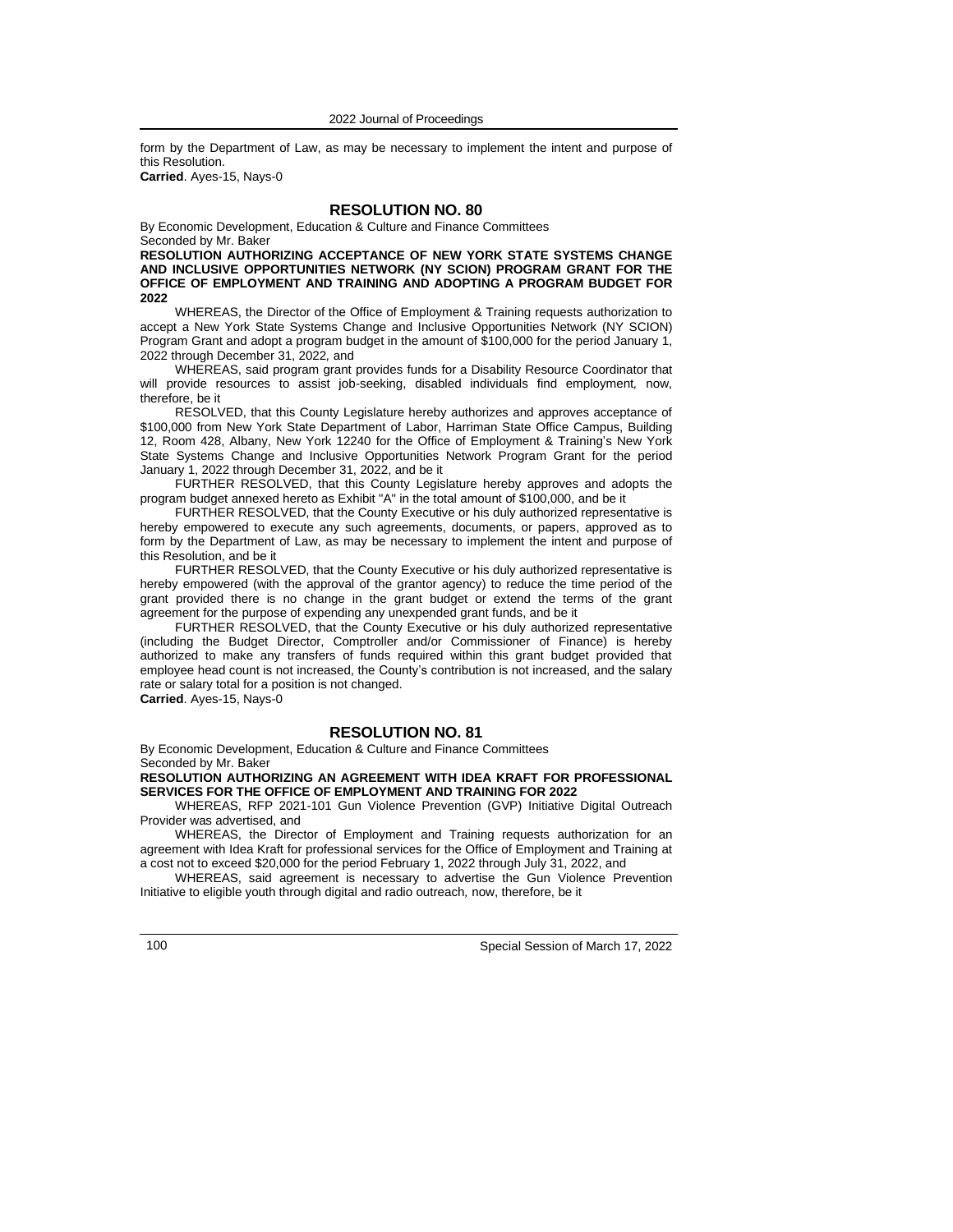RESOLVED, that this County Legislature hereby authorizes an agreement with Idea Kraft, 45 Lewis Street, Binghamton, New York 13901 for professional services for the Office of Employment and Training for the period February 1, 2022 through July 31, 2022, and be it

FURTHER RESOLVED, that in consideration of said services, the County shall pay the Contractor an amount not to exceed \$20,000 for the term of the agreement, and be it

FURTHER RESOLVED, that the payments hereinabove authorized shall be made from budget line 33020006.6004137.3131.3310241, and be it

FURTHER RESOLVED, that the County Executive or his duly authorized representative is hereby empowered to execute any such agreements, documents, or papers, approved as to form by the Department of Law, as may be necessary to implement the intent and purpose of this Resolution.

**Carried**. Ayes-15, Nays-0

#### **RESOLUTION NO. 82**

By Finance, Public Works & Transportation and Economic Development, Education & Culture Committees Seconded by Mr. Pasquale **RESOLUTION AMENDING THE 2021 CAPITAL IMPROVEMENT PROGRAM**

RESOLVED, that the 2021 Capital Improvement Program is hereby amended as follows: **FROM:**

|                        |                                          |             |     |                              | <b>Estimated Construction Cost:</b> |                    |
|------------------------|------------------------------------------|-------------|-----|------------------------------|-------------------------------------|--------------------|
| Project<br><u>Code</u> | <b>Project Name</b>                      | Total       |     | Federal                      | <b>State</b>                        | County             |
| 3120044                | 2021 Purchase 6<br><b>Electric Buses</b> | \$7,592,495 |     | \$5,640,194                  | \$1,576,403                         | \$375,898          |
|                        |                                          |             |     | Local Finance Law Section 11 |                                     | How Financed:      |
|                        |                                          | Year Start  | YPU | LFL                          | Bond                                | Current<br>Revenue |
|                        |                                          | 2021        | 12  | 12                           | \$7,592,495                         | \$0                |
| TO:                    |                                          |             |     |                              | <b>Estimated Construction Cost:</b> |                    |
| Project<br><u>Code</u> | <b>Project Name</b>                      | Total       |     | Federal                      | <b>State</b>                        | County             |
| 3120044                | 2021 Purchase 6<br><b>Electric Buses</b> | \$7,592,495 |     | \$5,640,19<br>4              | \$1,576,403                         | \$375,898          |
|                        |                                          |             |     | Local Finance Law Section 11 |                                     | How Financed:      |
|                        |                                          | Year Start  | YPU | LFL                          | Bond                                | Current<br>Revenue |
|                        |                                          | 2021        | 10  | 29-a                         | \$7,592,495                         | \$0                |
| $and$ ho it            |                                          |             |     |                              |                                     |                    |

and be it

FURTHER RESOLVED, that the Director of the Office of Management and Budget is hereby authorized to make a short term, non-interest bearing loan from the General Fund and/or the Enterprise Fund to provide sufficient cash to proceed, and be it

FURTHER RESOLVED, that the Director of the Office of Management and Budget and Comptroller are hereby authorized to process any paperwork necessary to implement the intent of this Resolution.

**Carried**. Ayes-15, Nays-0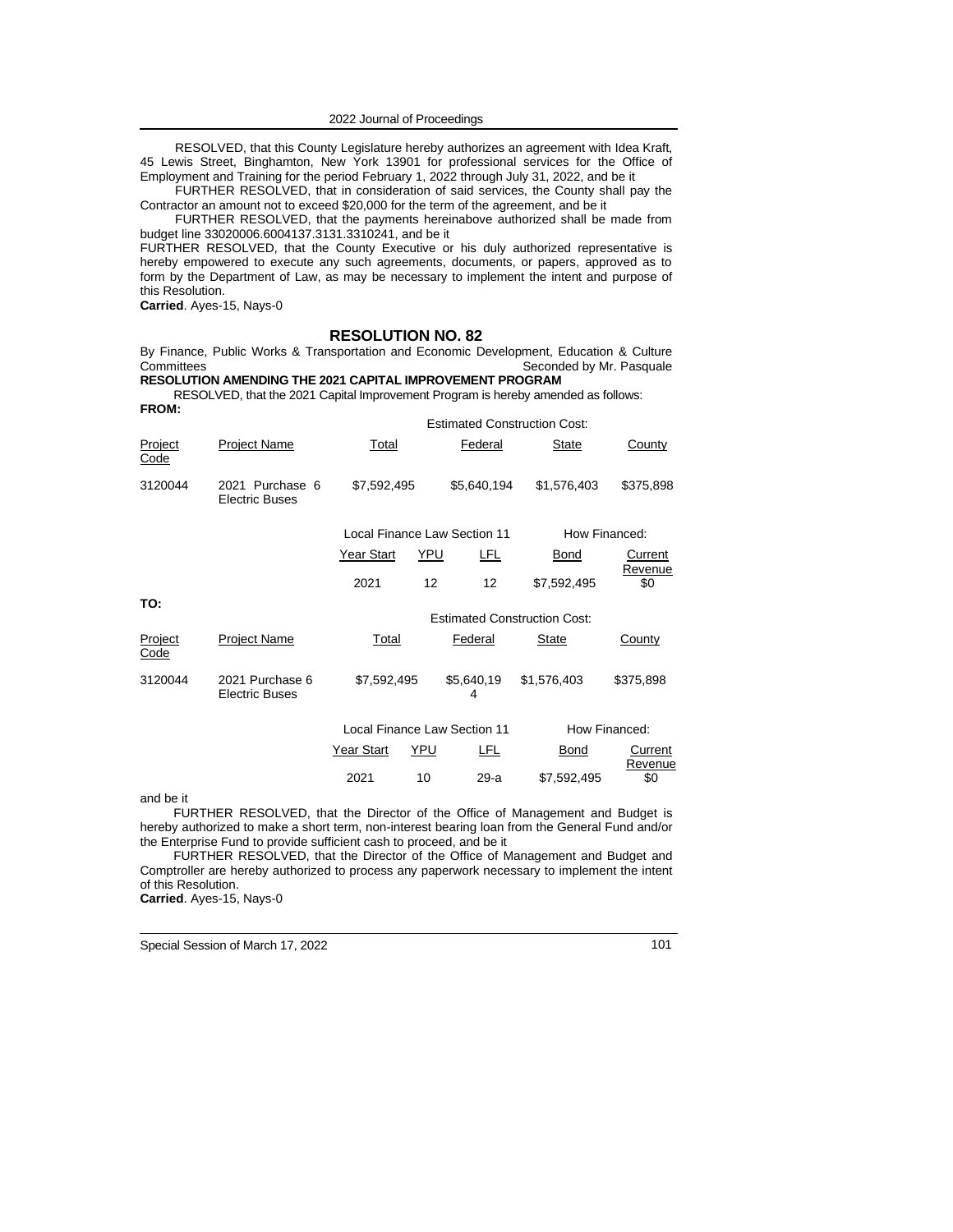### **RESOLUTION NO. 83**

By Economic Development, Education & Culture Committee Seconded by Mr. Baker **RESOLUTION DESIGNATING THE BROOME COUNTY LEGISLATURE AS LEAD AGENCY WITH RESPECT TO BROOME COUNTY AGRICULTURAL DISTRICT NO. 5 AND RENDERING A "NEGATIVE DECLARATION" WITH RESPECT THERETO** 

WHEREAS, pursuant to the Agricultural and Markets Law, this County Legislature heretofore established Agricultural District Nos. 3, 4, and 5, and

WHEREAS, pursuant to Section 303-b of the Agriculture and Markets Law, County Legislative bodies are directed to establish an annual 30-day period wherein landowners can request inclusion of their property in a certified agricultural district, and

WHEREAS, it has been determined that such revision of an Agricultural District is subject to the requirements of the State Environmental Quality Review Act, and it is therefore necessary to initiate procedures with respect thereto, and

WHEREAS, this County Legislature has determined that it is the agency with the broadest governmental powers for investigation of the impact of the proposed action and has the greatest capability for providing the most thorough environmental assessment of the project, and

WHEREAS, this County Legislature is an involved agency, as defined in the State Environmental Quality Review Act, reviewing the aforementioned project, and

WHEREAS, said Project may have an impact on the environment, and

WHEREAS, all of the parcels which have been recommended for inclusion at this time are situated in Agricultural District No. 5, now, therefore, be it

RESOLVED, that this County Legislature, based on the Environmental Assessment Form annexed hereto as Exhibit "A", hereby determines and declares that a revision of Agricultural District No. 5 will not have a significant adverse effect on the environment, and be it

FURTHER RESOLVED, that this County Legislature hereby issues a "Negative Declaration".

**Carried**. Ayes-15, Nays-0

# **RESOLUTION NO. 84**

By Economic Development, Education and Culture Committee Seconded by Mr. Baker **RESOLUTION ADOPTING A PLAN FOR THE MODIFICATION OF BROOME COUNTY AGRICULTURAL DISTRICTS NO. 5 PURSUANT TO SECTION 303-b OF THE AGRICULTURE AND MARKETS LAW** 

WHEREAS, this County Legislature, by Resolution 496 of 2004, pursuant to Section 303 b of the Agriculture and Markets Law, established an annual 30-day period wherein landowners can request inclusion of viable land in a certified agricultural district, and

WHEREAS, during the statutory thirty-day period, commencing December 1, 2021, ten parcels were submitted for inclusion in Broome County Agricultural Districts, and

WHEREAS, the Broome County Agricultural and Farmland Protection Board has reviewed the applications and found that all ten parcels contained viable agricultural land that would strengthen the agricultural industry in their districts, and

WHEREAS, the Broome County Agricultural and Farmland Protection Board has recommended to the Broome County Legislature, that the ten parcels listed below be included in their appropriate agricultural district, now, therefore, be it

RESOLVED, that this County Legislature hereby accepts the modification of the agricultural districts listed below in accordance with the recommendation of the Broome County Agricultural and Farmland Protection Board; and said agricultural districts located within the County of Broome are herein approved and modified in accordance with the provisions of Section 303-b of the New York State Agriculture and Markets Law:

| <b>Parcel Address</b> | Parcel #      | <b>Municipality</b> | Ag District # |
|-----------------------|---------------|---------------------|---------------|
| 702 Morgan Rd         | 208.02-1-16.1 | Binghamton (town)   |               |
| 837 Park Ave          | 208.02-1-15   | Binghamton (town)   |               |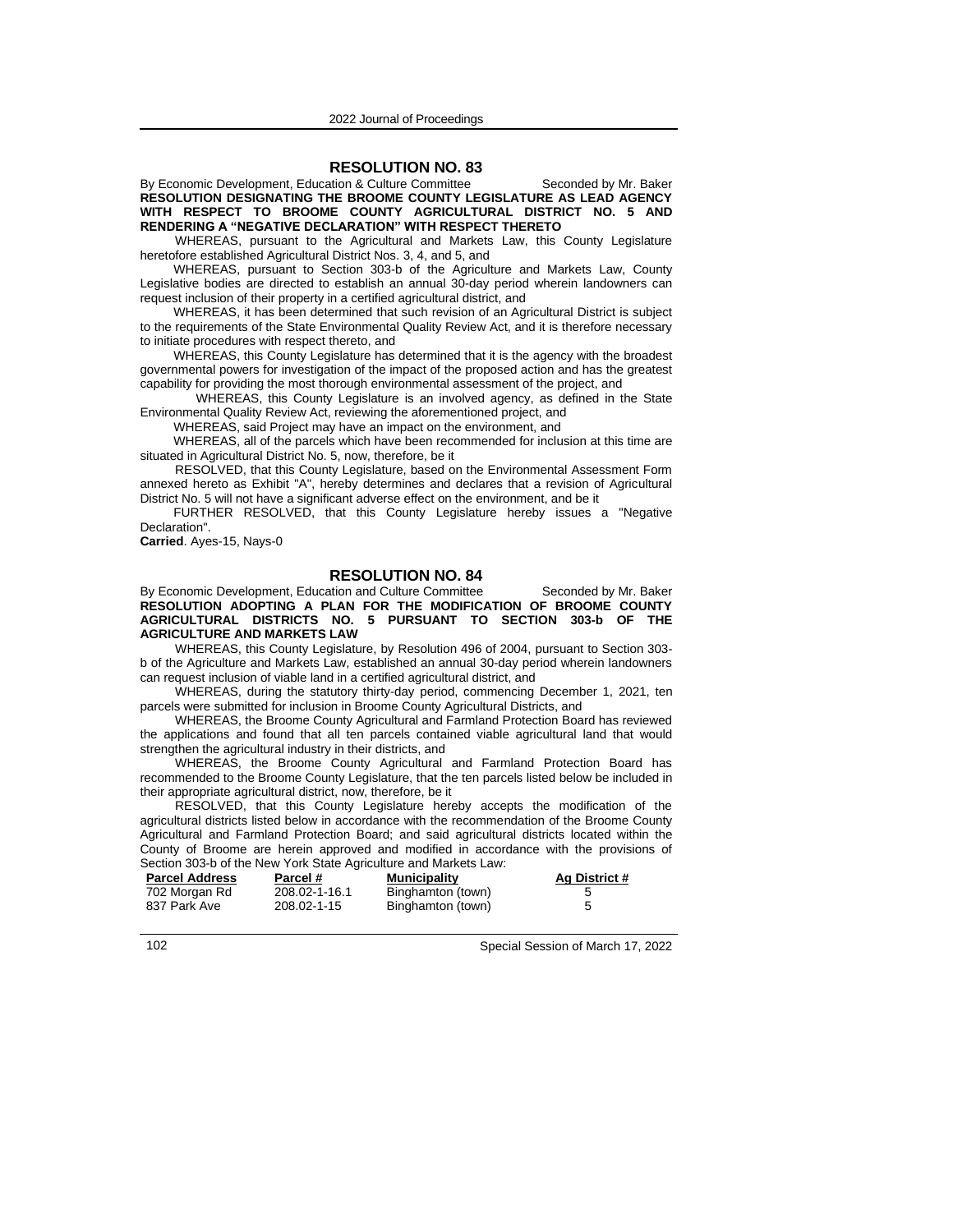| 271 Morgan Rd   | 176.04-1-36   | Binghamton (town) | 5 |
|-----------------|---------------|-------------------|---|
| 273 Felters Rd  | 161.04-1-29   | Conklin           | 5 |
| 285 Felters Rd  | 161.04-1-26.1 | Conklin           | 5 |
| 633 Anderson Rd | 189.01-2-22   | Vestal            | 5 |
| 324 Knight Rd   | 189.01-2-29   | Vestal            | 5 |
| 326 Knight Rd   | 189.01-2-28   | Vestal            | 5 |
| 320 Knight Rd   | 189.01-2-24   | Vestal            | 5 |
| 317 Knight Rd   | 189.01-1-29   | Vestal            | 5 |

FURTHER RESOLVED, that the Clerk of this County Legislature, pursuant to Section 303-b of the Agriculture and Markets Law, is hereby directed on behalf of this County Legislature to submit to the Commissioner of Agriculture and Markets a certified copy of this Resolution and copy of the plan for the modification of Broome County Agricultural Districts No. 5, which proposal heretofore has been filed with the Clerk of the Legislature, the Broome County Clerk, the Broome County Planning Department and the Broome County Agricultural and Farmland Protection Board, it being noted herein that less than 90 days have passed from the end of the statutory thirty-day period wherein land owners can request inclusion of their property in a certified agricultural district and said proposal was submitted to this body to the date of adoption of this Resolution.

**Carried**. Ayes-15, Nays-0

### **RESOLUTION NO. 85**

By Economic Development, Education & Culture Committee Seconded by Mr. Baker **RESOLUTION DESIGNATING THE BROOME COUNTY LEGISLATURE AS LEAD AGENCY AND ISSUING A NEGATIVE DECLARATION IN A SEQR DETERMINATION FOR THE REVIEW AND CONSOLIDATION OF AGRICULTURAL DISTRICT NO. 5**

WHEREAS, this County Legislature hereby declares its intention to seek "Lead Agency" status with respect to the Eight-year review of Broome County Agricultural District No. 5 including the modifications and consolidation of Agricultural Districts Nos. 3, 4 and 5 into Broome County Agricultural District 5, and

WHEREAS, it has been determined that such review is subject to the requirements of the State Environmental Quality Review Act, and it is therefore necessary to initiate procedures with respect thereto, and

WHEREAS, this County Legislature has determined that it is the agency with the broadest governmental powers for investigation of the impact of the proposed action and has the greatest capability for providing the most thorough environmental assessment of the project, and

RESOLVED, that this County Legislature hereby declares its intention to seek lead agency status with respect to the Eight-year review of Broome County Agricultural District No. 5, including the modifications and consolidation of Agricultural Districts Nos. 3, 4 and 5 into Broome County Agricultural District 5, and be it

FURTHER RESOLVED, that this County Legislature, based on the Environmental Assessment Form annexed hereto as Exhibit "A", hereby determines and declares that the Eight-year review of Broome County Agricultural District No. 5 including the modifications and consolidation of Agricultural Districts 3, 4 and 5 into Broome County Agricultural District No. 5 will not have a significant effect on the environment, and be it

FURTHER RESOLVED, that this County Legislature hereby adopts the "Negative Declaration" Determination of Significance annexed hereto as Exhibit "A". **Carried**. Ayes-15, Nays-0

# **RESOLUTION NO. 86**

By Economic Development, Education & Culture Committee Seconded by Mr. Baker **RESOLUTION AUTHORIZING A PLAN FOR THE CONSOLIDATION OF BROOME COUNTY AGRICULTURAL DISTRICTS NOS. 3, 4 AND 5 INTO BROOME COUNTY AGRICULTURAL DISTRICT NO. 5, MODIFICATION AND RECERTIFICATION OF BROOME COUNTY**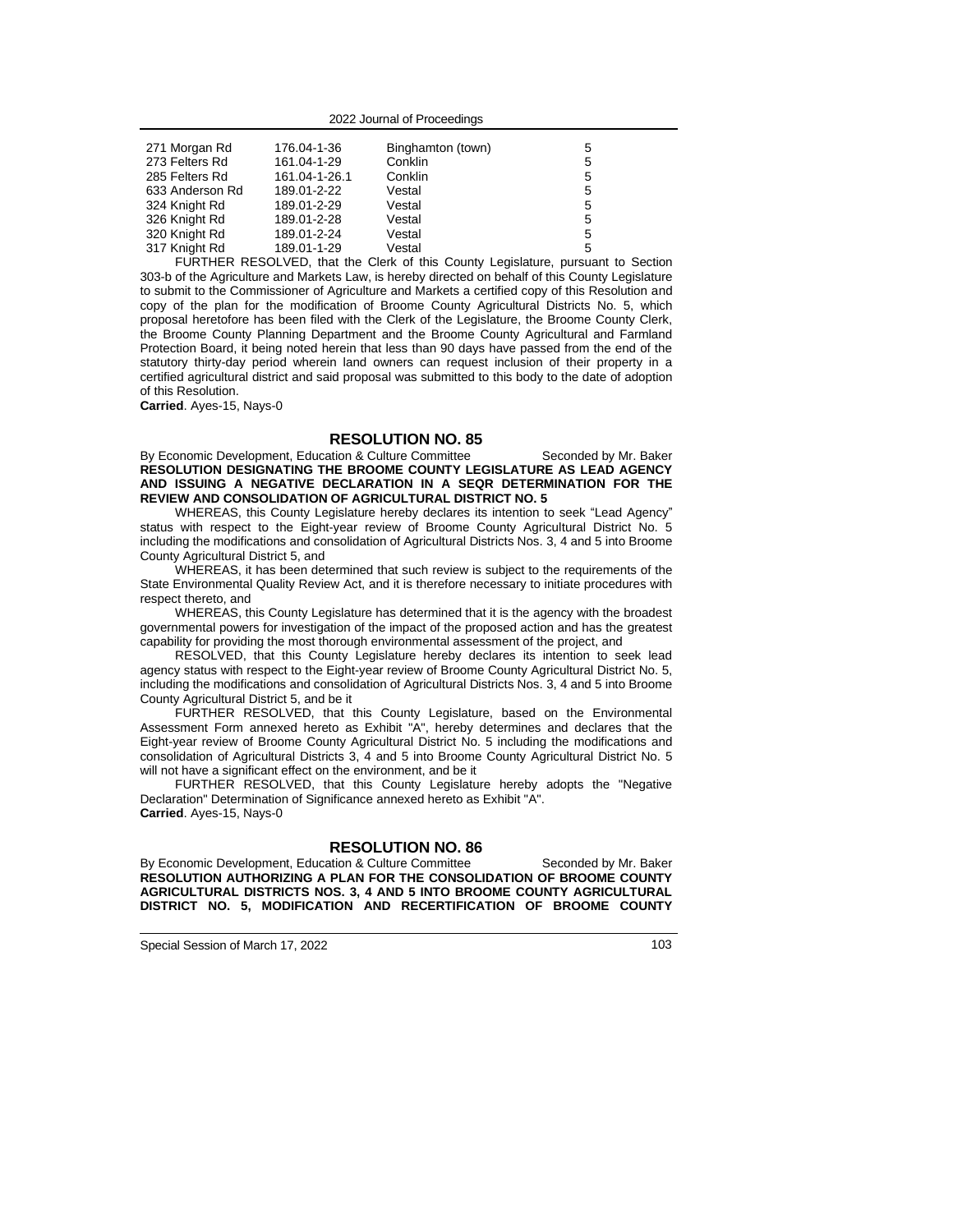#### **AGRICULTURAL DISTRICT 5 PURSUANT TO SECTIONS 303-A AND 303-C OF THE AGRICULTURE AND MARKETS LAW**

WHEREAS, under Section 303-a of the New York State Agriculture and Markets Law, the County Legislature is required to review a district eight years after its creation and every eight years thereafter, and under Section 303-c of the Agriculture and Markets Law, the County Legislature is authorized to consolidate existing agricultural districts undergoing review, and

WHEREAS, Broome County established a 30-day review period from July 31, 2021 to August 30, 2021 during which Broome County declared its intent to consolidate Broome County Agricultural Districts 3, 4 and 5 into Consolidated Agricultural District 5 and landowners proposed modifications to the Broome County Agricultural Districts, and

WHEREAS, the Broome County Agricultural and Farmland Protection Board has requested the consolidation Broome County Agricultural Districts 3, 4 and 5 into Consolidated Agricultural District 5 as part of the review process, and

WHEREAS, the Broome County Agricultural and Farmland Protection Board has proposed modifications to Agricultural District No. 5 by adding two (2) parcels totaling 7.22 acres and removing 74 parcels totaling 775.32 acres based on this review, and

WHEREAS, the Broome County Planning Department has completed its review of the proposed consolidation and modifications to the current agricultural districts and presented to this Legislature the parcels and acreage to be contained with the consolidated Broome County Agricultural Districts, now, therefore, be it

RESOLVED, that after due deliberation, this County Legislature does hereby determine that the consolidation and modification of Broome County Agricultural District Nos. 3, 4 and 5 into Broome County Agricultural District No. 5 is in the best interest of the promotion and protection of agricultural processes in the County of Broome, and be it

FURTHER RESOLVED, Broome County Agricultural District No. 5 has achieved its original objectives and it should be continued with the next anniversary date being January 11, 2027, and be it

FURTHER RESOLVED, that this County Legislature approves the consolidation of Broome County Agricultural Districts 3, 4 and 5 into Consolidated Agricultural District 5, and be it

FURTHER RESOLVED, that this County Legislature hereby approves the addition of two (2) parcels on 7.22 acres and the removal of 74 parcels on 775.32 acres to Consolidated Agricultural District 5 as described in the list and map on file with the Clerk of this Legislature, and be it

FURTHER RESOLVED, that the Clerk of this County Legislature, is hereby directed on behalf of this County Legislature to submit to the Commissioner of Agriculture and Markets a certified copy of this Resolution and copy of the plan for the consolidation and modification of Broome County Agricultural Districts which proposal heretofore has been filed with the Clerk of the Legislature, the Broome County Clerk, the Broome County Planning Department and the Broome County Agricultural and Farmland Protection Board, it being noted herein that less than 90 days have passed from the end of the statutory thirty-day period wherein land owners can request inclusion of their property in a certified agricultural district and said proposal was submitted to this body to the date of adoption of this Resolution. **Carried**. Ayes-15, Nays-0

### **RESOLUTION NO. 87**

By Economic Development, Education & Culture Committee Seconded by Mr. Baker **RESOLUTION AUTHORIZING AGREEMENTS WITH VARIOUS PROPERTY OWNERS WITHIN THE BINGHAMTON, JOHNSON CITY AND ENDICOTT IDISTRICTS**

WHEREAS, this County Legislature, authorized the iDistrict Art Parks and Murals/Mosaics Program Grant for the Department of Planning, and

WHEREAS, said program allows for the installation and construction of iDistrict Art Parks in the three Innovation Districts in the City of Binghamton, Village of Johnson City and Village of Endicott, and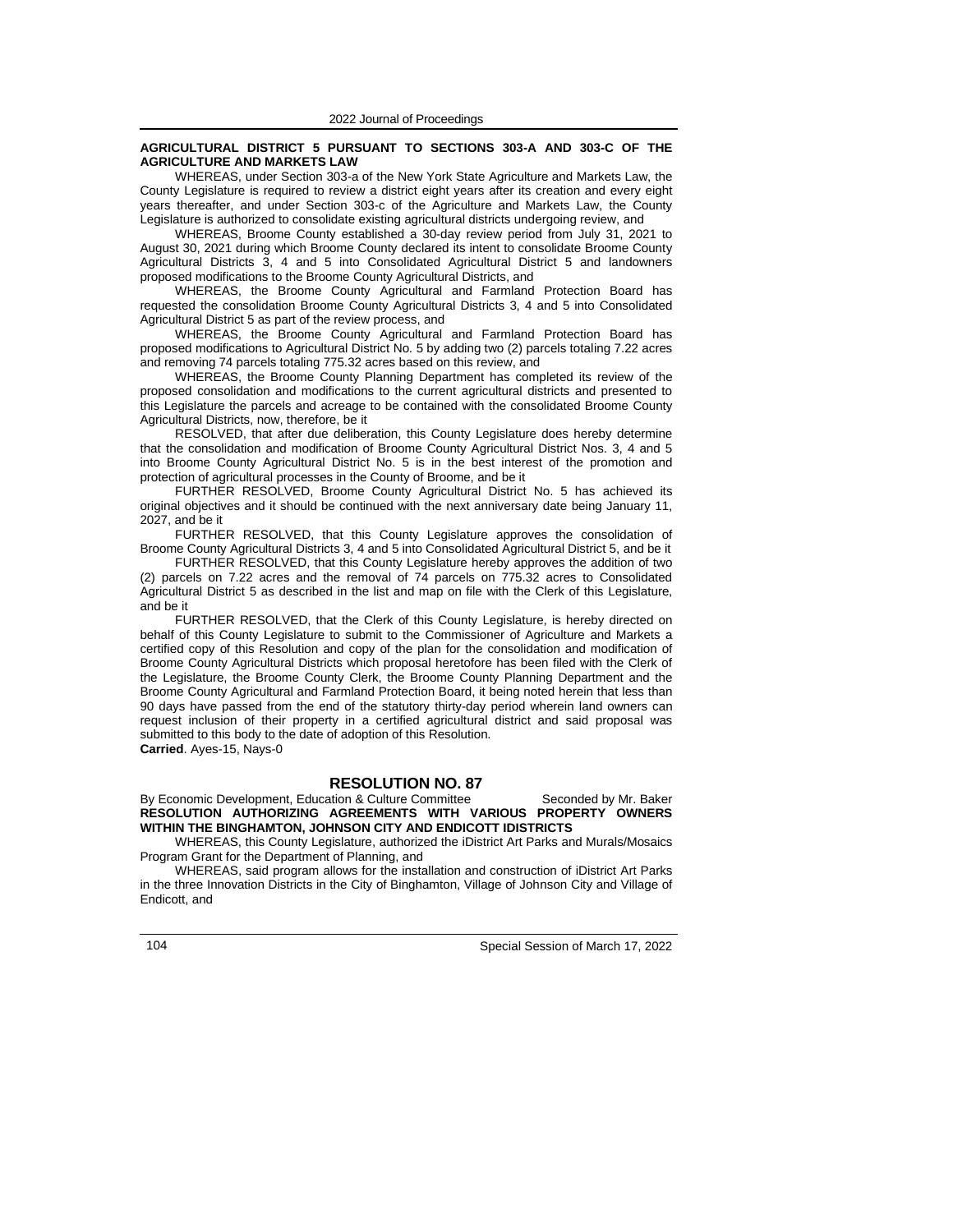WHEREAS, the Director of Planning requests authorization for agreements with various property owners within the Binghamton, Johnson City and Endicott iDistricts to receive and display public art through the iDistricts Murals and Mosaics Public Art Program, now, therefore, be it

RESOLVED, that this County Legislature hereby authorizes agreements with various property owners within the Binghamton, Johnson City and Endicott iDistricts, attached as Exhibit "A" to receive and display public art through the iDistricts Murals and Mosaics Public Art Program, and be it

FURTHER RESOLVED, that the County Executive or his duly authorized representative is hereby empowered to execute any such agreements, documents, or papers, approved as to form by the Department of Law, as may be necessary to implement the intent and purpose of this Resolution.

**Carried**. Ayes-15, Nays-0

# **RESOLUTION NO. 88**

By Economic Development, Education & Culture and Finance Committees Seconded by Mr. Baker

**RESOLUTION AUTHORIZING AGREEMENTS WITH VARIOUS ARTISTS TO DISPLAY PUBLIC ART THROUGH THE IDISTRICTS MURALS AND MOSAICS PUBLIC ART PROGRAM FOR THE DEPARTMENT OF PLANNING FOR 2022-2024**

WHEREAS, this County Legislature authorized the iDistrict Art Parks and Murals/Mosaics Program Grant for the Department of Planning, and

WHEREAS, the Director of Planning requests authorization for an agreement with various artists, attached as Exhibit "A" to display public art through the iDistricts Murals and Mosaics Public Art Program, for the Department of Planning, now, therefore, be it

RESOLVED, that this County Legislature hereby authorizes an agreement with various artists, attached as Exhibit "A" to display public art through the iDistricts Murals and Mosaics Public Art Program, for the Department of Planning, for the period February 1, 2022 through May 31, 2024 and be it

FURTHER RESOLVED, that in consideration of said services, the County shall pay the Contractors at the amount indicated on Exhibit "A" for the term of the agreement, and be it

FURTHER RESOLVED, that the payments hereinabove authorized shall be made from budget line 37000007.6004255.3710101.1011 (Contracted Services), and be it

FURTHER RESOLVED, that the County Executive or his duly authorized representative is hereby empowered to execute any such agreements, documents, or papers, approved as to form by the Department of Law, as may be necessary to implement the intent and purpose of this Resolution.

**Carried**. Ayes-15, Nays-0

### **RESOLUTION NO. 89**

By Economic Development, Education & Culture and Finance Committees Seconded by Mr. Baker

**RESOLUTION AUTHORIZING AMENDMENT TO THE AGREEMENT WITH VARIOUS ARTISTS TO DISPLAY PUBLIC ART THROUGH THE IDISTRICTS MURALS AND MOSAICS PUBLIC ART PROGRAM FOR THE DEPARTMENT OF PLANNING FOR 2021-2024**

WHEREAS, this County Legislature, by Resolution 97 of 2021, authorized agreements with Various Artists to display public art through the iDistricts Murals and Mosaics Public Art Program for the Department of Planning for the period February 1, 2021 through May 31, 2024*,* and

WHEREAS, it is necessary to authorize the amendment of said agreements as follows:

| י אויסווטו שט אויסווטט שט א דערויוט אויסווטווארן א דעם ווערויוט א דער זיך א דעם ווער זיך זיך זיך זיך ווער זיך |                    |                       |                   |                       |           |
|---------------------------------------------------------------------------------------------------------------|--------------------|-----------------------|-------------------|-----------------------|-----------|
| Artist Name                                                                                                   | <b>Mural Site</b>  | Amended<br>Mural Site | <b>Artist Fee</b> | Amended<br>Artist Fee | iDistrict |
| Luiai Gobbo                                                                                                   | Hill<br>128<br>Oak | No Change             | \$4,000           | \$6,000               | Endicott  |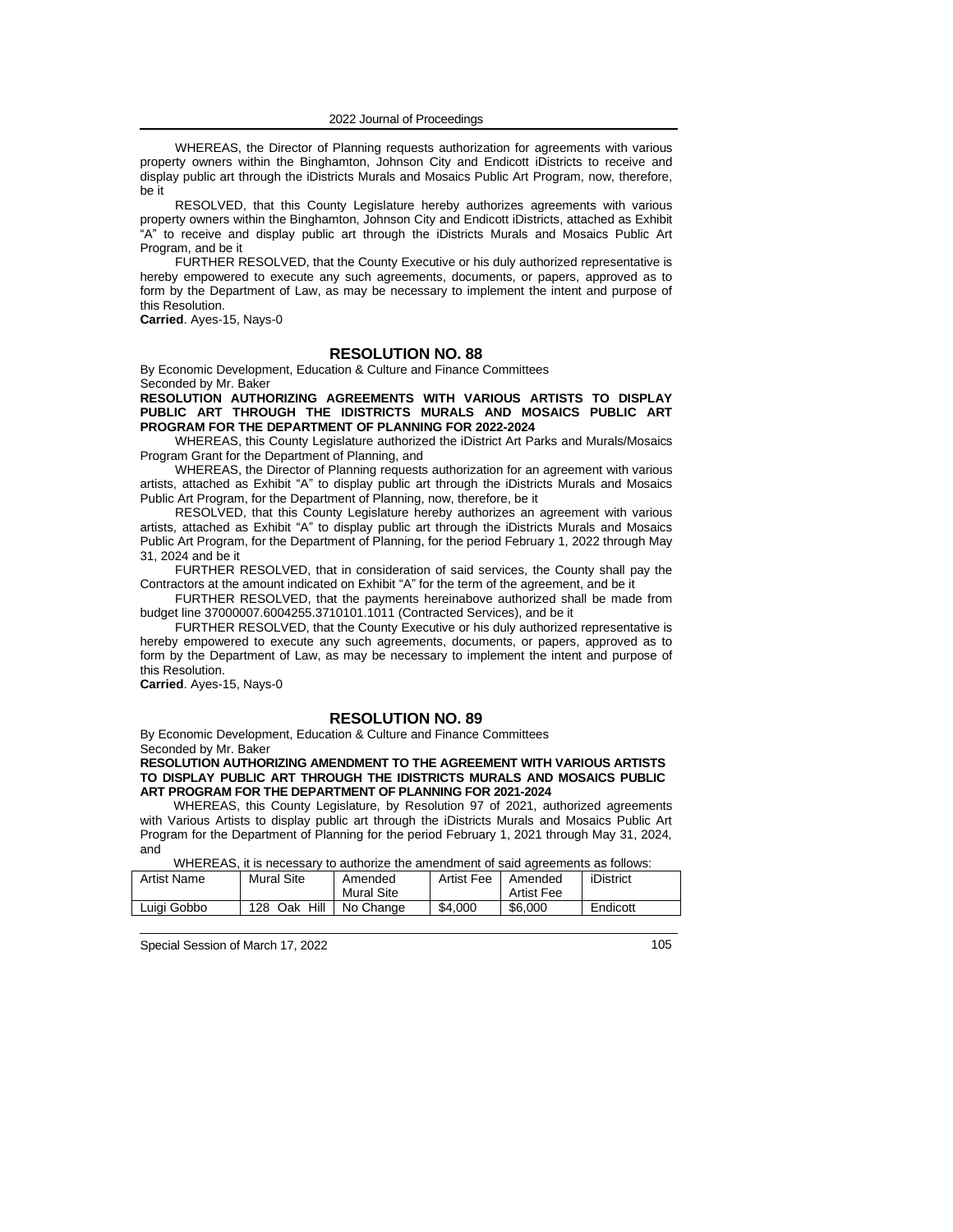<sup>2022</sup> Journal of Proceedings

|                       | Rd           |              |         |          |            |
|-----------------------|--------------|--------------|---------|----------|------------|
| Vincent               | 122 Oak Hill | No Change    | \$8,125 | \$10.125 | Endicott   |
| <b>Ballentine</b>     | Ave          |              |         |          |            |
| Margot Datz           | 196 State St | 192 State St | \$4.000 | \$8,125  | Binghamton |
| now, therefore, be it |              |              |         |          |            |

RESOLVED, that this County Legislature hereby authorizes amendment to the

agreements with Various Artists as follows:

| Artist Name       | Mural Site   | Amended           | <b>Artist Fee</b> | Amended    | iDistrict  |
|-------------------|--------------|-------------------|-------------------|------------|------------|
|                   |              | <b>Mural Site</b> |                   | Artist Fee |            |
| Luigi Gobbo       | 128 Oak Hill | No Change         | \$4.000           | \$6,000    | Endicott   |
|                   | Rd           |                   |                   |            |            |
| Vincent           | 122 Oak Hill | No Change         | \$8,125           | \$10.125   | Endicott   |
| <b>Ballentine</b> | Ave          |                   |                   |            |            |
| Margot Datz       | 196 State St | 192 State St      | \$4,000           | \$8,125    | Binghamton |

and be it

FURTHER RESOLVED, that Resolution 97 of 2021, to the extent consistent herewith, shall remain in full force and effect, and be it

FURTHER RESOLVED, that the County Executive or his duly authorized representative is hereby empowered to execute any such agreements, documents, or papers, approved as to form by the Department of Law, as may be necessary to implement the intent and purpose of this Resolution.

**Carried**. Ayes-15, Nays-0

## **RESOLUTION NO. 90**

#### By Finance Committee Seconded by Mr. Baker **RESOLUTION AUTHORIZING THE REINSTATEMENT OF TAXES AND APPROVING THE SALE OF IN-REM FORECLOSURE PROPERTY TO THE FORMER OWNERS**

WHEREAS, the County of Broome owns various parcels by virtue of the completion of proceedings and foreclosure in-rem, and

WHEREAS, this County Legislature has heretofore authorized the Director of Real Property Tax Service to sell such property in conformity with procedures established by this Legislature and in accordance with all applicable laws, and

WHEREAS, the Director of Real Property Tax Service advises that former owners have requested to have in-rem foreclosure property sold back to them, and the Director recommends that such request be granted based on the unusual circumstances of such cases as reviewed and approved, and

WHEREAS, the Director of Real Property Tax Service requests authorization to reinstate the 2022 taxes on said properties, now, therefore, be it

RESOLVED, that this County Legislature hereby approves authorization for the Director of Real Property Tax Service to reinstate the 2022 taxes of in-rem foreclosure property listed on Exhibit "A", and be it

FURTHER RESOLVED, that this County Legislature hereby approves the sell back of in-rem foreclosure property to the former owners, attached as Exhibit "A" for the delinquent taxes owed plus any interest and penalties and fees, and be it

FURTHER RESOLVED, that the County Executive or his duly authorized representative is hereby authorized to execute quit claim deeds, approved as to form by the Department of Law, conveying the properties listed above to the former owners in each such case, together with other such documents as may be necessary to implement the intent of this Resolution. **Carried**. Ayes-15, Nays-0

**RESOLUTION NO. 91**

By Finance Committee **Seconded** by Mr. Baker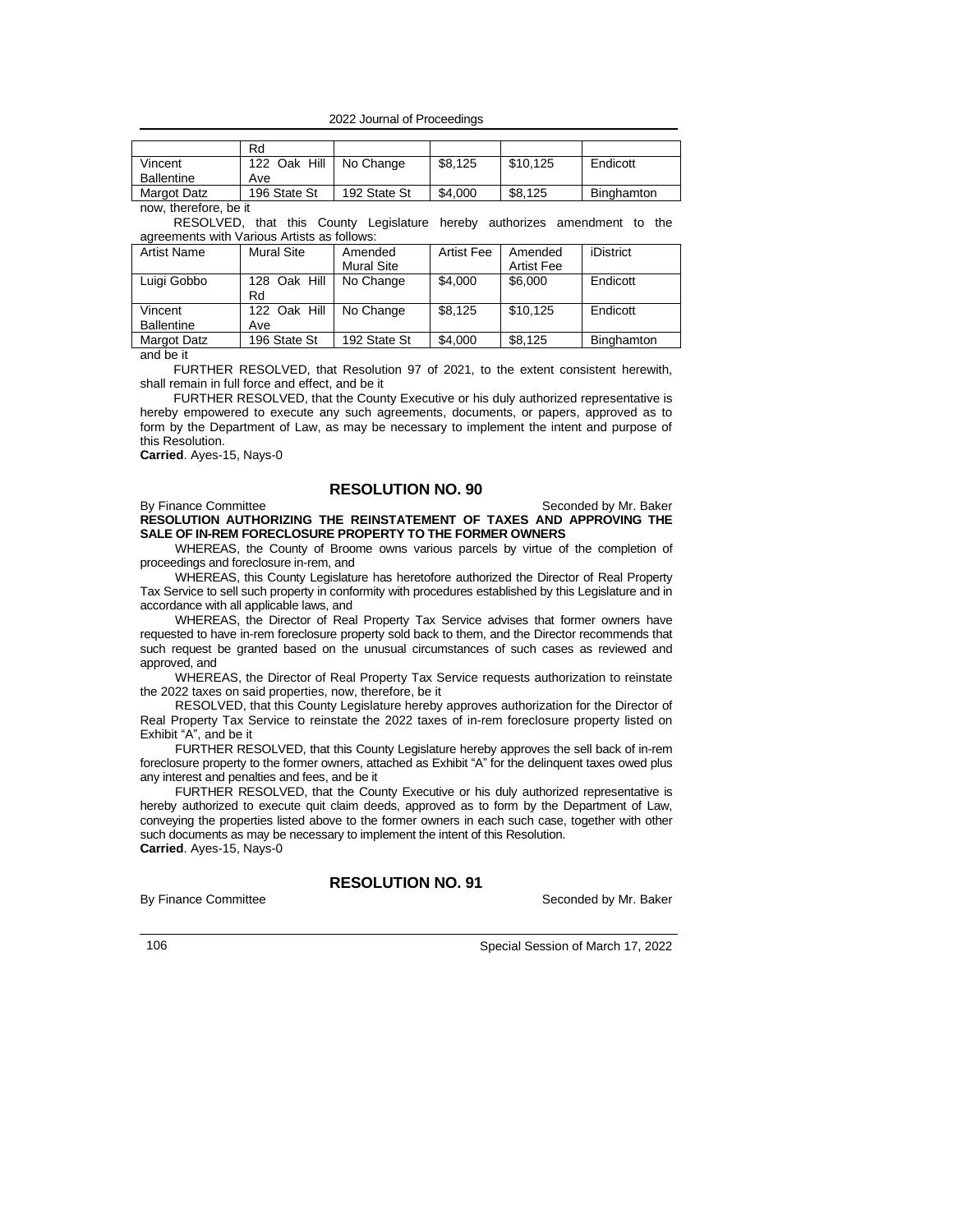#### **RESOLUTION AUTHORIZING THE REINSTATEMENT OF CANCELLED TAXES ON A PARCEL IN THE TOWN OF UNION AND IN THE TOWN OF WINDSOR**

WHEREAS, this County Legislature authorized the Director of the Office of Management and Budget to cancel taxes, plus accrued interest and penalties on 4 Hill Avenue in the Town of Union and 128 Abbey Road in the Town of Windsor, and

WHEREAS, this County Legislature, authorized the sale of in-rem foreclosure property to former owners for said properties and the Director of Real Property Tax Service is requesting authorization for the Director of the Office of Management and Budget to reinstate cancelled 2022 taxes for Tax Map #159.33-4-22, 4 Hill Avenue in the Town of Union and Tax Map #180.01-1-44, 128 Abbey Road in the Town of Windsor, now, therefore, be it

RESOLVED, that this County Legislature hereby authorizes the Director of the Office of Management and Budget to reinstate cancelled 2022 taxes for Tax Map #159.33-4-22, 4 Hill Avenue in the Town of Union and Tax Map #180.01-1-44, 128 Abbey Road in the Town of Windsor, as indicated on Exhibit "A". **Carried**. Ayes-15, Nays-0

#### **RESOLUTION NO. 92**

#### By Health & Human Services Committee Seconded by Mr. Baker **RESOLUTION CONFIRMING APPOINTMENTS TO MEMBERSHIP ON THE BROOME COUNTY YOUTH BUREAU ADVISORY BOARD**

WHEREAS, Jason T. Garnar, Broome County Executive, pursuant to the authority vested in him by Resolution 163 of 1971, as amended by Resolution 133 of 1976*,* has duly designated and appointed the following named individuals to membership on the Broome County Youth Bureau Advisory Board, for the term indicated, subject to confirmation by this County Legislature:

| NAME<br><b>Bianca Bennett</b><br>801 Skylane Terrace<br>Endwell, NY 13760 | <b>TERM EXPIRING</b><br>12/31/2025<br>New Appointment |
|---------------------------------------------------------------------------|-------------------------------------------------------|
| Brian Egan<br>30 Macon Street<br>Binghamton, NY 13903                     | 12/31/2025<br>New Appointment                         |
| Morgan Starley<br>103 Mechanic Avenue<br>Endicott, NY 13760               | 12/31/2025<br>New Appointment                         |
| Rebecca Porter<br>27 Lydia Street<br>Binghamton, NY 13905                 | 12/31/2025<br>New Appointment                         |
| Shannon Matolka<br>113 Park Avenue<br>Vestal, NY 13850                    | 12/31/2025<br>New Appointment                         |
| Korin L. Kirk<br>26 Deforest Street<br>Binghamton, NY 13901               | 12/31/2025<br>Reappointment                           |
| <b>Katie Simmons</b><br>1182 Chenango Street                              | 12/31/2025<br>Reappointment                           |

Special Session of March 17, 2022 107

Binghamton, NY 13901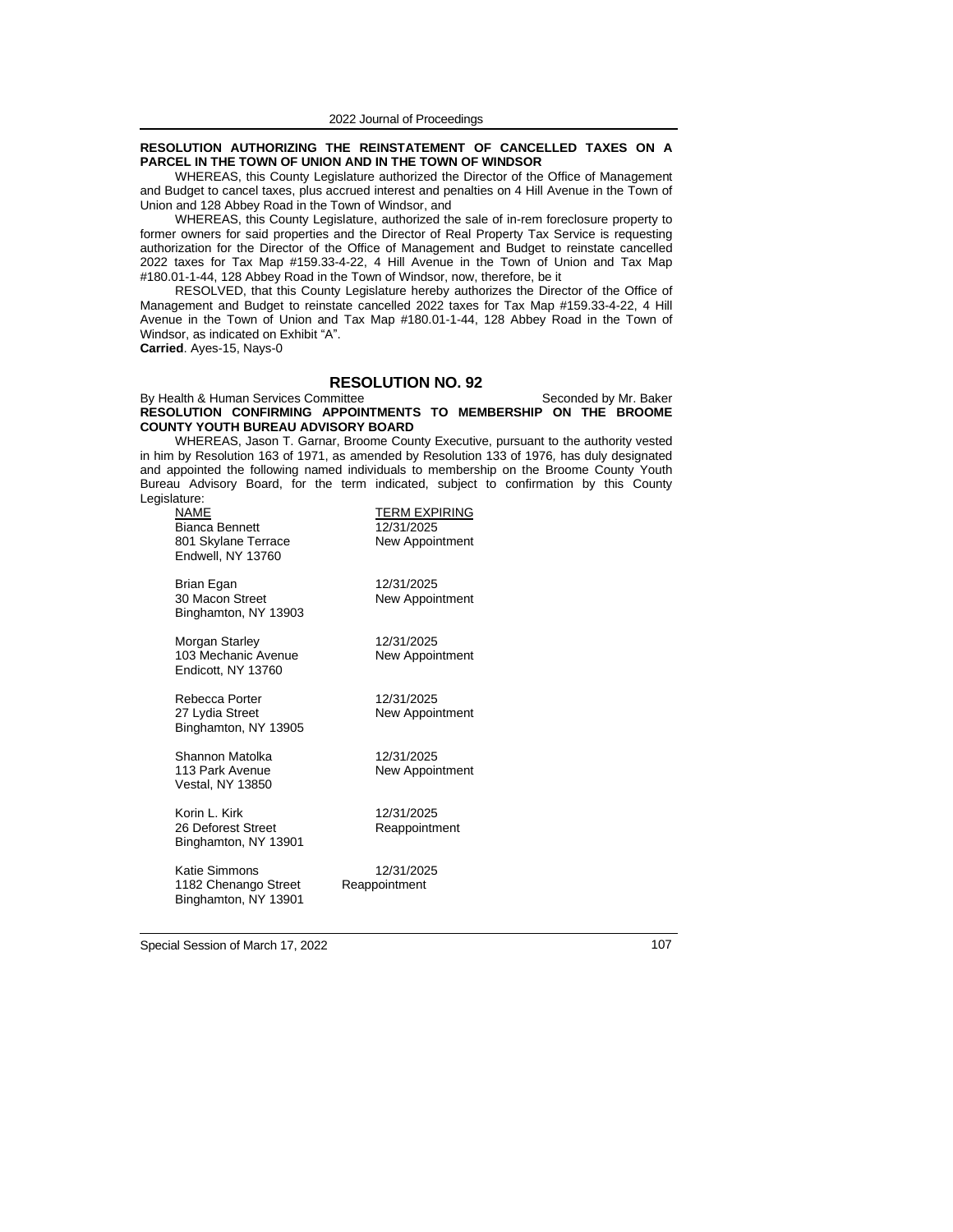| Suzanne Pearson         | 12/31/2025    |
|-------------------------|---------------|
| 2445 Bradley Creek Road | Reappointment |
| Johnson City, NY 13790  |               |

and

WHEREAS, it is desired at this time to confirm said appointments, now, therefore, be it

RESOLVED, that this County Legislature, pursuant to the provisions by Resolution 133 of 1971, as amended by Resolution 133 of 1976 confirms the appointments of the above-named individual to membership on the Broome County Youth Bureau Advisory Board for the term indicated, in accordance with their appointment by the County Executive. **Carried**. Ayes-15, Nays-0

### **RESOLUTION NO. 93**

By Health & Human Services, Personnel and Finance Committees Seconded by Mr. Baker **RESOLUTION AUTHORIZING RENEWAL OF THE FLEXIBLE FUNDS FOR FAMILY SERVICES PROGRAM FOR THE DEPARTMENT OF SOCIAL SERVICES***,* **ADOPTING A PROGRAM BUDGET AND RENEWING THE AGREEMENTS WITH THE BROOME COUNTY COUNCIL OF CHURCHES AND RISE FOR 2022-2023**

WHEREAS, this County Legislature by Resolution 88 of 2021, authorized and approved renewal of the Flexible Funds for Family Services Program in the amount of \$8,363,149 for the period April 1, 2021 through March 31, 2022, and renewed the agreements with Broome County Council of Churches and RISE for various services for the Department of Social Services Flexible Funds for Family Services Program for the period April 1, 2021 through March 31, 2022, and

WHEREAS, said program provides services to meet the Child Welfare and TANF Employment objectives for the Department of Social Services by assisting low income families achieve self-sufficiency*,* and

WHEREAS, it is desired to renew said program in the amount of \$8,363,149*,* adopt a program budget in the amount of \$504,213*,* authorize renewal of an agreement with the Broome County Council of Churches at an amount not to exceed \$75,000 to provide job skills training and a work experience program for employable TANF recipients and authorize a renewal of an agreement with RISE at an amount not to exceed \$25,000 to provide a non-residential domestic violence worker for the period April 1, 2022 through March 31, 2023, now, therefore, be it

RESOLVED, that this County Legislature hereby authorizes and approves acceptance of \$8,363,149 from the Office of Temporary Disability Assistance, 40 N. Pearl Street, Albany, New York*,* for the Department of Social Services Flexible Funds for Family Services Program Grant for the period April 1, 2022 through March 31, 2023*,* and be it

FURTHER RESOLVED, that this County Legislature hereby approves and adopts the program budget annexed hereto as Exhibit "A" in the total amount of \$504,213, and be it

FURTHER RESOLVED, that this County Legislature hereby authorizes an agreement with Broome County Council of Churches, 3 Otseningo Street, Binghamton, New York 13901 to provide hands-on job skills training and a work experience program for the Department of Social Services Flexible Funds for Family Services Program Grant for the period April 1, 2022 through March 31, 2023, and be it

FURTHER RESOLVED, that this County Legislature hereby authorizes an agreement with RISE, P.O. Box 393, Endicott, New York 13761 to provide a non-residential domestic violence worker for the Department of Social Services Flexible Funds for Family Services Program Grant for the period April 1, 2022 through March 31, 2023, and be it

FURTHER RESOLVED, that in consideration of said services, the County shall pay the Broome County Council of Churches an amount not to exceed \$75,000 and RISE an amount not to exceed \$25,000 for the term of the agreement, and be it

FURTHER RESOLVED, that the payments hereinabove authorized shall be made from budget line 350100066004573.3510432 (Other Fees for Services), and be it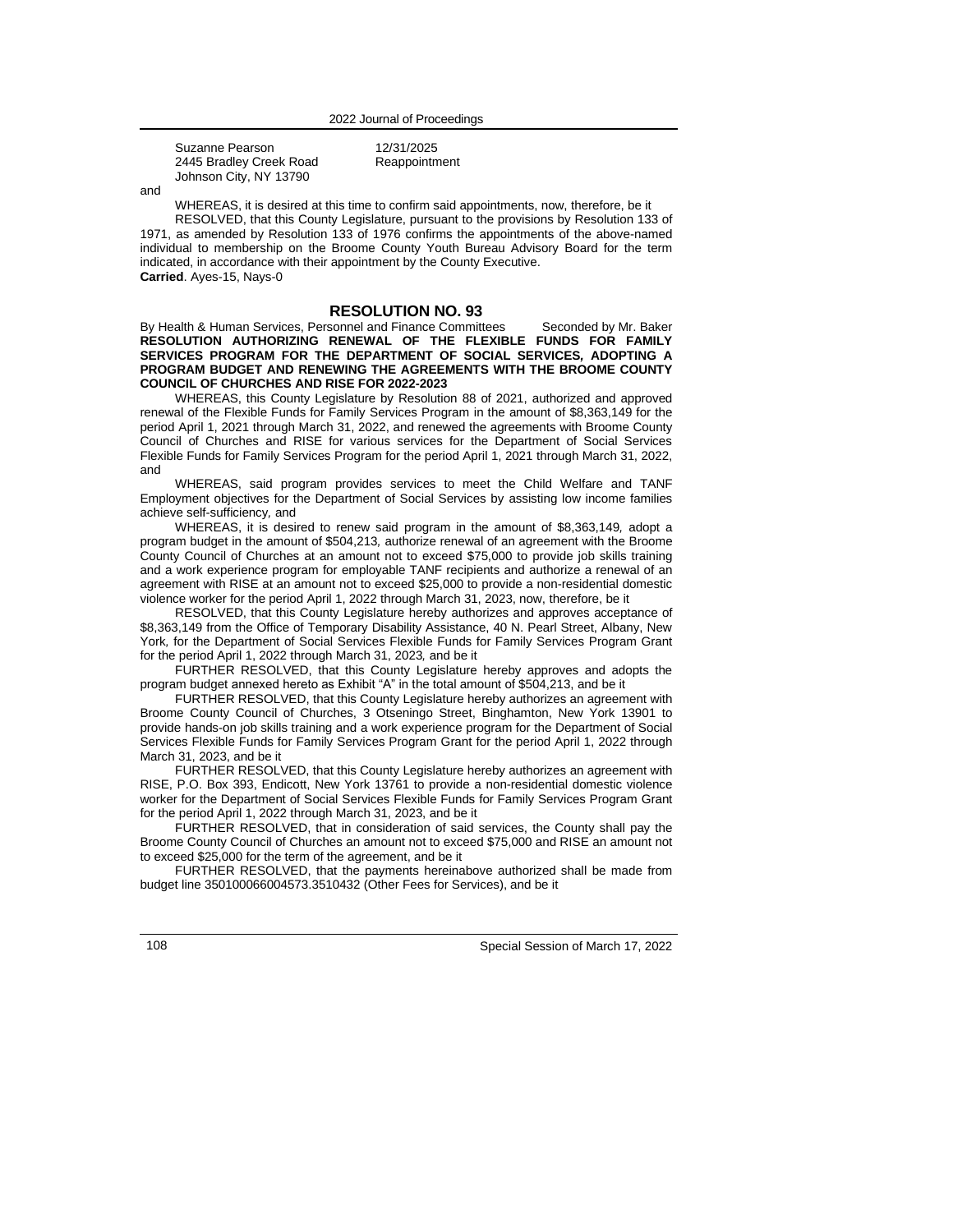FURTHER RESOLVED, that this County Legislature hereby authorizes the Department of Social Services to continue to purchase bus passes from BC Transit for the Working Employed Parents Ride Cost-free (WERC) program, and be it

FURTHER RESOLVED, that this County Legislature hereby authorizes the Department of Social Services to accept and allocate additional Flexible Funds for Family Service funding for the period April 1, 2022 through March 31, 2023 without further Legislative approval provided there is no increase in employee head count and the County's financial contribution is not increased, and be it

FURTHER RESOLVED, that the County Executive or his duly authorized representative is hereby empowered to execute any such agreements, documents, or papers, approved as to form by the Department of Law, as may be necessary to implement the intent and purpose of this Resolution, and be it

FURTHER RESOLVED, that the County Executive or his duly authorized representative is hereby empowered (with the approval of the grantor agency) to reduce the time period of the grant provided there is no change in the grant budget or extend the terms of the grant agreement for the purpose of expending any unexpended grant funds, and be it

FURTHER RESOLVED, that the County Executive or his duly authorized representative (including Director of the Office of Management and Budget and/or Comptroller) is hereby authorized to make any transfers of funds required within this grant budget provided that employee head count is not increased, the County's contribution is not increased, and the salary rate or salary total for a position is not changed. **Carried**. Ayes-15, Nays-0

### **RESOLUTION NO. 94**

By Health & Human Services and Finance Committees Seconded by Mr. Baker **RESOLUTION AUTHORIZING RENEWAL OF THE HOMELESS CODE BLUE PROGRAM GRANT FOR THE DEPARTMENT OF SOCIAL SERVICES, ADOPTING A PROGRAM BUDGET, AND RENEWING AN AGREEMENT WITH THE VOLUNTEERS OF AMERICA, THE YWCA, THE YMCA AND A-1 COURTESY CAB TO ADMINISTER SAID PROGRAM FOR 2021-2022**

WHEREAS, this County Legislature, by Resolution 87 of 2021, authorized and approved renewal of the Homeless Code Blue Program Grant, adopted a program budget in the amount of \$267,509, and entered into an agreement with the Volunteers of America, the YWCA, the YMCA and A-1 Courtesy Cab to administer said program for the period October 1, 2020 through September 30, 2021*,* and

WHEREAS, said grant program is necessary to take all reasonable steps to identify the homeless in Broome County, ensure they are sheltered, and provide all necessary services as well as plan for security upgrades in our shelters*,* and

WHEREAS, it is desired to renew said grant program in the amount of \$292,862, adopt a program budget and renew the agreements with the Volunteers of America, the YMCA, the YWCA and A-1 Courtesy Cab to administer said program for the period October 1, 2021 through September 30, 2022, now, therefore, be it

RESOLVED, that this County Legislature hereby authorizes and approves acceptance of \$292,862 from the New York State Office of Temporary and Disability Assistance, Bureau of Housing and Support Services, 40 North Pearl Street, Binghamton, New York 12243 for the Department of Social Services' Code Blue Program Grant for the period October 1, 2021 through September 30, 2022*,* and be it

FURTHER RESOLVED, that this County Legislature hereby approves and adopts the program budget annexed hereto as Exhibit "A" in the total amount of \$292,862, and be it

FURTHER RESOLVED, that this County Legislature hereby authorizes agreements with the Volunteers of America, 320 Chenango Street, Binghamton, New York 13901, the YWCA, 80 Hawley Street, Binghamton, New York, 13901, the YMCA, 61 Susquehanna Street, Binghamton, New York 13901 and A-1 Courtesy Cab, 210 Court Street, Binghamton, New York 13901 to administer said program for the period October 1, 2021 through September 30, 2022, and be it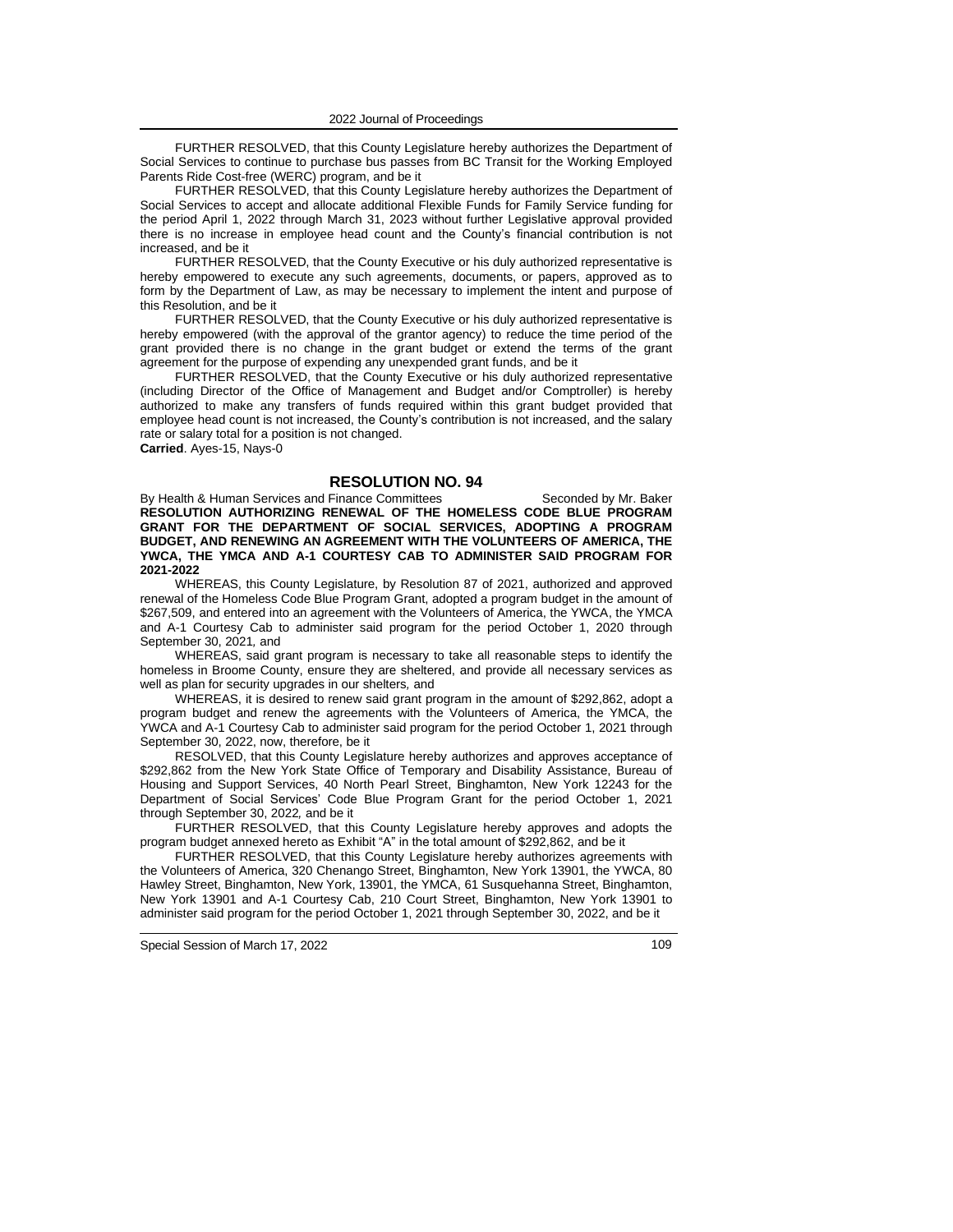FURTHER RESOLVED, that in consideration of said services, the County shall pay the Contractors an aggregate amount not to exceed \$292,862 for the term of the agreement, and be it

FURTHER RESOLVED, that the payments hereinabove authorized shall be made from budget lines 35010006.6001008.351004131(Stand-By Pay), 35010006.6004147.3510431 (Other Program Expenses), and 35010006.6004573.3510431 (Other Fees for Services), and be it

FURTHER RESOLVED, that the Department of Social Services is authorized to accept and allocate additional Homeless Code Blue Program Grant Funds for the period October 1, 2021 through September 30, 2022 without further Legislative approval, provided there is no increase in employee head count, the County's financial contribution is not increased and the salary rate is not changed, and be it

FURTHER RESOLVED, that the County Executive or his duly authorized representative is hereby empowered to execute any such agreements, documents, or papers, approved as to form by the Department of Law, as may be necessary to implement the intent and purpose of this Resolution, and be it

FURTHER RESOLVED, that the County Executive or his duly authorized representative is hereby empowered (with the approval of the grantor agency) to reduce the time period of the grant provided there is no change in the grant budget or extend the terms of the grant agreement for the purpose of expending any unexpended grant funds, and be it

FURTHER RESOLVED, that the County Executive or his duly authorized representative (including the Budget Director, Comptroller and/or Commissioner of Finance) is hereby authorized to make any transfers of funds required within this grant budget provided that employee head count is not increased, the County's contribution is not increased, and the salary rate or salary total for a position is not changed.

**Carried**. Ayes-15, Nays-0

## **RESOLUTION NO. 95**

By Health & Human Services Committee Seconded by Mr. Baker **RESOLUTION AUTHORIZING AMENDMENT TO THE AGREEMENT WITH VARIOUS HOTELS/MOTELS FOR EMERGENCY HOUSING FOR THE HOMELESS FOR THE DEPARTMENT OF SOCIAL SERVICES FOR 2022**

WHEREAS, this County Legislature, by Resolution 436 of 2021, authorized an agreement with various hotels/motels for emergency housing for the homeless for the Department of Social Services, for the period January 1, 2022 through December 31, 2022*,* and

WHEREAS, said agreement provides emergency housing for the homeless in the event that all area emergency shelters are full*,* and

WHEREAS, it is necessary to authorize the amendment of said agreement to provide an additional facility and change the contacted motel rates for 2022, and

WHEREAS, the Commissioner of Social Services has requested authorization for said amendments as approved by the Department of Law, now, therefore, be it

RESOLVED, that this County Legislature hereby authorizes an amendment to the agreement with various hotels/motels*,* to add a new facility and change contracted motel rates*,* for emergency housing for the homeless for the Department of Social Services for the period January 1, 2022 through December 31, 2022*,* and be it

FURTHER RESOLVED, that in consideration of said services, the County shall pay the Contractors at the rates attached on Exhibit "A", for the term of the agreement, and be it

FURTHER RESOLVED, that the payments hereinabove authorized shall be made from budget line 35070006.6004308 (TANF), 35070006.6004309 (EAF/TANF), 35070006.6004319 (Safety Net), 35070006.6004320 (Emergency Aid for Adults) and be it

FURTHER RESOLVED, that Resolution 436 of 2022, to the extent consistent herewith, shall remain in full force and effect, and be it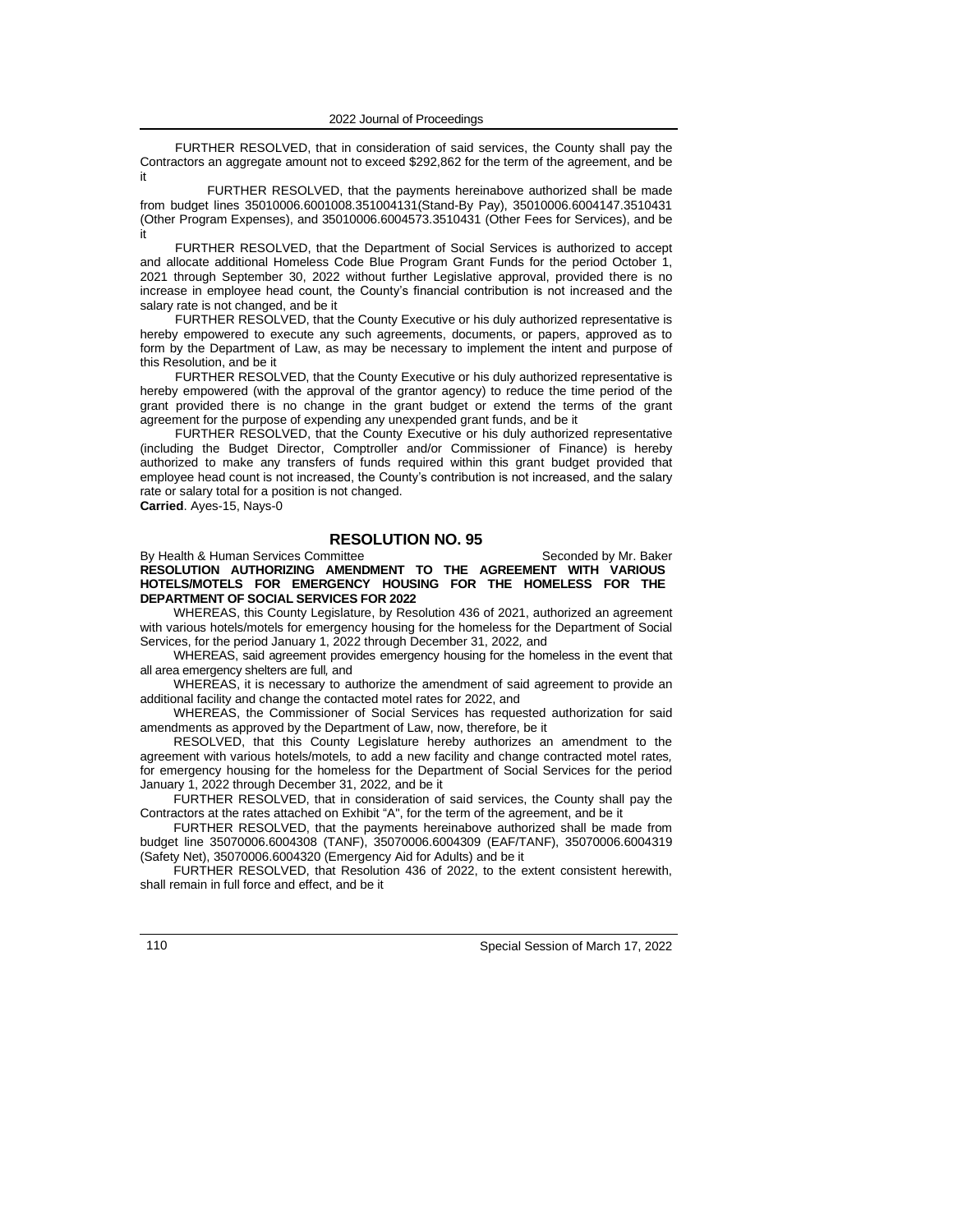FURTHER RESOLVED, that the County Executive or his duly authorized representative is hereby empowered to execute any such agreements, documents, or papers, approved as to form by the Department of Law, as may be necessary to implement the intent and purpose of this Resolution.

**Carried**. Ayes-15, Nays-0

# **RESOLUTION NO. 96**

By Health & Human Services and Finance Committees Seconded by Mr. Baker **RESOLUTION AUTHORIZING THE ENTERING INTO AN AGREEMENT WITH CHILDREN'S HOME OF WYOMING CONFERENCE (CHOWC) FOR JUVENILE JUSTICE YOUTH ALTERNATIVES FOR THE DEPARTMENT OF SOCIAL SERVICES FOR THE PERIOD 2021- 2022**

WHEREAS, the Department of Social Services requests authorization for an agreement with Children's Home of Wyoming Conference (CHOWC) for services to Juvenile Justice Youth alternatives at a cost not to exceed \$401,500, for the period October 1, 2021 through September 30, 2022, and

WHEREAS, said services are necessary to provide Juvenile Justice Youth alternatives to detention and placement programs*,* now, therefore, be it

RESOLVED, that this County Legislature hereby authorizes an agreement with Children's Home of Wyoming Conference. 1182 Chenango Street, Binghamton, New York 13901, for Juvenile Justice Youth alternatives*,* for the Department of Social Services for the period October 1, 2021 through September 30, 2022, and be it

FURTHER RESOLVED, that in consideration of said services, the County shall pay the Contractor an amount not to exceed \$401,500 for the term of the agreement, and be it

FURTHER RESOLVED, that the payments hereinabove authorized shall be made from budget line 35070006.6004573 (Other Fees for Services), and be it

FURTHER RESOLVED, that the County Executive or his duly authorized representative is hereby empowered to execute any such agreements, documents, or papers, approved as to form by the Department of Law, as may be necessary to implement the intent and purpose of this Resolution.

**Carried**. Ayes-15, Nays-0

#### **RESOLUTION NO. 97**

By Health & Human Services and Finance Committees Seconded by Mr. Baker **RESOLUTION AUTHORIZING RENEWAL OF THE CHILD FATALITY REVIEW TEAM PROGRAM GRANT FOR THE DEPARTMENT OF HEALTH AND ADOPTING A PROGRAM BUDGET FOR 2022-2023**

WHEREAS, this County Legislature, by Resolution 47 of 2021, authorized and approved renewal of the Child Fatality Review Team Program Grant for the Department of Health and adopted a program budget in the amount of \$60,000 for the period February 1, 2021 through January 31, 2022*,* and

WHEREAS, said program reviews child fatalities under age 18 and identifies ways to prevent these deaths*,* and

WHEREAS, it is desired to renew said program grant in the amount of \$60,000 for the period February 1, 2022 through January 31, 2023, now, therefore, be it

RESOLVED, that this County Legislature hereby authorizes and approves acceptance of \$60,000 from the New York State Office of Children and Family Services, 52 Washington Street, Rensselaer, New York 12144 for the Department of Health's Child Fatality Review Team Program Grant for the period February 1, 2022 through January 31, 2023*,* and be it

FURTHER RESOLVED, that this County Legislature hereby approves and adopts the program budget annexed hereto as Exhibit "A" in the total amount of \$60,000, and be it

FURTHER RESOLVED, that this County Legislature hereby authorizes the Department of Health to accept and allocate additional Child Fatality Review Team Program funds for the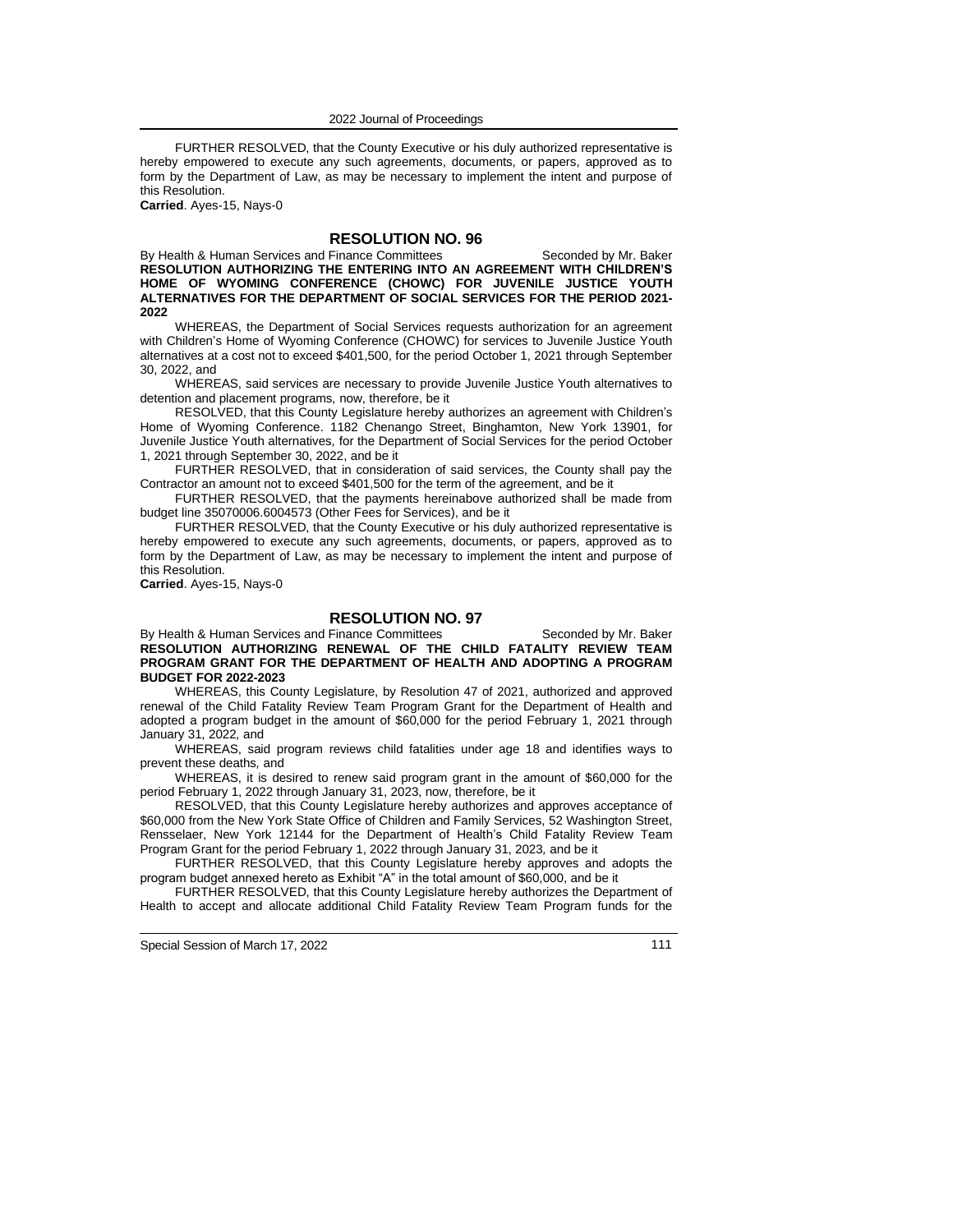period February 1, 2022 through January 31, 2023 provided there is no increase in employee head count and the County's financial contribution is not increased and the salary rate is not changed, and be it

FURTHER RESOLVED, that the County Executive or his duly authorized representative is hereby empowered to execute any such agreements, documents, or papers, approved as to form by the Department of Law, as may be necessary to implement the intent and purpose of this Resolution, and be it

FURTHER RESOLVED, that the County Executive or his duly authorized representative is hereby empowered (with the approval of the grantor agency) to reduce the time period of the grant provided there is no change in the grant budget or extend the terms of the grant agreement for the purpose of expending any unexpended grant funds, and be it

FURTHER RESOLVED, that the County Executive or his duly authorized representative (including the Director of Management and Budget and/or Comptroller) is hereby authorized to make any transfers of funds required within this grant budget provided that employee head count is not increased, the County's contribution is not increased, and the salary rate or salary total for a position is not changed.

**Carried**. Ayes-15, Nays-0

### **RESOLUTION NO. 98**

By Health & Human Services, Personnel and Finance Committees Seconded by Mr. Baker **RESOLUTION AUTHORIZING RENEWAL OF THE IMMUNIZATION ACTION PLAN GRANT FOR THE DEPARTMENT OF HEALTH AND ADOPTING A PROGRAM BUDGET FOR 2022- 2023**

WHEREAS, this County Legislature, by Resolution 93 of 2021, authorized and approved renewal of the Immunization Action Plan Program Grant for the Department of Health and adopted a program budget in the amount of \$97,667 for the period April 1, 2021 through March 31, 2022*,* and

WHEREAS, said program enables immunization staff to conduct assessment, outreach and education activities to increase childhood, adolescent and adult immunization rates in Broome County*,* and

WHEREAS, it is desired to renew said program grant in the amount of \$97,667 for the period April 1, 2022 through March 31, 2023, now, therefore, be it

RESOLVED, that this County Legislature hereby authorizes and approves acceptance of \$97,667 from the New York State Department of Health, Corning Tower, Nelson A. Rockefeller Center, Empire State Plaza, Albany, New York 12237 for the Department of Health's Immunization Action Plan Program Grant for the period April 1, 2022 through March 31, 2023*,* and be it

FURTHER RESOLVED, that this County Legislature hereby approves and adopts the program budget annexed hereto as Exhibit "A" in the total amount of \$97,667, and be it

FURTHER RESOLVED, the Department of Health is authorized to accept and allocate additional Immunization Action Plan Program funds as may be allocated by New York State Department of Health for the period April 1, 2022 through March 31, 2023, provided there is no increase in employee head count and the County's financial contribution is not increased, and be it

FURTHER RESOLVED, that the County Executive or his duly authorized representative is hereby empowered to execute any such agreements, documents, or papers, approved as to form by the Department of Law, as may be necessary to implement the intent and purpose of this Resolution, and be it

FURTHER RESOLVED, that the County Executive or his duly authorized representative is hereby empowered (with the approval of the grantor agency) to reduce the time period of the grant provided there is no change in the grant budget or extend the terms of the grant agreement for the purpose of expending any unexpended grant funds, and be it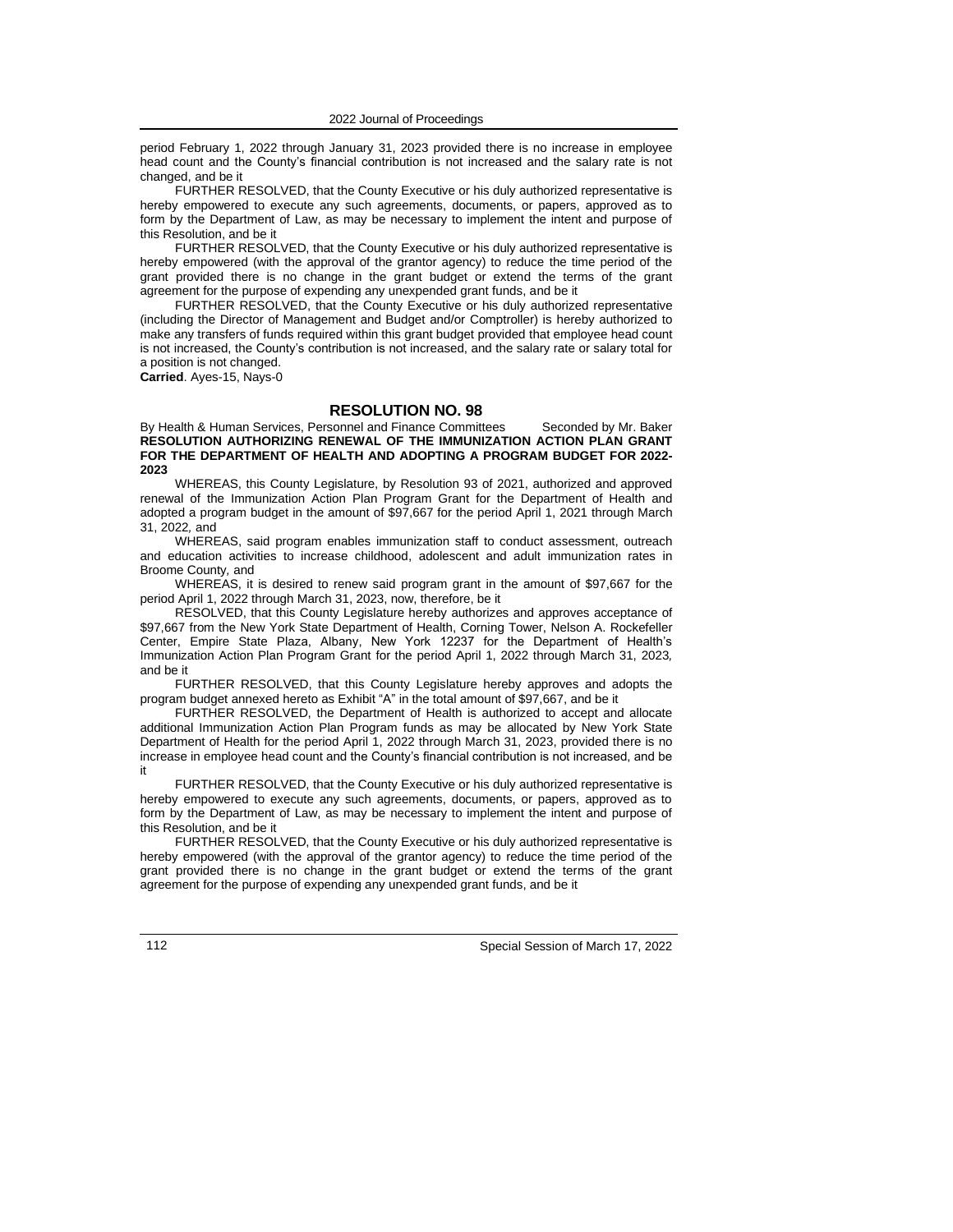FURTHER RESOLVED, that the County Executive or his duly authorized representative (including Director of Management and Budget and/or Comptroller) is hereby authorized to make any transfers of funds required within this grant budget provided that employee head count is not increased, the County's contribution is not increased, and the salary rate or salary total for a position is not changed.

**Carried**. Ayes-15, Nays-0

# **RESOLUTION NO. 99**

By Health & Human Services, Personnel and Finance Committees Seconded by Mr. Baker **RESOLUTION AUTHORIZING RENEWAL OF THE HEALTHY NEIGHBORHOODS PROGRAM GRANT FOR THE DEPARTMENT OF HEALTH AND ADOPTING A PROGRAM BUDGET FOR 2022-2023**

WHEREAS, this County Legislature, by Resolution 85 of 2020, authorized and approved renewal of the Healthy Neighborhoods Program Grant for the Department of Health and adopted a program budget in the amount of \$202,226 for the period April 1, 2020 through March 31, 2021*,* and

WHEREAS, said program grant addresses the environmental and health needs in identified neighborhoods with emphasis on reducing residential injuries, childhood lead poisoning, hospitalizations due to asthma and exposure to indoor air pollutants*,* in-home assessments that enable environmental health professionals to identify and assess hazards, educate residents about hazards, recommend preventative measures, provide intervention materials and information on community agencies and services that can provide assistance as needed, and

WHEREAS, it is desired to renew said program grant in the amount of \$242,226 for the period April 1, 2022 through March 31, 2023, now, therefore, be it

RESOLVED, that this County Legislature hereby authorizes and approves acceptance of \$242,226 from the New York State Department of Health, Center for Environmental Health, Empire State Plaza, Corning Tower, Room 1619, Albany, New York 12237 for the Department of Health's Healthy Neighborhoods Program Grant for the period April 1, 2022 through March 31, 2023*,* and be it

FURTHER RESOLVED, that this County Legislature hereby approves and adopts the program budget annexed hereto as Exhibit "A" in the total amount of \$242,226, and be it

FURTHER RESOLVED, the Department Health is authorized to accept and allocate additional or reduced Healthy Neighborhoods Program funds, for the period through April 1, 2022 through March 31, 2023, provided there is no increase in employee head count, the County's financial contribution is not increased and the salary rate is not changed, and be it

FURTHER RESOLVED, that this County Legislature hereby authorizes the Department of Health to accept and allocate additional or reduced funding without further legislative approval provided there is no increase in employee head count and the County's financial contribution is not increased, and be it

FURTHER RESOLVED, that the County Executive or his duly authorized representative is hereby empowered to execute any such agreements, documents, or papers, approved as to form by the Department of Law, as may be necessary to implement the intent and purpose of this Resolution, and be it

FURTHER RESOLVED, that the County Executive or his duly authorized representative is hereby empowered (with the approval of the grantor agency) to reduce the time period of the grant provided there is no change in the grant budget or extend the terms of the grant agreement for the purpose of expending any unexpended grant funds, and be it

FURTHER RESOLVED, that the County Executive or his duly authorized representative (including the Director of Management and Budget and/or Comptroller) is hereby authorized to make any transfers of funds required within this grant budget provided that employee head count is not increased, the County's contribution is not increased, and the salary rate or salary total for a position is not changed. **Carried**. Ayes-15, Nays-0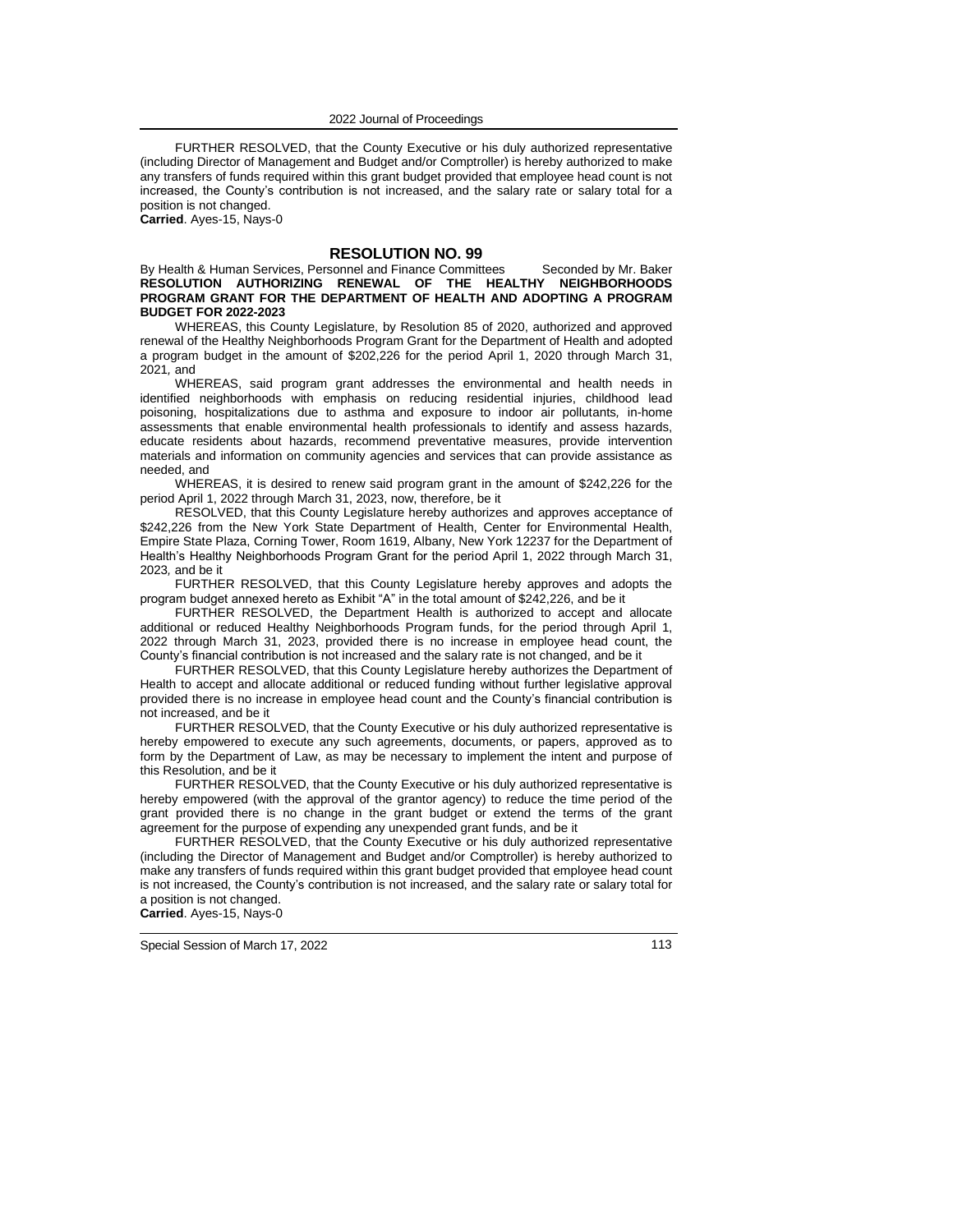### **RESOLUTION NO. 100**

By Health & Human Services, Personnel and Finance Committees Seconded by Mr. Baker **RESOLUTION AUTHORIZING RENEWAL OF THE YOUTH TOBACCO ENFORCEMENT AND PREVENTION PROGRAM GRANT FOR THE DEPARTMENT OF HEALTH AND ADOPTING A PROGRAM BUDGET FOR 2022-2023**

WHEREAS, this County Legislature, by Resolution 92 of 2021, authorized and approved renewal of the Youth Tobacco Enforcement and Prevention Program Grant for the Department of Health and adopted a program budget in the amount of \$60,523, for the period April 1, 2021 through March 31, 2022*,* and

WHEREAS, said program grant supports the Department of Health's activities in youth tobacco use enforcement and prevention and enforcement of the Clean Indoor Air Act*,* and

WHEREAS, it is desired to renew said program grant for the Department of Health in the amount of \$60,523, for the period April 1, 2022 through March 31, 2023, now, therefore, be it

RESOLVED, that this County Legislature hereby authorizes and approves acceptance of \$60,523 from New York State Department of Health*,* Bureau of Community Sanitation and Food Protection, Empire State Plaza, Corning Tower Room 1395, Albany, New York 12237 for the Department of Health's Youth Tobacco Enforcement and Prevention Program Grant for the period April 1, 2022 through March 31, 2023, and be it

FURTHER RESOLVED, that this County Legislature hereby approves and adopts the program budget annexed hereto as Exhibit "A" in the total amount of \$60,523, and be it

FURTHER RESOLVED, the Department of Health is authorized to accept and allocate additional Youth Tobacco Enforcement and Prevention Program funds as may be allocated by New York State Department of Health for the period April 1, 2022 through March 31, 2023 provided there is no increase in employee head count and the County's financial contribution is not increased, and be it

FURTHER RESOLVED, that the County Executive or his duly authorized representative is hereby empowered to execute any such agreements, documents, or papers, approved as to form by the Department of Law, as may be necessary to implement the intent and purpose of this Resolution, and be it

FURTHER RESOLVED, that the County Executive or his duly authorized representative is hereby empowered (with the approval of the grantor agency) to reduce the time period of the grant provided there is no change in the grant budget or extend the terms of the grant agreement for the purpose of expending any unexpended grant funds, and be it

FURTHER RESOLVED, that the County Executive or his duly authorized representative (including the Director of Management and Budget and/or Comptroller) is hereby authorized to make any transfers of funds required within this grant budget provided that employee head count is not increased, the County's contribution is not increased, and the salary rate or salary total for a position is not changed.

**Carried**. Ayes-15, Nays-0

# **RESOLUTION NO. 101**

By Health & Human Services, Personnel and Finance Committees Seconded by Mr. Baker **RESOLUTION AUTHORIZING RENEWAL OF THE ENHANCED WATER SUPPLY PROGRAM GRANT FOR THE DEPARTMENT OF HEALTH AND ADOPTING A PROGRAM BUDGET FOR 2022-2023**

WHEREAS, this County Legislature, by Resolution 95 of 2021, authorized and approved renewal of the Enhanced Water Supply Program Grant for the Department of Health and adopted a program budget in the amount of \$133,097 for the period April 1, 2021 through March 31, 2022, and

WHEREAS, said program grant enables the Department of Health to monitor the quality, quantity and regulatory compliance of public water supplies in Broome County, and

WHEREA2, it is desired to renew said program grant in the amount of \$133,097 for the period April 1, 2022 through March 31, 2023, now, therefore, be it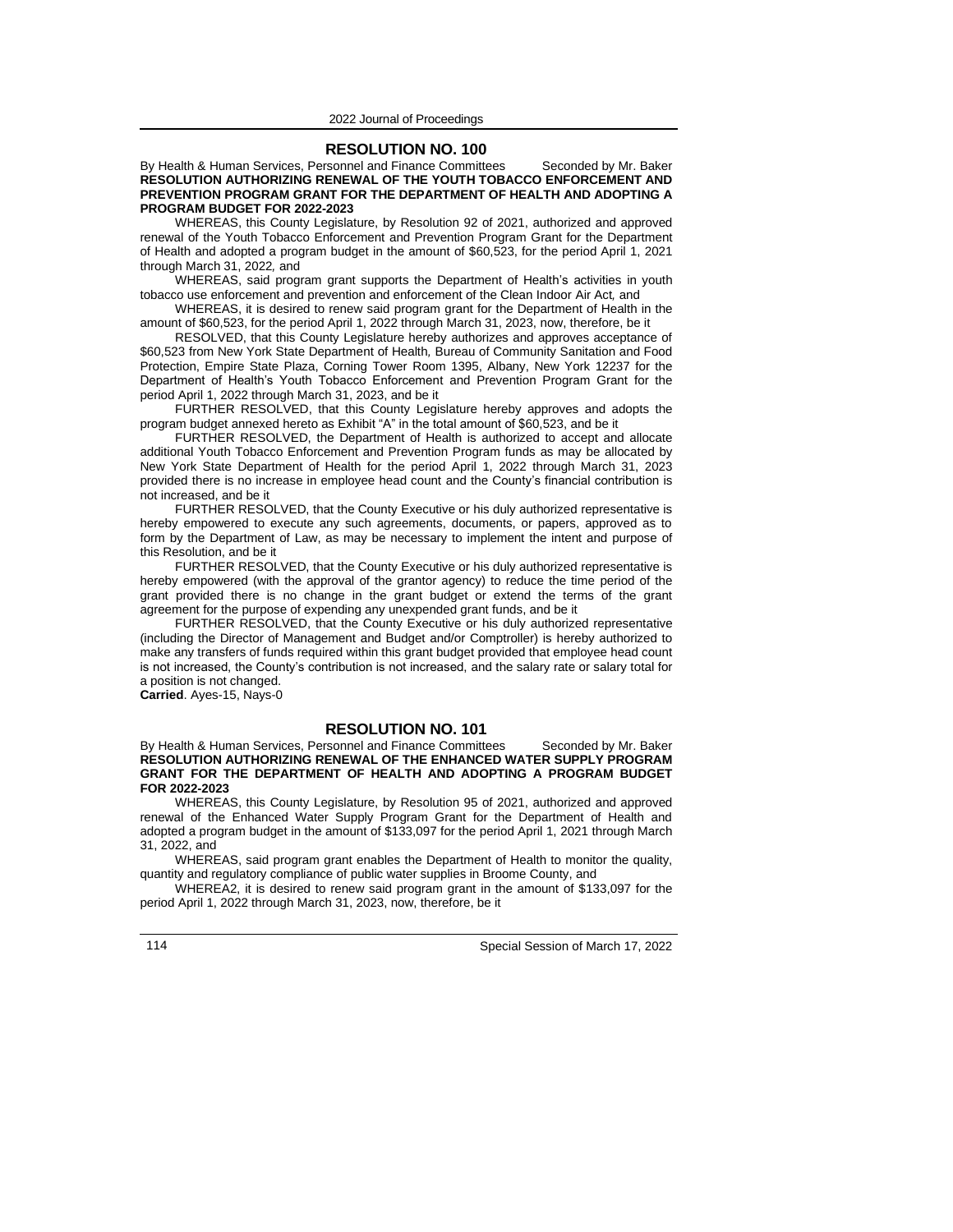RESOLVED, that this County Legislature hereby authorizes and approves acceptance of \$133,097 from the New York State Department of Health, Bureau of Public Water Supply Protection, Corning Tower, Empire State Plaza Room 1110, Albany, New York 12237, for the Department of Health's Enhanced Water Supply Program Grant for the period April 1, 2022 through March 31, 2023, and be it

FURTHER RESOLVED, that this County Legislature hereby approves and adopts the program budget annexed hereto as Exhibit "A" in the total amount of \$133,097, and be it

FURTHER RESOLVED, the Department of Health is authorized to accept and allocate additional Enhanced Water Supply Program funds as may be allocated by the New York State Department of Health for the period April 1, 2022 through March 31, 2023, provided there is no increase in employee head count and the County's financial contribution is not increased, and be it

FURTHER RESOLVED, that the County Executive or his duly authorized representative is hereby empowered to execute any such agreements, documents, or papers, approved as to form by the Department of Law, as may be necessary to implement the intent and purpose of this Resolution, and be it

FURTHER RESOLVED, that the County Executive or his duly authorized representative is hereby empowered (with the approval of the grantor agency) to reduce the time period of the grant provided there is no change in the grant budget or extend the terms of the grant agreement for the purpose of expending any unexpended grant funds, and be it

FURTHER RESOLVED, that the County Executive or his duly authorized representative (including the Director of Management and Budget and/or Comptroller) is hereby authorized to make any transfers of funds required within this grant budget provided that employee head count is not increased, the County's contribution is not increased, and the salary rate or salary total for a position is not changed.

**Carried**. Ayes-15, Nays-0

## **RESOLUTION NO. 102**

By Health & Human Services and Finance Committees Seconded by Mr. Baker **RESOLUTION AUTHORIZING AN AGREEMENT WITH VARIOUS VENDORS TO MEET THE OBJECTIVES OF THE ELC-COVID-19 SCHOOL TESTING GRANT FOR THE HEALTH DEPARTMENT FOR 2022**

WHEREAS, the Public Health Director requests authorization for an agreement with various vendors to meet the objectives of the ELC-COVID-19 School Testing Grant for the Health Department at a cost not to exceed \$380,226, for the period February 1, 2022 through June 30, 2022, and

WHEREAS, said services are necessary to collaborate with the Broome County Health Department to provide COVID-19 diagnostic and screening testing to applicable district students, staff and faculty*,* now, therefore, be it

RESOLVED, that this County Legislature hereby authorizes an agreement with various vendors seen in "Exhibit A", to meet the objectives of the ELC-COVID-19 School Testing Grant*,* for the Health Department for the period February 1, 2022 through June 30, 2022, and be it

FURTHER RESOLVED, that in consideration of said services, the County shall pay the Contractor an amount not to exceed \$380,226 for the term of the agreement, and be it

FURTHER RESOLVED, that the payments hereinabove authorized shall be made from budget line 25010004.6004146.2510658 (Subcontracted Program Expense), and be it

FURTHER RESOLVED, that the County Executive or his duly authorized representative is hereby empowered to execute any such agreements, documents, or papers, approved as to form by the Department of Law, as may be necessary to implement the intent and purpose of this Resolution.

**Carried**. Ayes-15, Nays-0

### **RESOLUTION NO. 103**

By Health & Human Services, Personnel and Finance Committees Seconded by Mr. Baker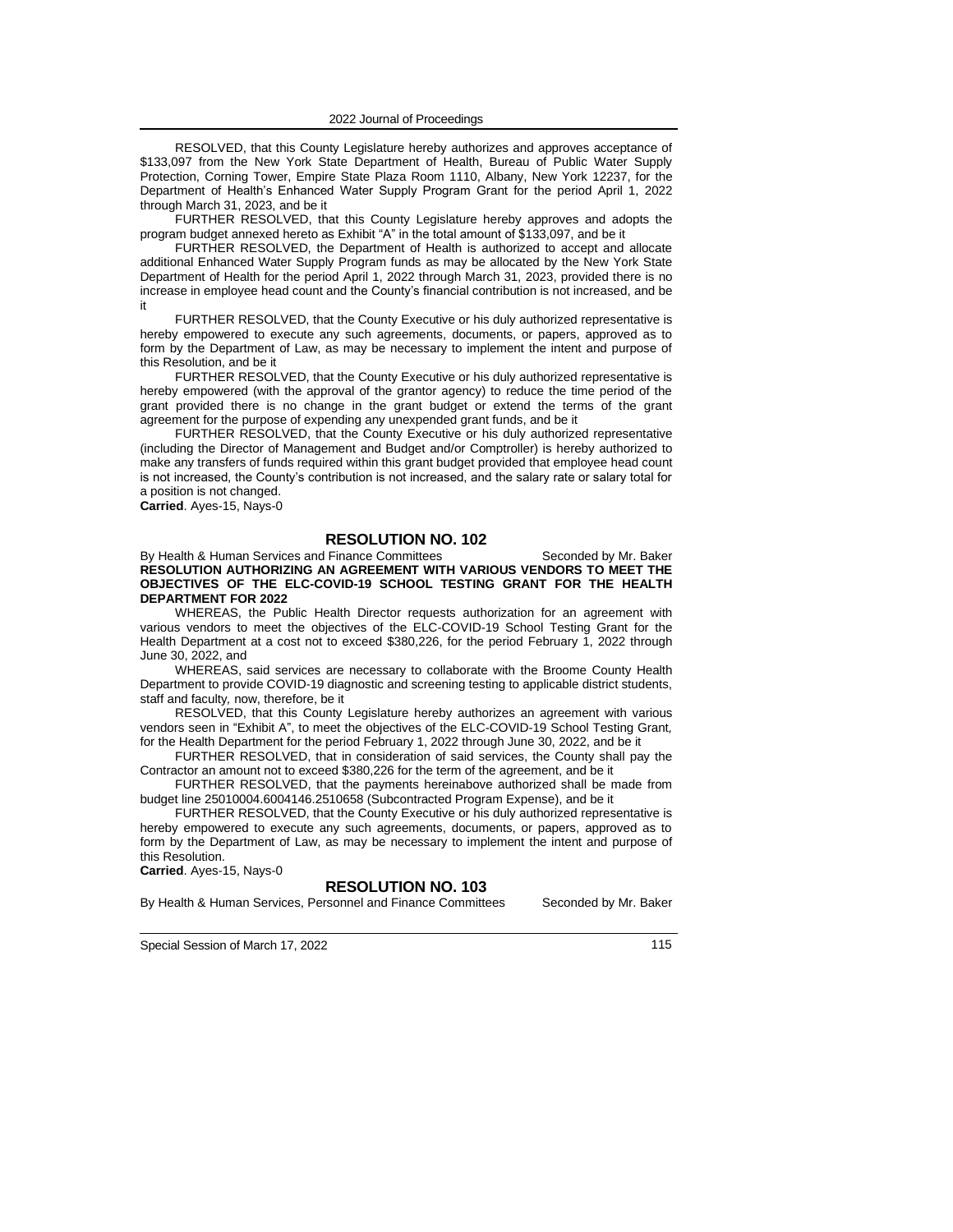#### **RESOLUTION AUTHORIZING RENEWAL OF THE EXPANDED IN-HOME SERVICES FOR THE ELDERLY PROGRAM (EISEP) GRANT FOR THE OFFICE FOR AGING AND ADOPTING A PROGRAM BUDGET FOR 2022-2023**

WHEREAS, this County Legislature, by Resolution 81 of 2021, as amended by Resolution 52 of 2022, authorized and approved renewal of the Expanded In-Home Services for the Elderly Program (EISEP) Grant for the Office for Aging and adopted a program budget in the amount of \$995,090 for the period April 1, 2021 through March 31, 2022*,* and

WHEREAS, said program grant provides personal care and housekeeper/chore services as well as PERS and consumer directed services, case management of clients and ancillary services*,* and

WHEREAS, it is desired to renew said grant program in the amount of \$1,027,794 for the period April 1, 2022 through March 31, 2023, now, therefore, be it

RESOLVED, that this County Legislature hereby authorizes and approves acceptance of \$609,440 from the New York State Office for Aging, Empire State Agency Building 2, Albany, New York 12223-1251*,* for the Office for Aging's Expanded In-Home Services for the Elderly Program (EISEP) Grant for the period April 1, 2022 through March 31, 2023*,* and be it

FURTHER RESOLVED, that this County Legislature hereby approves and adopts the program budget annexed hereto as Exhibit "A" in the total amount of \$1,027,794, and be it

FURTHER RESOLVED, the Office for Aging is authorized to accept and allocate additional Expanded In-Home Services for the Elderly Program (EISEP) funds, for the period April 1, 2022 through March 31, 2023, provided there is no increase in employee head count and the County's financial contribution is not increased, and be it

FURTHER RESOLVED, that the County Executive or his duly authorized representative is hereby empowered to execute any such agreements, documents, or papers, approved as to form by the Department of Law, as may be necessary to implement the intent and purpose of this Resolution, and be it

FURTHER RESOLVED, that the County Executive or his duly authorized representative is hereby empowered (with the approval of the grantor agency) to reduce the time period of the grant provided there is no change in the grant budget or extend the terms of the grant agreement for the purpose of expending any unexpended grant funds, and be it

FURTHER RESOLVED, that the County Executive or his duly authorized representative (including the Director of the Office of Management and Budget and/or Comptroller) is hereby authorized to make any transfers of funds required within this grant budget provided that employee head count is not increased, the County's contribution is not increased, and the salary rate or salary total for a position is not changed.

**Carried**. Ayes-15, Nays-0

# **RESOLUTION NO. 104**

By Health & Human Services, Personnel and Finance Committees Seconded by Mr. Baker **RESOLUTION AUTHORIZING RENEWAL OF THE COMMUNITY SERVICES FOR THE ELDERLY PROGRAM GRANT FOR THE OFFICE FOR AGING AND ADOPTING A PROGRAM BUDGET FOR 2022-2023**

WHEREAS, this County Legislature, by Resolution 82 of 2021, as amended by Resolution 50 of 2022, authorized and approved renewal of the Community Services for the Elderly Program Grant for the Office for Aging and adopted a program budget in the amount of \$766,849 for the period April 1, 2021 through March 31, 2022*,* and

WHEREAS, said program grant provides for a variety of services including social day care, transportation, "Senior Helpers", job match program, case management, health promotion and information and assistance, and

WHEREAS, it is desired to renew said grant program in the amount of \$791,206 for the period April 1, 2022 through March 31, 2023, now, therefore, be it

RESOLVED, that this County Legislature hereby authorizes and approves acceptance of \$401,938 from the New York State Office for Aging, Empire State Agency Building 2, Albany,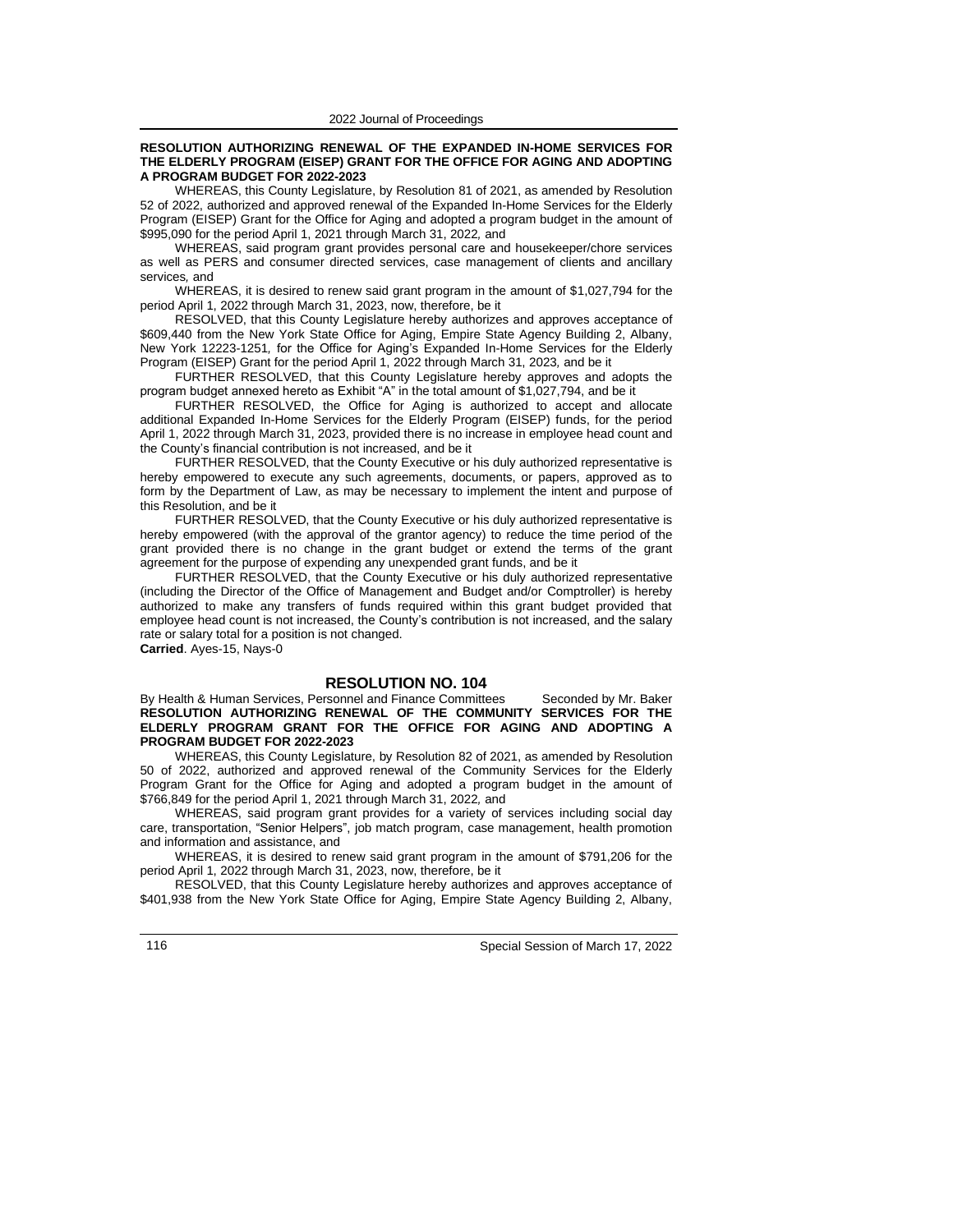New York 12223-1251*,* for the Office for Aging's Community Services for the Elderly Program Grant for the period April 1, 2022 through March 31, 2023*,* and be it

FURTHER RESOLVED, that this County Legislature hereby approves and adopts the program budget annexed hereto as Exhibit "A" in the total amount of \$791,206, and be it

FURTHER RESOLVED, the Office for Aging is authorized to accept and allocate additional Community Services for the Elderly Program funds as may be allocated by New York State Office for Aging for the period April 1, 2022 through March 31, 2023, provided there is no increase in employee head count and the County's financial contribution is not increased, and be it

FURTHER RESOLVED, that the County Executive or his duly authorized representative is hereby empowered to execute any such agreements, documents, or papers, approved as to form by the Department of Law, as may be necessary to implement the intent and purpose of this Resolution, and be it

FURTHER RESOLVED, that the County Executive or his duly authorized representative is hereby empowered (with the approval of the grantor agency) to reduce the time period of the grant provided there is no change in the grant budget or extend the terms of the grant agreement for the purpose of expending any unexpended grant funds, and be it

FURTHER RESOLVED, that the County Executive or his duly authorized representative (including the Director of the Office of Management and Budget and/or Comptroller) is hereby authorized to make any transfers of funds required within this grant budget provided that employee head count is not increased, the County's contribution is not increased, and the salary rate or salary total for a position is not changed.

**Carried**. Ayes-15, Nays-0

### **RESOLUTION NO. 105**

By Health & Human Services, Personnel and Finance Committees Seconded by Mr. Baker **RESOLUTION AUTHORIZING RENEWAL OF THE WELLNESS IN NUTRITION (WIN) PROGRAM GRANT FOR THE OFFICE FOR AGING AND ADOPTING A PROGRAM BUDGET FOR 2022-2023**

WHEREAS, this County Legislature, by Resolution 79 of 2021, as amended by Resolution 51 of 2022, authorized and approved renewal of the Wellness in Nutrition (WIN) Program Grant for the Office for Aging and adopted a program budget in the amount of \$372,860 for the period April 1, 2021 through March 31, 2022, and

WHEREAS, said program grant provides supplemental funding for nutrition programs, both congregate and home delivered meals, as well as nutrition education & counseling and case management and information and assistance (Farmers Market coupons) of program recipients, and

WHEREAS, it is desired to renew said grant program in the amount of \$369,728 for the period April 1, 2022 through March 31, 2023, now, therefore, be it

RESOLVED, that this County Legislature hereby authorizes and approves acceptance of \$273,061 from the New York State Office for Aging, Empire State Agency Building 2, Albany, New York 12223-1251, for the Office for Aging's Wellness in Nutrition (WIN) Program Grant for the period April 1, 2022 through March 31, 2023, and be it

FURTHER RESOLVED, that this County Legislature hereby approves and adopts the program budget annexed hereto as Exhibit "A" in the total amount of \$369,728, and be it

FURTHER RESOLVED, the Office for Aging is authorized to accept and allocate additional Wellness in Nutrition (WIN) Program funds as may be allocated by New York State Office for Aging for the period April 1, 2022 through March 31, 2023, provided there is no increase in employee head count and the County's financial contribution is not increased, and be it

FURTHER RESOLVED, that the County Executive or his duly authorized representative is hereby empowered to execute any such agreements, documents, or papers, approved as to form by the Department of Law, as may be necessary to implement the intent and purpose of this Resolution, and be it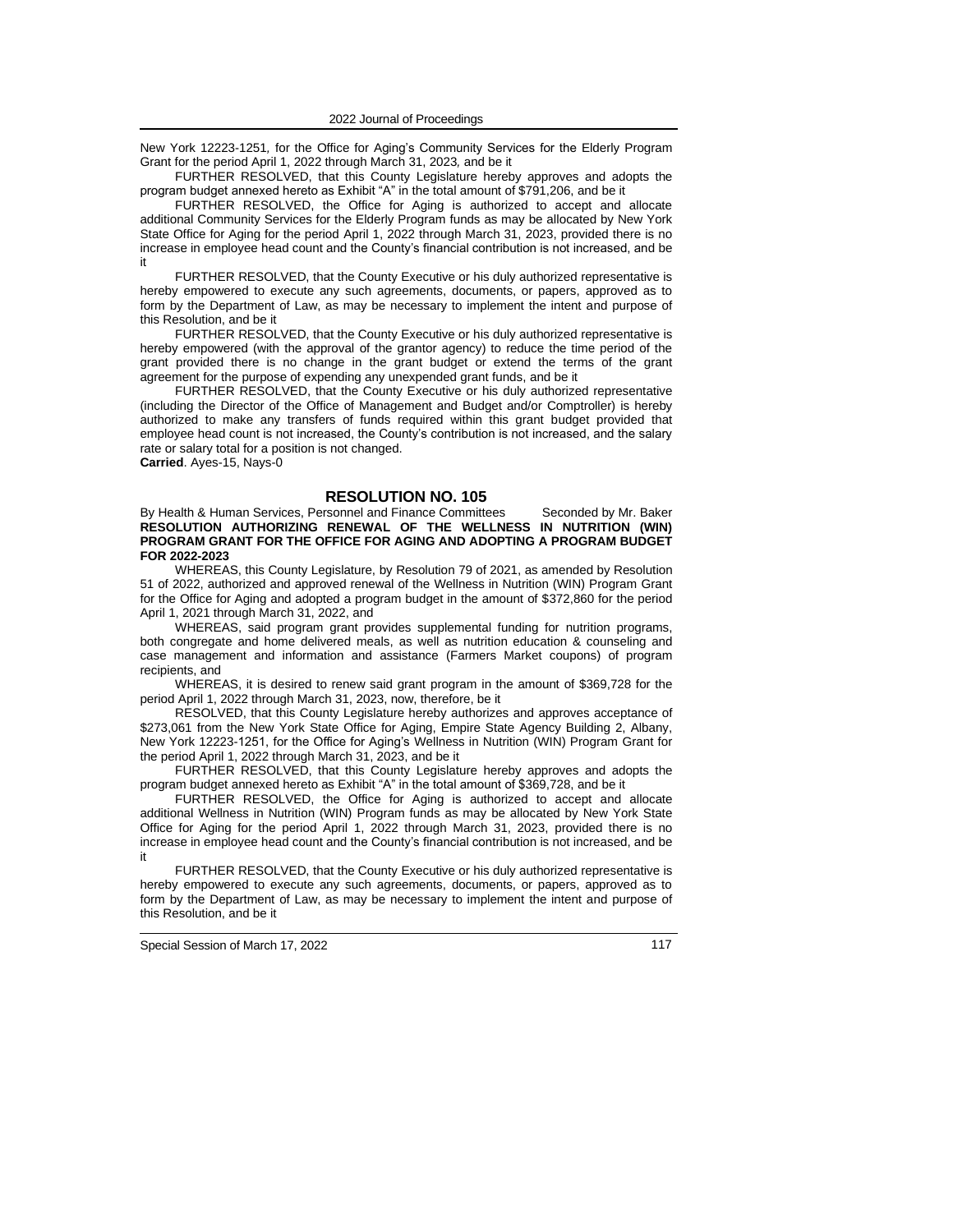FURTHER RESOLVED, that the County Executive or his duly authorized representative is hereby empowered (with the approval of the grantor agency) to reduce the time period of the grant provided there is no change in the grant budget or extend the terms of the grant agreement for the purpose of expending any unexpended grant funds, and be it

FURTHER RESOLVED, that the County Executive or his duly authorized representative (including the Director of the Office of Management and Budget and/or Comptroller) is hereby authorized to make any transfers of funds required within this grant budget provided that employee head count is not increased, the County's contribution is not increased, and the salary rate or salary total for a position is not changed. **Carried**. Ayes-15, Nays-0

**RESOLUTION NO. 106**

By Health & Human Services and Finance Committees Seconded by Mr. Baker **RESOLUTION AUTHORIZING RENEWAL OF THE NEW YORK CONNECTS EXPANSION AND ENHANCEMENT (E&E) PROGRAM GRANT FOR THE OFFICE FOR AGING AND ADOPTING A PROGRAM BUDGET FOR 2022-2023**

WHEREAS, this County Legislature, by Resolution 80 of 2021, authorized and approved the NY Connects Expansion and Enhancement (E&E) Program Grant for the Office for Aging and adopted a program budget in the amount of \$404,411 for the period April 1, 2021 through March 31, 2022*,* and

WHEREAS, said program grant provides funding to operate the point of entry system that provides access for all home and community-based services for persons of all ages through the "No Wrong Door" system*,* and

WHEREAS, it is desired to renew said program grant in the amount of \$404,411 for the period April 1, 2022 through March 31, 2023, now, therefore, be it

RESOLVED, that this County Legislature hereby authorizes and approves acceptance of \$404,411 from the New York State Office for Aging, Empire State Agency Building 2, Albany, New York 12223-1251 for the Office for Aging's New York Connects Expansion and Enhancement (E&E) Program Grant for the period April 1, 2022 through March 31, 2023*,* and be it

FURTHER RESOLVED, that this County Legislature hereby approves and adopts the program budget annexed hereto as Exhibit "A" in the total amount of \$404,411, and be it

FURTHER RESOLVED, the Office for Aging is authorized to accept and allocate additional New York connects Expansion and Enhancement Program funds, for the period April 1, 2022 through March 31, 2023, provided there is no increase in employee head count, the County's financial contribution is not increased and the salary rate is not changed, and be it

FURTHER RESOLVED, that the County Executive or his duly authorized representative is hereby empowered to execute any such agreements, documents, or papers, approved as to form by the Department of Law, as may be necessary to implement the intent and purpose of this Resolution, and be it

FURTHER RESOLVED, that the County Executive or his duly authorized representative is hereby empowered (with the approval of the grantor agency) to reduce the time period of the grant provided there is no change in the grant budget or extend the terms of the grant agreement for the purpose of expending any unexpended grant funds, and be it

FURTHER RESOLVED, that the County Executive or his duly authorized representative (including the Director of Management and Budget and/or Comptroller) is hereby authorized to make any transfers of funds required within this grant budget provided that employee head count is not increased, the County's contribution is not increased, and the salary rate or salary total for a position is not changed.

**Carried**. Ayes-15, Nays-0

### **RESOLUTION NO. 107**

By Health & Human Services and Finance Committees Seconded by Mr. Baker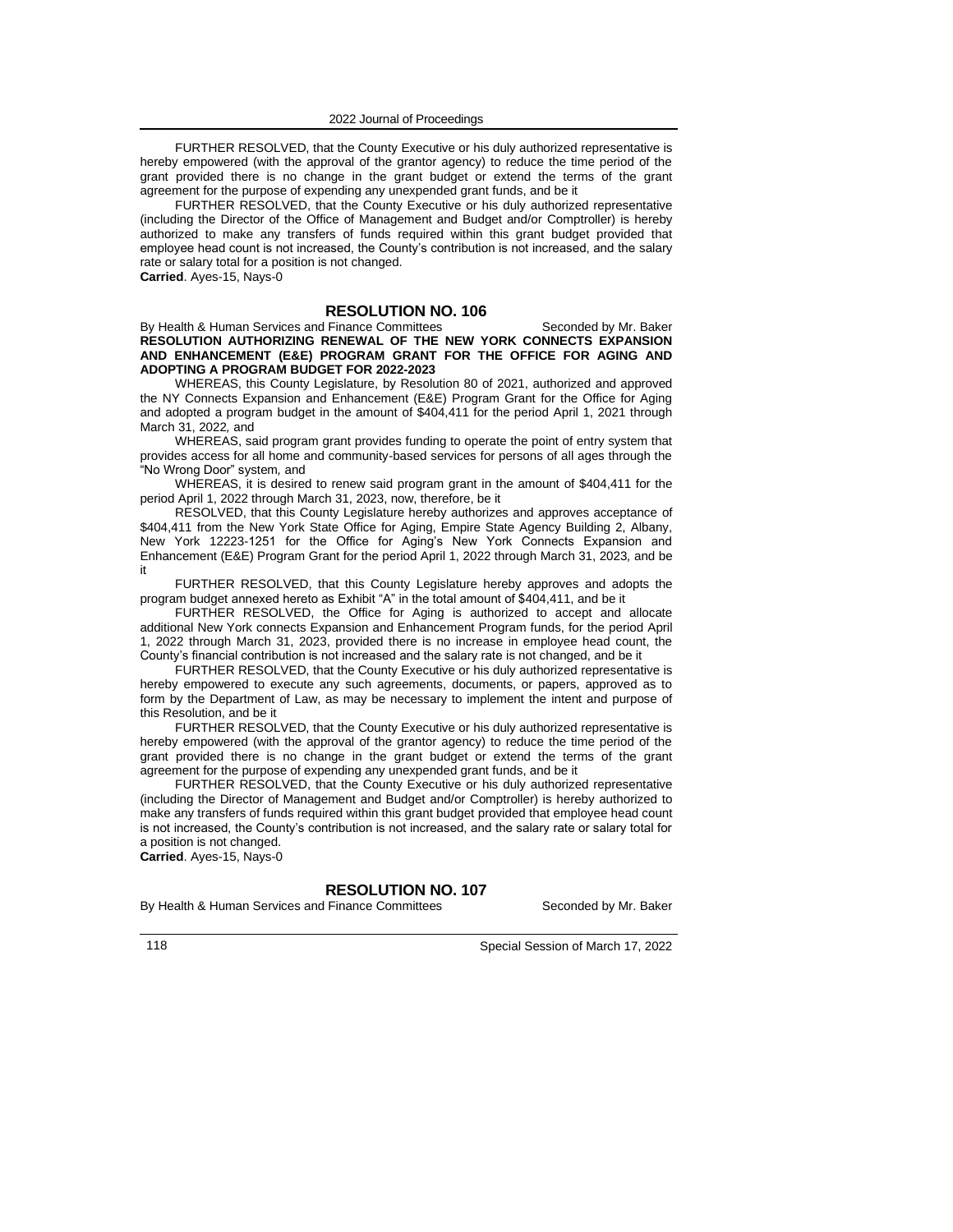#### **RESOLUTION AUTHORIZING RENEWAL OF THE UNMET NEED PROGRAM GRANT FOR THE OFFICE FOR AGING AND ADOPTING A PROGRAM BUDGET FOR 2022-2023**

WHEREAS, this County Legislature, by Resolution 76 of 2021, authorized and approved the Unmet Need Program Grant for the Office for Aging and adopted a program budget in the amount of \$94,875 for the period April 1, 2021 through March 31, 2022*,* and

WHEREAS, said program grant provides for a variety of services including personal care, housekeeping/chore services, PERS, consumer directed services, case management and other unmet needs to clients from current waiting lists for these aforementioned services, and

WHEREAS, it is desired to renew said program grant in the amount of \$179,875 for the period April 1, 2022 through March 31, 2023, now, therefore, be it

RESOLVED, that this County Legislature hereby authorizes and approves acceptance of \$179,875 from the New York State Office for Aging, Empire State Plaza Agency, Building 2, Albany, New York 12223-1251 for the Office for Aging's Unmet Need Program Grant for the period April 1, 2022 through March 31, 2023*,* and be it

FURTHER RESOLVED, that this County Legislature hereby approves and adopts the program budget annexed hereto as Exhibit "A" in the total amount of \$179,875, and be it

FURTHER RESOLVED, the Office for Aging is authorized to accept and allocate additional Unmet Need Program funds, for the period April 1, 2022 through March 31, 2023, provided there is no increase in employee head count, the County's financial contribution is not increased and the salary rate is not changed, and be it

FURTHER RESOLVED, that the County Executive or his duly authorized representative is hereby empowered to execute any such agreements, documents, or papers, approved as to form by the Department of Law, as may be necessary to implement the intent and purpose of this Resolution, and be it

FURTHER RESOLVED, that the County Executive or his duly authorized representative is hereby empowered (with the approval of the grantor agency) to reduce the time period of the grant provided there is no change in the grant budget or extend the terms of the grant agreement for the purpose of expending any unexpended grant funds, and be it

FURTHER RESOLVED, that the County Executive or his duly authorized representative (including the Director of Management and Budget and/or Comptroller) is hereby authorized to make any transfers of funds required within this grant budget provided that employee head count is not increased, the County's contribution is not increased, and the salary rate or salary total for a position is not changed.

**Carried**. Ayes-15, Nays-0

### **RESOLUTION NO. 108**

By Health & Human Services and Finance Committees Seconded by Mr. Baker **RESOLUTION AUTHORIZING RENEWAL OF THE HEALTH INSURANCE INFORMATION AND COUNSELING ASSISTANCE PROGRAM GRANT, ADOPTING A PROGRAM BUDGET AND RENEWING AN AGREEMENT WITH ACTION FOR OLDER PERSONS, INC. FOR 2022- 2023**

WHEREAS, this County Legislature, by Resolution 78 of 2021, authorized and approved renewal of the Health Insurance Information and Counseling Assistance Program Grant, adopted a program budget in the amount of \$33,999 and authorized an agreement with Action for Older Persons, Inc. to administer said program for the period April 1, 2021 through March 31, 2022, and

WHEREAS, said program assists older adults with health insurance options through information and counseling, and

WHEREAS, it is desired to renew said grant program in the amount of \$33,999, adopt a program budget and renew the agreement with Action for Older Persons, Inc. to continue to administer said program for the period April 1, 2022 through March 31, 2023, now, therefore, be it

RESOLVED, that this County Legislature hereby authorizes and approves acceptance of \$33,999 from the New York State Office for Aging, Empire State Agency Building 2, Albany, New

Special Session of March 17, 2022 119 and the set of the set of the set of the set of the set of the set of the set of the set of the set of the set of the set of the set of the set of the set of the set of the set of the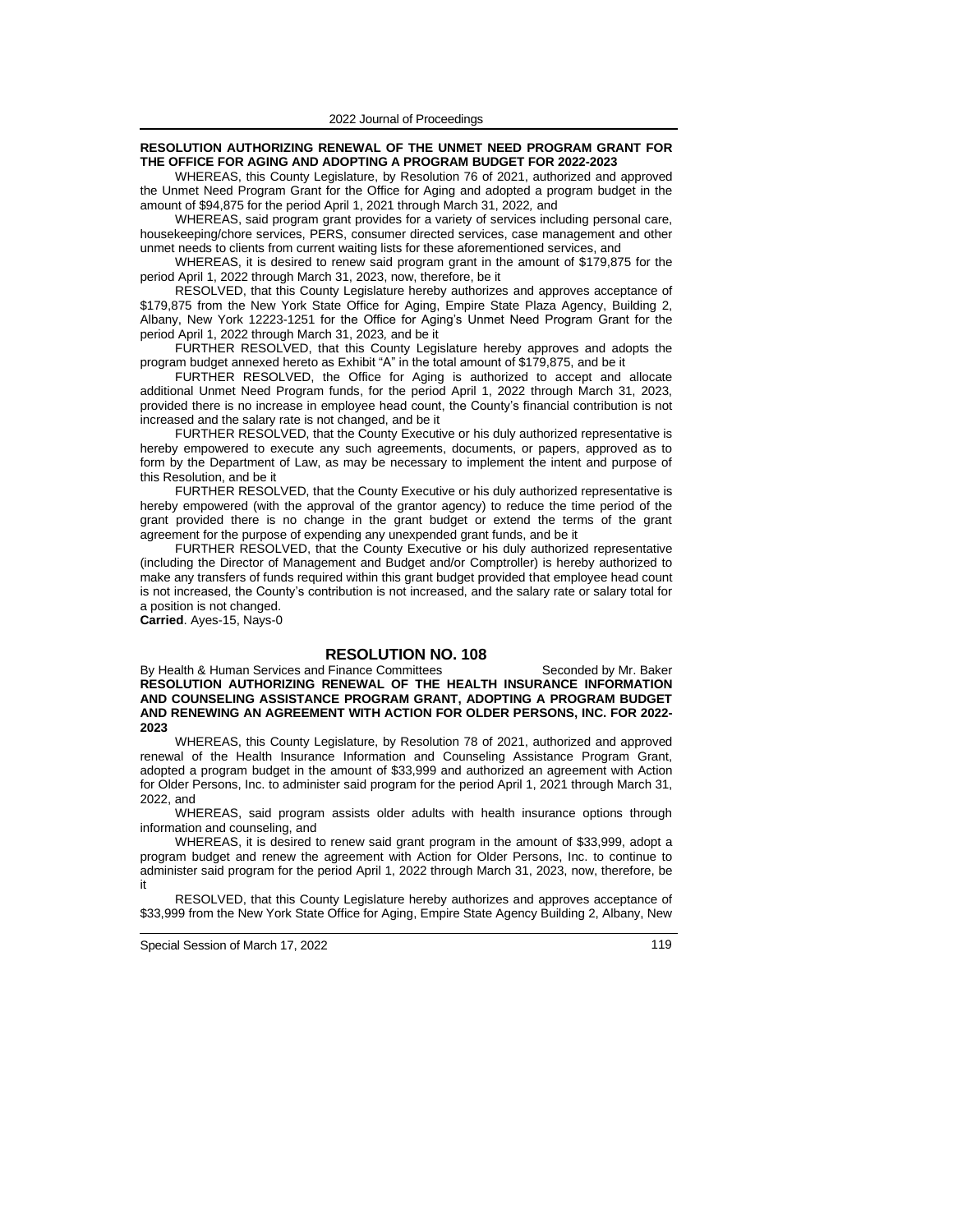York 12223-1251, for the Office for Aging's Health Insurance Information and Counseling Assistance Program Grant for the period April 1, 2022 through March 31, 2023, and be it

FURTHER RESOLVED, that this County Legislature hereby approves and adopts the program budget annexed hereto as Exhibit "A" in the total amount of \$33,999, and be it

FURTHER RESOLVED, that this County Legislature hereby authorizes an agreement with Action for Older Persons, Inc., 200 Plaza Drive, Suite B, Vestal, New York 13850 to administer said program grant for the Office for Aging for the period April 1, 2022 through March 31, 2023, and be it

FURTHER RESOLVED, that in consideration of said services, the County shall pay the Contractor an amount not to exceed \$33,999 for the term of the agreement, and be it

FURTHER RESOLVED, that the payments hereinabove authorized shall be made from budget line 34010006.6004146.3410768 (Subcontracted Program Expense), and be it

FURTHER RESOLVED, the Office for Aging is authorized to accept and allocate additional Health Insurance Information and Counseling Assistance Program funds as may be allocated by New York State Office for Aging for the period April 1, 2022 through March 31, 2023, provided there is no increase in employee head count and the County's financial contribution is not increased, and be it

FURTHER RESOLVED, that the County Executive or his duly authorized representative is hereby empowered to execute any such agreements, documents, or papers, approved as to form by the Department of Law, as may be necessary to implement the intent and purpose of this Resolution, and be it

FURTHER RESOLVED, that the County Executive or his duly authorized representative is hereby empowered (with the approval of the grantor agency) to reduce the time period of the grant provided there is no change in the grant budget or extend the terms of the grant agreement for the purpose of expending any unexpended grant funds, and be it

FURTHER RESOLVED, that the County Executive or his duly authorized representative (including the Director of the Office of Management and Budget and/or Comptroller) is hereby authorized to make any transfers of funds required within this grant budget provided that employee head count is not increased, the County's contribution is not increased, and the salary rate or salary total for a position is not changed.

**Carried**. Ayes-15, Nays-0

#### **RESOLUTION NO. 109**

By Health & Human Services and Finance Committees Seconded by Mr. Baker **RESOLUTION AUTHORIZING RENEWAL OF CAREGIVER RESOURCE CENTER PROGRAM GRANT FOR THE OFFICE FOR AGING AND ADOPTING A PROGRAM BUDGET FOR 2022-2023**

WHEREAS, this County Legislature, by Resolution 73 of 2021, authorized renewal of the Caregiver Resource Center Program Grant for the Office for Aging and adopted a program budget in the amount of \$19,611 for the period April 1, 2021 through March 31, 2022*,* and

WHEREAS, said program grant provides educational programs to family caregivers of impaired elderly in Broome County, including programs on personal care, community services, medical problems of aging and maintaining the mental health of the caregiver*,* and

WHEREAS, it is desired to renew said grant program in the amount of \$19,611 for the period April 1, 2022 through March 31, 2023, now, therefore, be it

RESOLVED, that this County Legislature hereby authorizes and approves acceptance of \$19,611 from the New York State Office for Aging, Empire State Agency Building 2, Albany, New York 12223-1251*,* for the Office for Aging's Caregiver Resource Center Program Grant for the period April 1, 2022 through March 31, 2023*,* and be it

FURTHER RESOLVED, that this County Legislature hereby approves and adopts the program budget annexed hereto as Exhibit "A" in the total amount of \$19,611, and be it

FURTHER RESOLVED, the Office for Aging is authorized to accept and allocate additional Caregiver Resource Center Program funds as may be allocated by New York State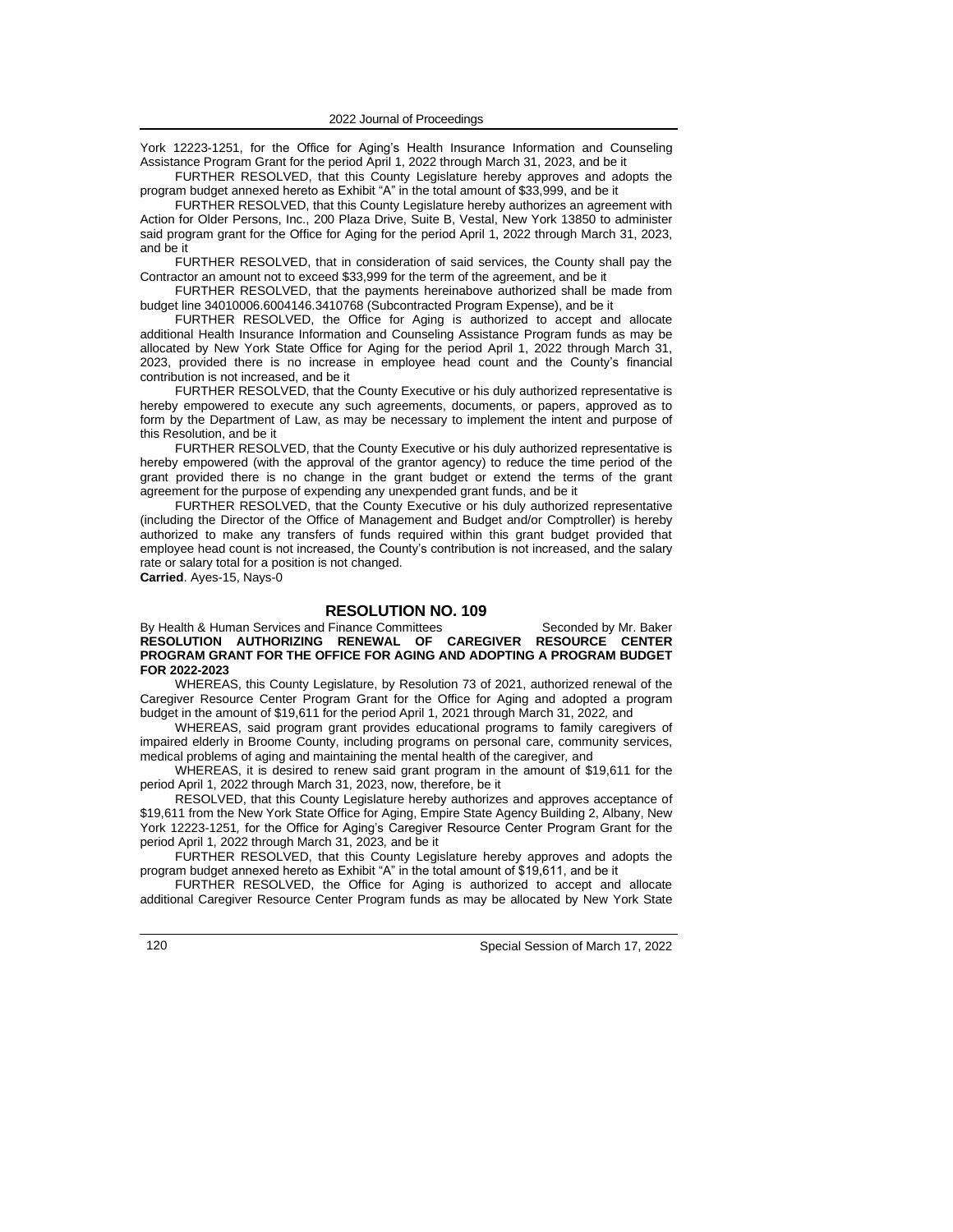Office for Aging for the period April 1, 2022 through March 31, 2023, provided there is no increase in employee head count and the County's financial contribution is not increased, and be it

FURTHER RESOLVED, that the County Executive or his duly authorized representative is hereby empowered to execute any such agreements, documents, or papers, approved as to form by the Department of Law, as may be necessary to implement the intent and purpose of this Resolution, and be it

FURTHER RESOLVED, that the County Executive or his duly authorized representative is hereby empowered (with the approval of the grantor agency) to reduce the time period of the grant provided there is no change in the grant budget or extend the terms of the grant agreement for the purpose of expending any unexpended grant funds, and be it

FURTHER RESOLVED, that the County Executive or his duly authorized representative (including the Director of the Office of Management and Budget and/or Comptroller) is hereby authorized to make any transfers of funds required within this grant budget provided that employee head count is not increased, the County's contribution is not increased, and the salary rate or salary total for a position is not changed.

#### **Carried**. Ayes-15, Nays-0

### **RESOLUTION NO. 110**

By Health & Human Services and Finance Committees Seconded by Mr. Baker **RESOLUTION AUTHORIZING RENEWAL OF THE TRANSPORTATION PROGRAM GRANT FOR THE OFFICE FOR AGING AND ADOPTING A PROGRAM BUDGET FOR 2022-2023**

WHEREAS, this County Legislature, by Resolution 75 of 2021, authorized renewal of the Transportation Program Grant for the Office for Aging and adopted a program budget in the amount of \$12,508 for the period April 1, 2021 through March 31, 2022, and

WHEREAS, said program grant provides supplemental transportation funds for adult day care transport and residual for BC Transit rides, and

WHEREAS, it is desired to renew said program grant in the amount of \$12,508 for the period April 1, 2022 through March 31, 2023, now, therefore, be it

RESOLVED, that this County Legislature hereby authorizes and approves acceptance of \$12,508 from the New York State Office for Aging, Empire State Agency Building 2, Albany, New York 12223-1251, for the Office for Aging's Transportation Program Grant for the period April 1, 2022 through March 31, 2023, and be it

FURTHER RESOLVED, that this County Legislature hereby approves and adopts the program budget annexed hereto as Exhibit "A" in the total amount of \$12,508, and be it

FURTHER RESOLVED, the Office for Aging is authorized to accept and allocate additional Transportation Program funds as may be allocated by New York State Office for Aging for the period April 1, 2022 through March 31, 2023, provided there is no increase in employee head count and the County's financial contribution is not increased, and be it

FURTHER RESOLVED, that the County Executive or his duly authorized representative is hereby empowered to execute any such agreements, documents, or papers, approved as to form by the Department of Law, as may be necessary to implement the intent and purpose of this Resolution, and be it

FURTHER RESOLVED, that the County Executive or his duly authorized representative is hereby empowered (with the approval of the grantor agency) to reduce the time period of the grant provided there is no change in the grant budget or extend the terms of the grant agreement for the purpose of expending any unexpended grant funds, and be it

FURTHER RESOLVED, that the County Executive or his duly authorized representative (including the Director of the Office of Management and Budget and/or Comptroller) is hereby authorized to make any transfers of funds required within this grant budget provided that employee head count is not increased, the County's contribution is not increased, and the salary rate or salary total for a position is not changed. **Carried**. Ayes-15, Nays-0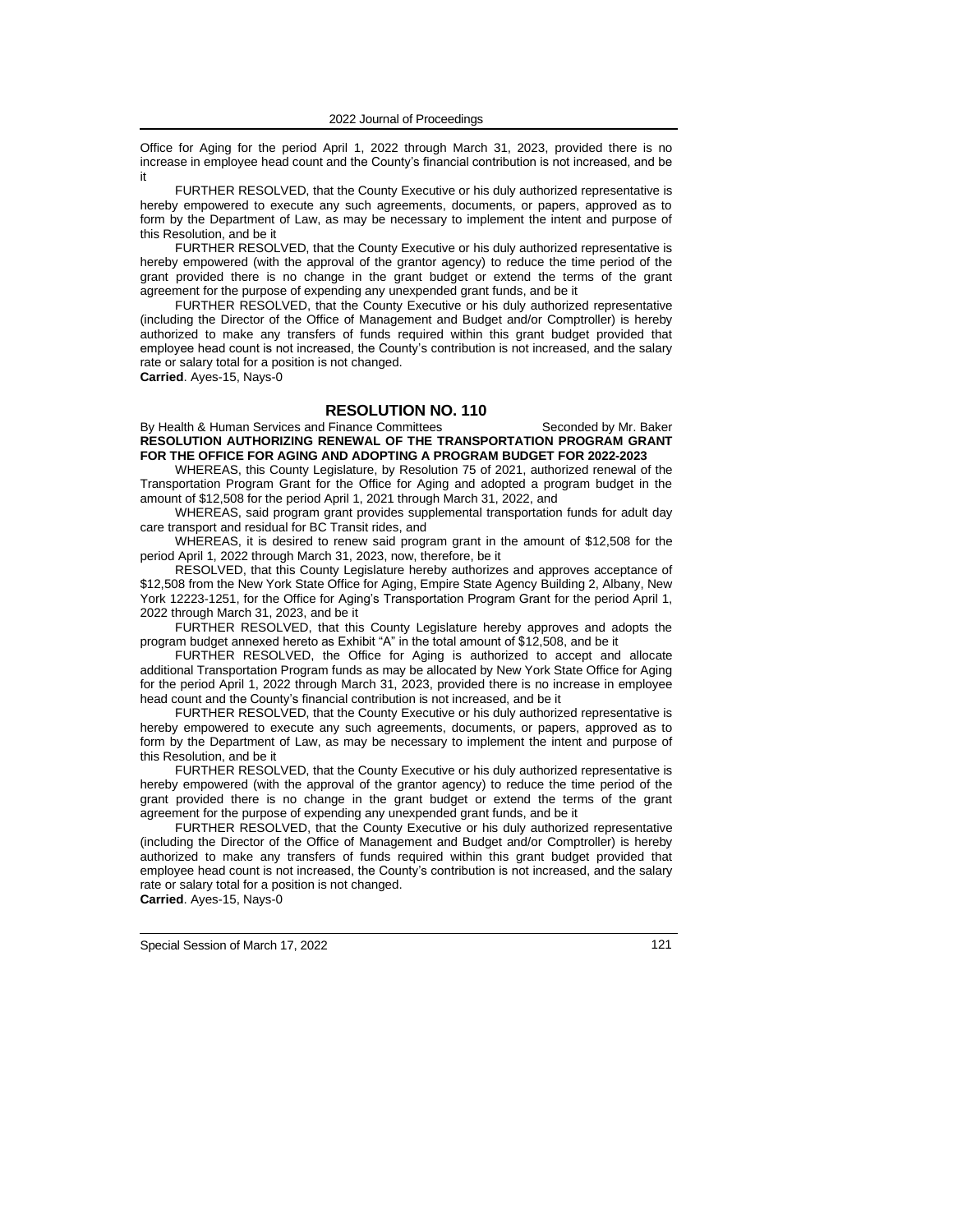### **RESOLUTION NO. 111**

By Health & Human Services and Finance Committees Seconded by Mr. Baker **RESOLUTION AUTHORIZING RENEWAL OF CONGREGATE SERVICES INITIATIVE (CSI) PROGRAM GRANT FOR THE OFFICE FOR AGING AND ADOPTING A PROGRAM BUDGET FOR 2022-2023**

WHEREAS, this County Legislature, by Resolution 74 of 2021, authorized and approved renewal of the Congregate Services Initiative Program Grant for the Office for Aging and adopted a program budget in the amount of \$4,813 for the period April 1, 2021 through March 31, 2022*,* and

WHEREAS, said program grant provides supplemental funding for congregate meal sites and will be used for utility expenses, necessary updates and maintenance and repairs, and

WHEREAS, it is desired to renew said grant program in the amount of \$4,813 for the period April 1, 2022 through March 31, 2023, now, therefore, be it

RESOLVED, that this County Legislature hereby authorizes and approves acceptance of \$4,813 from the New York State Office for Aging, Empire State Agency Building 2, Albany, New York 12223-1251, for the Office for Aging's Congregate Services Initiative Program Grant for the period April 1, 2022 through March 31, 2023*,* and be it

FURTHER RESOLVED, that this County Legislature hereby approves and adopts the program budget annexed hereto as Exhibit "A" in the total amount of \$4,813, and be it

FURTHER RESOLVED, the Office for Aging is authorized to accept and allocate additional Congregate Services Initiative Program funds for the period April 1, 2022 through March 31, 2023, provided there is no increase in employee head count and the County's financial contribution is not increased, and be it

FURTHER RESOLVED, that the County Executive or his duly authorized representative is hereby empowered to execute any such agreements, documents, or papers, approved as to form by the Department of Law, as may be necessary to implement the intent and purpose of this Resolution, and be it

FURTHER RESOLVED, that the County Executive or his duly authorized representative is hereby empowered (with the approval of the grantor agency) to reduce the time period of the grant provided there is no change in the grant budget or extend the terms of the grant agreement for the purpose of expending any unexpended grant funds, and be it

FURTHER RESOLVED, that the County Executive or his duly authorized representative is hereby authorized to make any transfers of funds required within this grant budget provided that employee head count is not increased, the County's contribution is not increased, and the salary rate or salary total for a position is not changed.

**Carried**. Ayes-15, Nays-0

# **RESOLUTION NO. 112**

By Health & Human Services and Finance Committees Seconded by Mr. Baker **RESOLUTION AUTHORIZING AMENDMENT TO AN AGREEMENT WITH REGIONAL CARE NETWORK, LLC FOR TEMPORARY HEALTHCARE PROFESSIONALS FOR THE WILLOW POINT REHABILITATION AND NURSING CENTER FOR 2022**

WHEREAS, the Board of Acquisition and Contract, on February 9, 2022, authorized an agreement with Regional Care Network, LLC for temporary healthcare professionals for the Willow Point Rehabilitation and Nursing Center at a cost not to exceed \$14,999, for the period February 1, 2022 through December 31, 2022*,* and

WHEREAS, said agreement is necessary to meet staffing needs at the Willow Point Rehabilitation and Nursing Center*,* and

WHEREAS, it is necessary to authorize an amendment to said agreement to increase the not to exceed amount by \$485,001, now, therefore, be it

RESOLVED, that this County Legislature hereby authorizes an amendment to the agreement with Regional Care Network, LLC, 1 Radisson Plaza, Suite 906, New Rochelle, New York 10801 to increase the not to exceed amount by \$485,001 for the Willow Point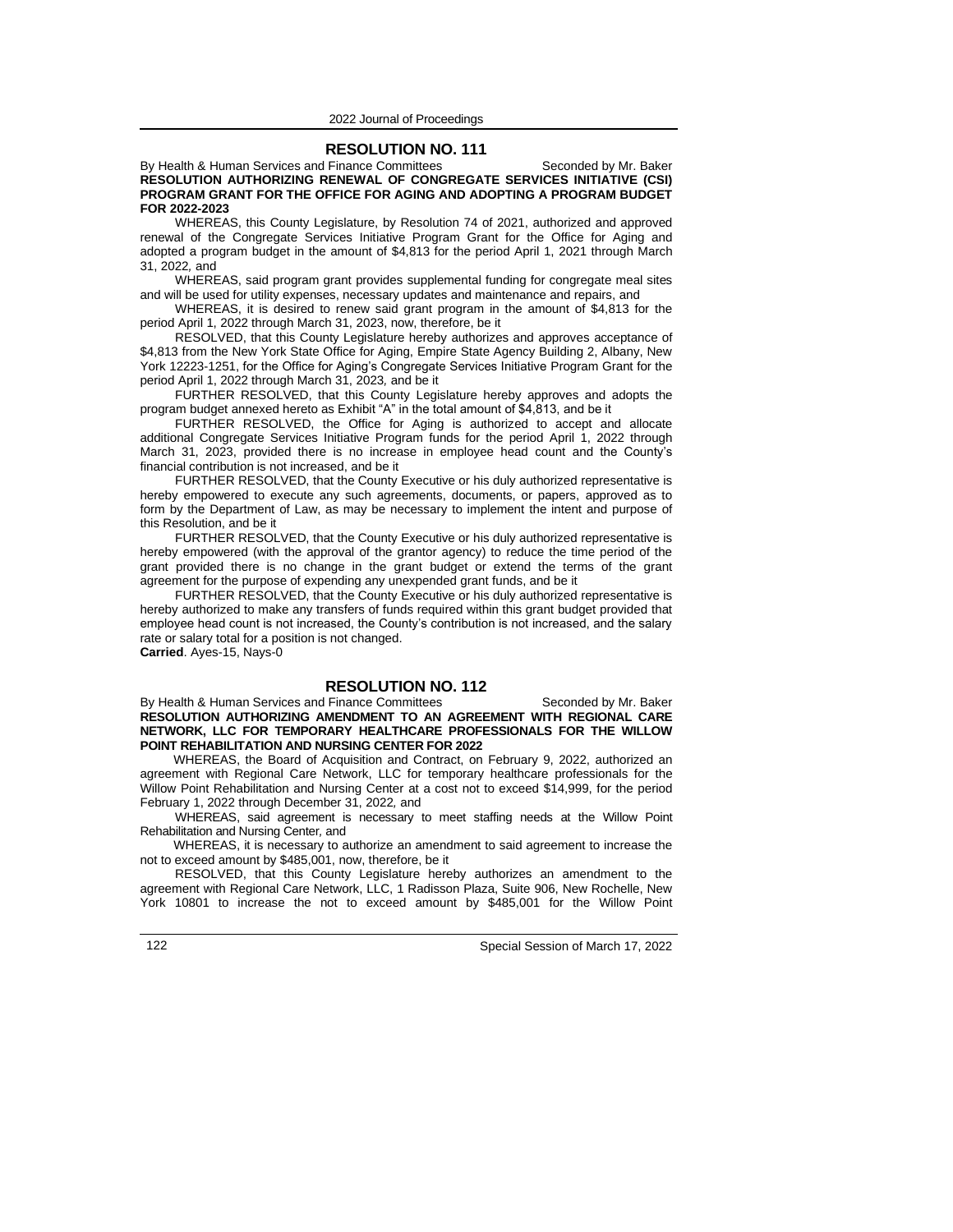Rehabilitation and Nursing Center for the period February 1, 2022 through December 31, 2022, and be it

FURTHER RESOLVED, that in consideration of said services, the County shall pay the Contractor a total amount not to exceed \$500,000, for the term of the agreement, and be it

FURTHER RESOLVED, that the payments hereinabove authorized shall be made from budget line 27060304.6004410 (Nursing Services), and be it

FURTHER RESOLVED, that CA No. 17-712 of 2022, to the extent consistent herewith, shall remain in full force and effect, and be it

FURTHER RESOLVED, that the County Executive or his duly authorized representative is hereby empowered to execute any such agreements, documents, or papers, approved as to form by the Department of Law, as may be necessary to implement the intent and purpose of this Resolution.

**Carried**. Ayes-15, Nays-0

# **RESOLUTION NO. 113**

By Personnel, Public Safety & Emergency Services and Finance Committees Seconded by Mr. Weslar

#### **RESOLUTION AUTHORIZING A PERMANENT MERIT PAY STIPEND PROGRAM FOR THE OFFICE OF THE DISTRICT ATTORNEY**

WHEREAS, the District Attorney requests authorization to establish a Permanent Merit Pay Stipend Program for the Office of the District Attorney, and

WHEREAS, the District Attorney shall have the discretion to award merit pay to attorneys employed as AT1 – AT5 based on supervisory positions, volume of work, caseload, types of cases being handled, number of trials being handled and taking on added responsibilities due to vacant positions, and

WHEREAS, the allocation of said merit pay shall be made as a lump sum in the first payroll of December, subject to budgeted appropriations, now, therefore, be it

RESOLVED, that this County Legislature hereby authorizes a Permanent Merit Pay Stipend Program for the Office of the District Attorney, and be it

FURTHER RESOLVED, that the District Attorney shall have the discretion to award merit pay to attorneys employed as AT1 – AT5 based on supervisory positions, volume of work, caseload, types of cases being handled, number of trials being handled and taking on added responsibilities due to vacant positions, and be it

FURTHER RESOLVED, that the allocation of said merit pay shall be made as a lump sum in the first payroll of December, subject to budgeted appropriations, from budget line 0600001.6001000.1010 (Salaries Full-time), and be it

FURTHER RESOLVED, that the stipends shall not be added as part of the base salary for the position, and be it

FURTHER RESOLVED, that the County Executive or his duly authorized representative is hereby empowered to execute any such agreements, documents, or papers, approved as to form by the Department of Law, as may be necessary to implement the intent and purpose of this Resolution.

**Heldover** by Mrs. O'Brien

# **RESOLUTION NO. 114**

### By Personnel, County Administration and Finance Committees Seconded by Mr. Baker **RESOLUTION AUTHORIZING A PERSONNEL CHANGE REQUEST FOR THE DIVISION OF INFORMATION TECHNOLOGY**

RESOLVED, that in accordance with a request contained in PCR #2412 from Broome County Information Technology, this County Legislature hereby changes the title of Computer Programmer Analyst, Grade 23, Union Code 07 BAPA, minimum salary of \$64,230, 40 hours weekly, Full-Time, budget line 6001000.1010.10020001 to Network Specialist, Grade 22, Union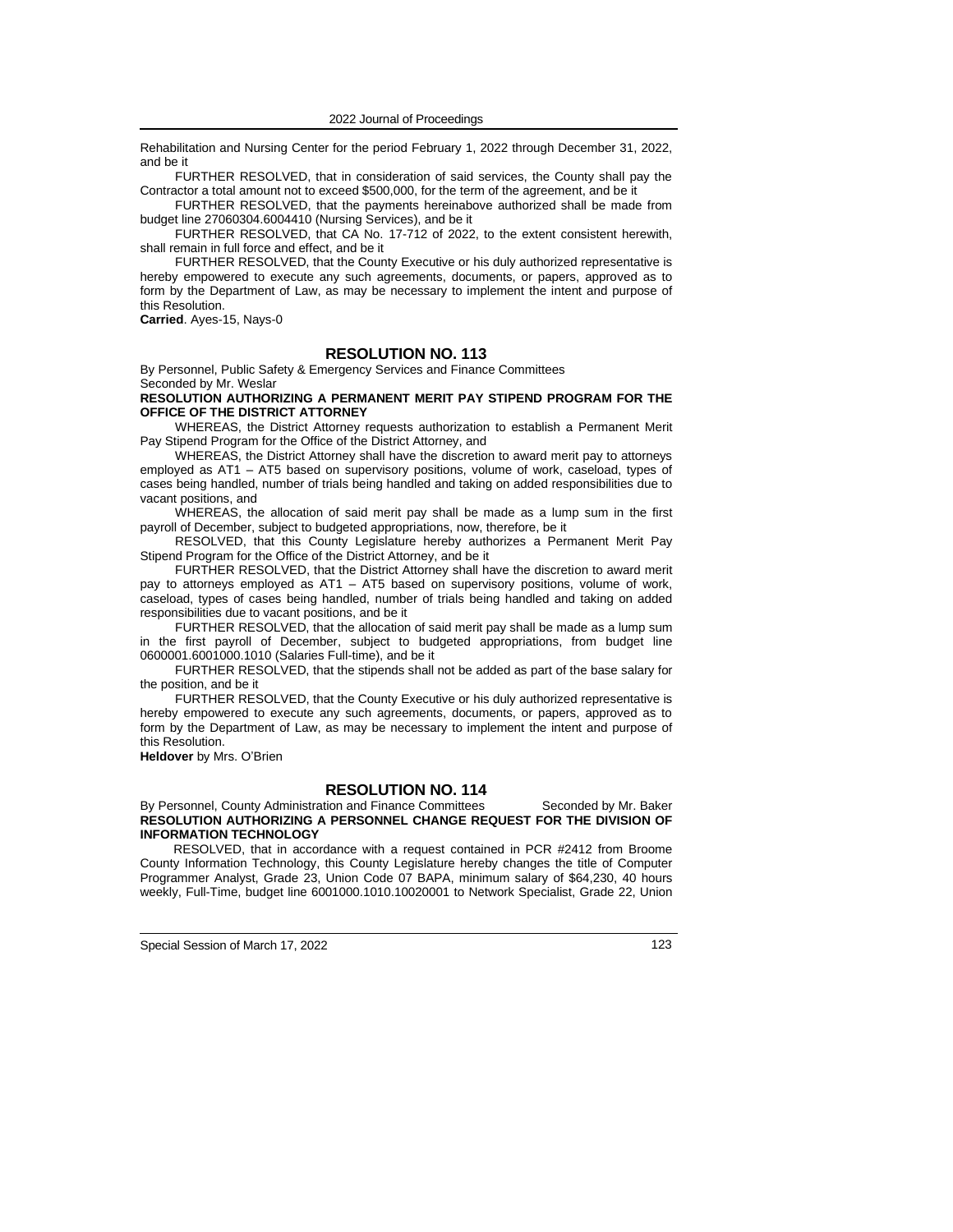Code 07 BAPA, minimum salary of \$61,155, 40 hours weekly, Full-Time, budget line 6001000.1010.10020001 effective March 18, 2022. **Carried**. Ayes-15, Nays-0

### **RESOLUTION NO. 115**

### By Personnel, Health & Human Services and Finance Committees Seconded by Mr. Baker **RESOLUTION AUTHORIZING PERSONNEL CHANGE REQUESTS FOR THE WILLOW POINT REHABILITATION AND NURSING CENTER**

RESOLVED, that in accordance with a request contained in PCR #2443 from the Willow Point Rehabilitation and Nursing Center, this County Legislature hereby creates the position of Supervising Nurse I, Grade 21S, Union Code 07 BAPA, minimum salary of \$58,239, 40 hours weekly, Full-time, budget line 6001000.2050.27060204, effective March 1, 2022, and be it

FURTHER RESOLVED, that in accordance with a request contained in PCR #2444 from the Willow Point Rehabilitation and Nursing Center, this County Legislature hereby abolishes the position of Supervising Nurse I, Grade 21S, Union Code 07 BAPA, minimum salary of \$29,119, 20 hours weekly, Part-time, budget line 6001001.2050.27060204, effective March 1, 2022, and be it

FURTHER RESOLVED, that in accordance with a request contained in PCR #2442 from the Willow Point Rehabilitation and Nursing Center, this County Legislature hereby abolishes the position of Supervising Nurse I, Grade 21S, Union Code 07 BAPA, minimum salary of \$29,119, 20 hours weekly, Part-time, budget line 6001001.2050.27060204, effective March 1, 2022. **Carried**. Ayes-15, Nays-0

# **RESOLUTION NO. 116**

By County Administration and Finance Committees Seconded by Mr. Baker **RESOLUTION AUTHORIZING AN AGREEMENT WITH NAPOLI SHKOLNIK PLLC FOR PROFESSIONAL LEGAL SERVICES FOR THE DEPARTMENTS OF LAW AND AVIATION**

WHEREAS, the issue of water contamination due to per and polyfluoroalkyl substances (PFAS) and other hazardous water contaminants has come to the forefront for Airport and Fire Departments across the Country, and

WHEREAS, there is currently a suit against several companies that sold PFAS materials to Airports, and

WHEREAS, the Commissioner of Aviation requests authorization for an agreement with Napoli Shkolnik, PLLC for professional legal services for the Department of Aviation, and

WHEREAS, said agreement is necessary to prosecute any legal claim for negligence (or other viable causes of action) against any and all parties, individuals and/or corporations that are found to be liable under the law for injuries and/or property damages suffered by us and/or members arising out of the contamination of water supplies by per-and polyfluoroalkyl substance (PFAS) and other hazardous water contaminants*,* now, therefore, be it

RESOLVED, that this County Legislature hereby authorizes an agreement with Shkolnik PLLC for professional legal services for the Departments of Law and Aviation, and be it

FURTHER RESOLVED, that the County shall pay the Contractor twenty-five percent (25%) of any sum recovered, whether by suit, settlement or otherwise, and be it

FURTHER RESOLVED, that the County Executive or his duly authorized representative is hereby empowered to execute any such agreements, documents, or papers, approved as to form by the Department of Law, as may be necessary to implement the intent and purpose of this Resolution.

**Carried**. Ayes-15, Nays-0

# **RESOLUTION NO. 117**

By Public Works & Transportation and Finance Committees Seconded by Mr. Baker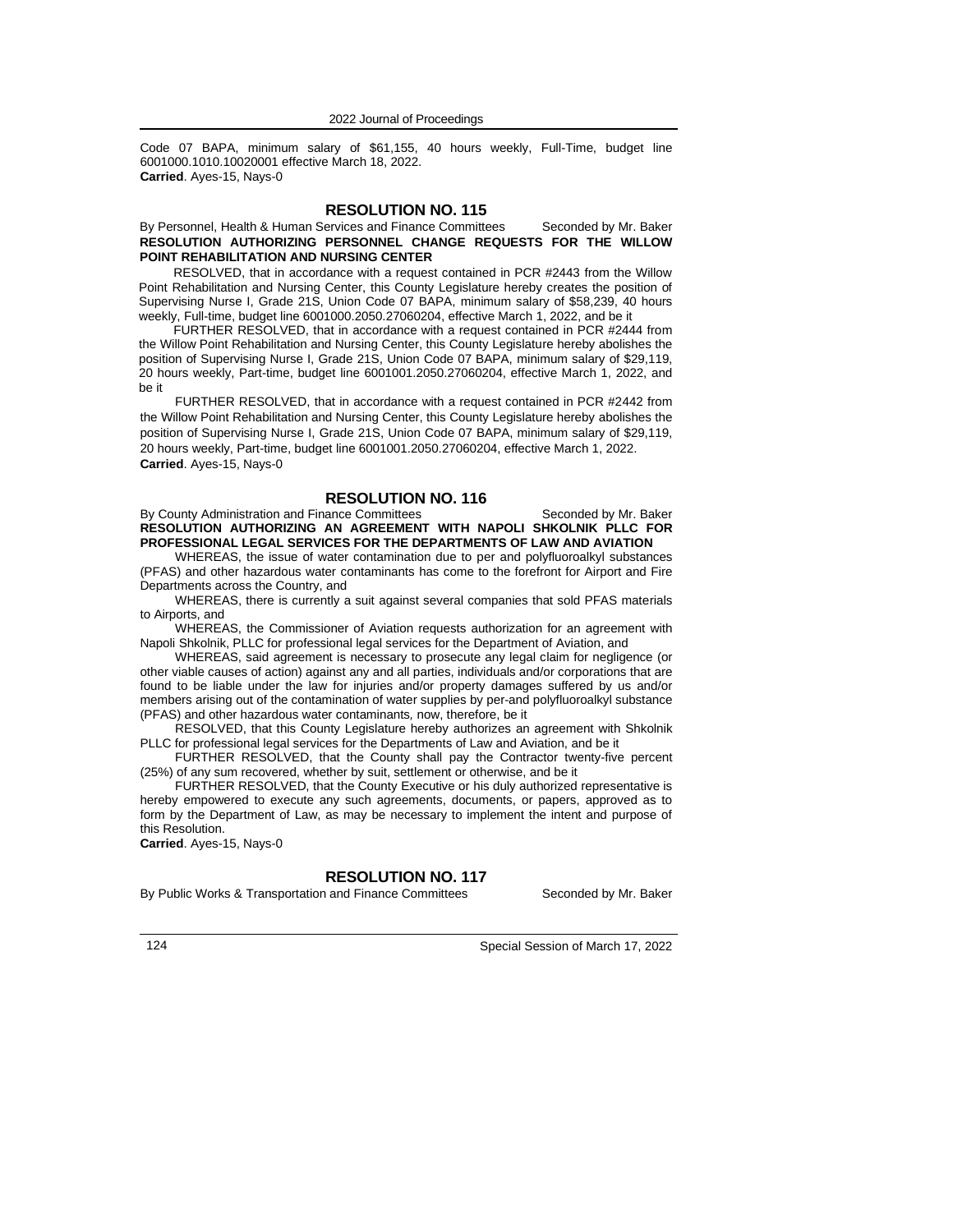#### **RESOLUTION AUTHORIZING THE EXPENDITURE OF AMERICAN RESCUE PLAN ACT (ARPA) FUNDS AND ADOPTING A PROGRAM GRANT BUDGET FOR THE DEPARTMENT OF AVIATION FOR 2021-2025**

WHEREAS, this County Legislature, by Resolution 357 of 2021, authorized the acceptance of American Rescue Plan Act (ARPA) funds in the amount of \$1,220,370 for the Department of Aviation for the period February 16, 2021 through February 14, 2025*,* and

WHEREAS, said funding will be used to supplement airport operations and concessions (rental car companies)*,* and

WHEREAS, the commissioner of Aviation requests authorization to adopt a program budget in the amount of \$1,220,370 for the Department of Aviation's American Rescue Plan Act (ARPA) Program Grant for the period February 16, 2021 through February 14, 2025, now, therefore, be it

RESOLVED, that this County Legislature hereby approves and adopts the program budget annexed hereto as Exhibit "A" in the total amount of \$1,220,370, for the Department of Aviation's American Rescue Plan Act (ARPA) Program Grant for the period February 16, 2021 through February 14, 2025*,* and be it

FURTHER RESOLVED, that the County Executive or his duly authorized representative is hereby empowered to execute any such agreements, documents, or papers, approved as to form by the Department of Law, as may be necessary to implement the intent and purpose of this Resolution, and be it

FURTHER RESOLVED, that the County Executive or his duly authorized representative is hereby empowered (with the approval of the grantor agency) to reduce the time period of the grant provided there is no change in the grant budget or extend the terms of the grant agreement for the purpose of expending any unexpended grant funds, and be it

FURTHER RESOLVED, that the County Executive or his duly authorized representative (including the Director of Management and Budget and/or Comptroller) is hereby authorized to make any transfers of funds required within this grant budget provided that employee head count is not increased, the County's contribution is not increased, and the salary rate or salary total for a position is not changed.

**Carried**. Ayes-15, Nays-0

### **RESOLUTION NO. 118**

By Public Works & Transportation and Finance Committees Seconded by Mr. Baker **RESOLUTION AUTHORIZING AMENDMENT TO THE AGREEMENT WITH GHD CONSULTING ENGINEERS FOR PROFESSIONAL SERVICES FOR THE DIVISION OF SOLID WASTE MANAGEMENT FOR 2010-2022**

WHEREAS, this County Legislature, by Resolution 353 of 2004, last amended by Resolution 105 of 2021, authorized renewal of the agreement with GHD Consulting Engineers for professional engineering services for the Division of Solid Waste Management at an amount not to exceed \$436,300 for the period September 1, 2010 through April 30, 2022, and

WHEREAS, said agreement is necessary to assist the leachate treatment plant operations staff by including analysis review and report preparation for a leachate treatment pilot study, and WHEREAS, it is necessary to authorize the amendment of said agreement to extend the

period through September 30, 2022, now, therefore, be it RESOLVED, that this County Legislature hereby authorizes an amendment to the

agreement with GHD Consulting Engineers, PO Box 200272, Pittsburgh, PA 15251-0272, to extend the period through September 30, 2022, and be it

FURTHER RESOLVED, that Resolutions 353 of 2004, 400 of 2005, 738 of 2006, 524 of 2007, 458 of 2008, 395 of 2009, 591 and 337 of 2010, 306 and 154 of 2011, 168 of 2012, 253 of 2013, 165 of 2014, 110 of 2015, 153 of 2016, 68 of 2017, 125 of 2018, 189 and 549 of 2019, and 105 of 2021, to the extent consistent herewith, shall remain in full force and effect, and be it

FURTHER RESOLVED, that the County Executive or his duly authorized representative is hereby empowered to execute any such agreements, documents, or papers, approved as to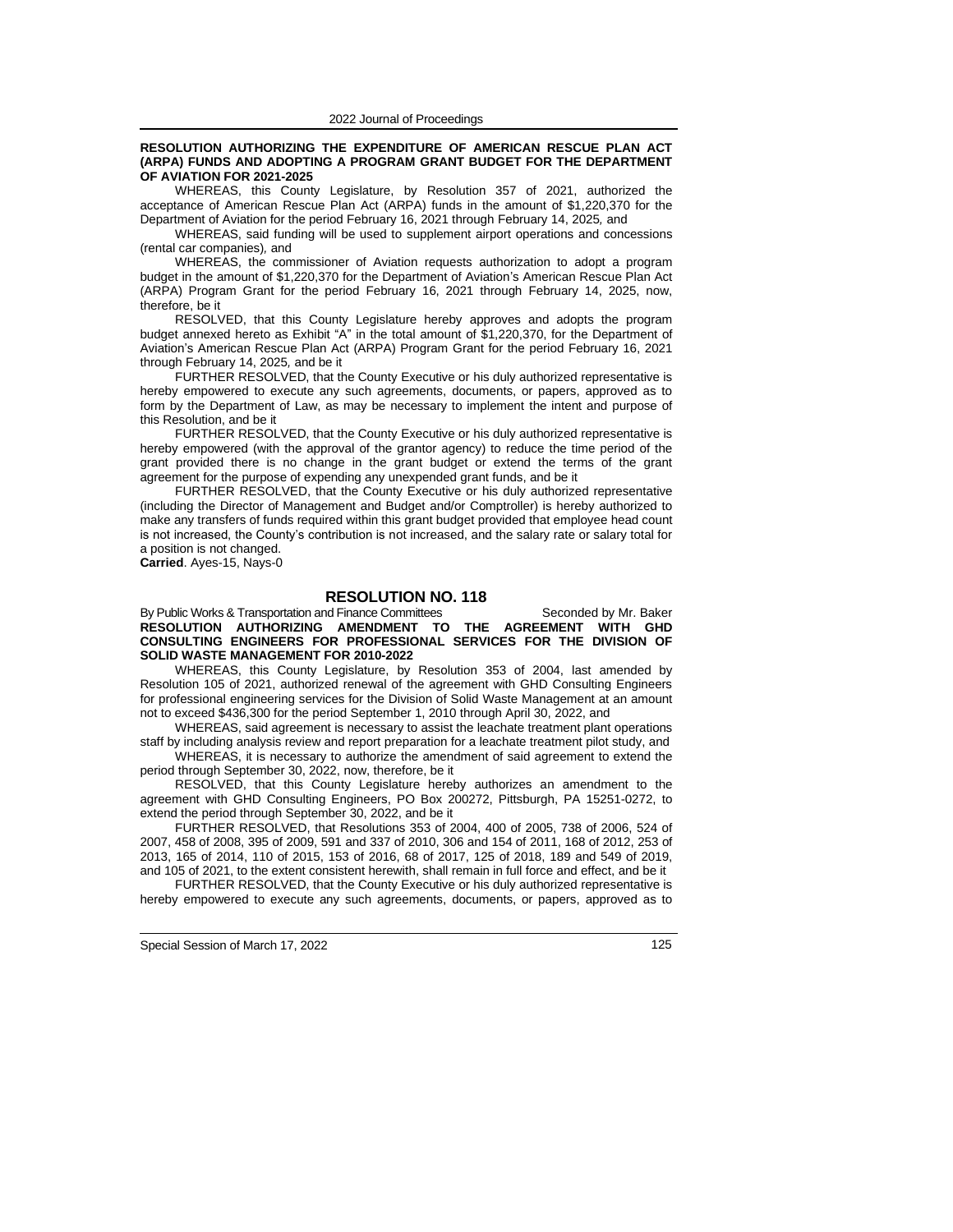form by the Department of Law, as may be necessary to implement the intent and purpose of this Resolution.

**Carried**. Ayes-15, Nays-0

# **RESOLUTION NO. 119**

By Public Works & Transportation and Finance Committees Seconded by Mr. Baker **RESOLUTION AUTHORIZING AN AGREEMENT WITH THE TOWN OF TRIANGLE FOR SNOW AND ICE CONTROL ON COUNTY ROADS AND HIGHWAYS FOR 2022**

WHEREAS, the Commissioner of Public Works requests authorization for agreements with the Town of Triangle for snow and ice control on certain county roads and highways at the rate of \$4,700 per centerline mile, total amount not to exceed \$54,426 for the period January 1, 2022 through December 31, 2022, now, therefore, be it

RESOLVED, that this County Legislature hereby authorizes an agreement with the Town of Triangle, P.O. Box 289, 2612 Liberty Street, Whitney Point, New York 13862 for the removal of snow and ice on certain county roads and highways for the period January 1, 2022 through December 31, 2022, and be it

FURTHER RESOLVED, that in consideration of said services, the County shall pay the Contractor at the rate of \$4,700 per centerline mile, total amount not to exceed \$54,426 for both agreements for the term of the agreement, and be it

FURTHER RESOLVED, that the payments hereinabove authorized shall be made from budget line 29010305.6004191.3120 (outside Rental Machinery), and be it

FURTHER RESOLVED, that the County Executive or his duly authorized representative is hereby empowered to execute any such agreements, documents, or papers, approved as to form by the Department of Law, as may be necessary to implement the intent and purpose of this Resolution.

**Carried**. Ayes-15, Nays-0

### **RESOLUTION NO. 120**

By Personnel, Public Safety & Emergency Services and Finance Committees Seconded by Mr. Baker

**RESOLUTION AUTHORIZING LABOR AGREEMENT WITH BROOME COUNTY SHERIFF'S LAW ENFORCEMENT OFFICERS ASSOCIATION LOCAL 8500 FOR 2020-2024**

WHEREAS, the County of Broome, under the provisions of the Civil Service Law (Taylor Law), has heretofore recognized the Broome County Sheriff's Law Enforcement Officers Association Local 8500 as an employee organization for those certain Broome County employees represented by said Union, and

WHEREAS, a tentative agreement has been reached with the Broome County Sheriff's Law Enforcement Officers Association Local 8500 for the period January 1, 2020 through December 31, 2024, and

WHEREAS, it is desired at this time to renew said labor agreement on the terms and conditions set forth in the tentative Agreement, now, therefore, be it

RESOLVED, that this County Legislature hereby authorizes an agreement with the Broome County Sheriff's Law Enforcement Officers Association Local 8500, setting forth the terms and conditions of employment for those employees represented by said Union, for the period January 1, 2020 through December 31, 2024, and be it

FURTHER RESOLVED, that said agreement shall be upon substantially similar terms and conditions as the written labor agreement with the exception of those changes listed on Exhibit "A" attached hereto, and be it

FURTHER RESOLVED, that the County Executive or his duly authorized representative is hereby authorized to execute any such agreements, documents, or papers, approved as to form by the Department of Law, as may be necessary to implement the intent and purpose of this Resolution.

**Carried**. Ayes-15, Nays-0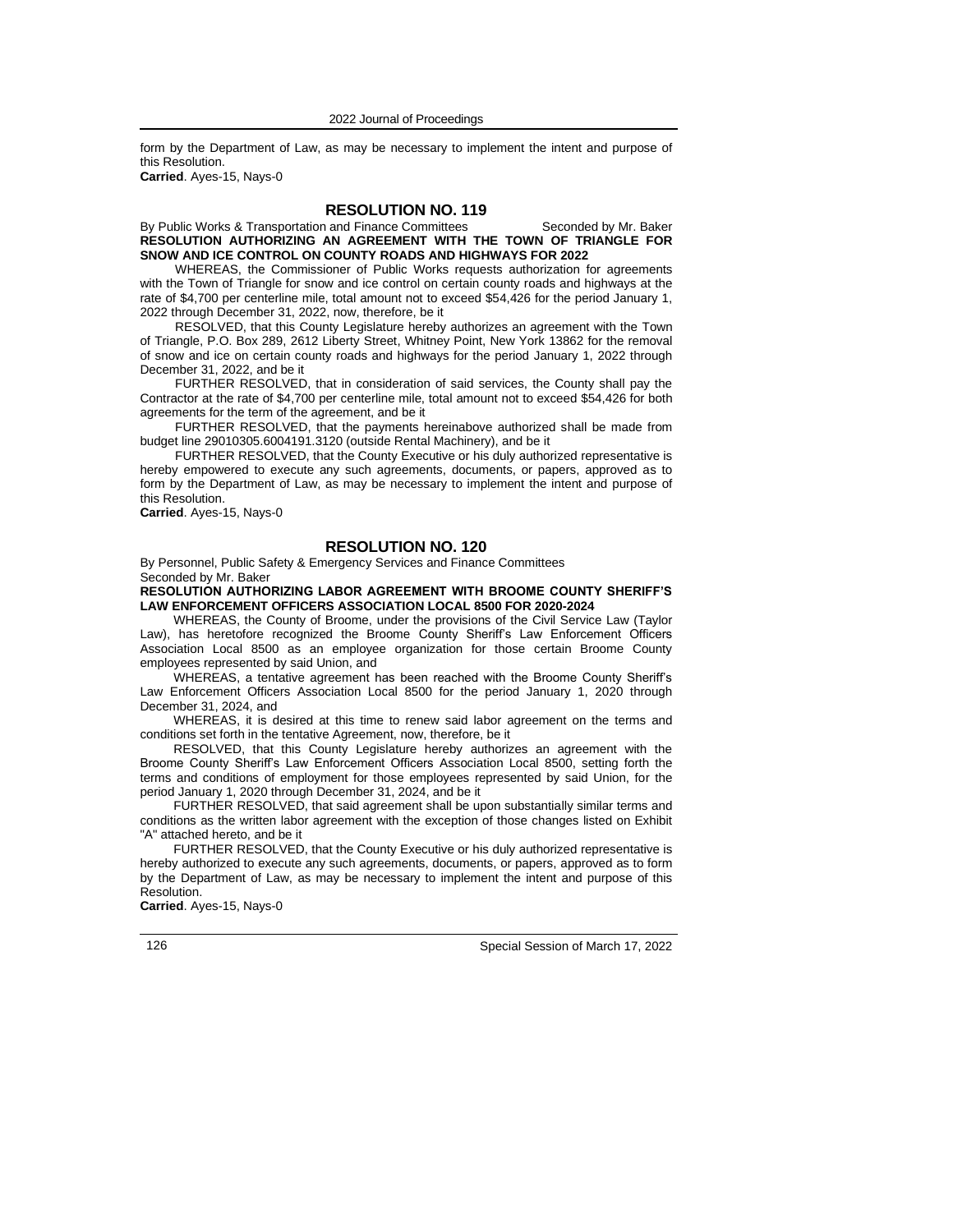### **RESOLUTION NO. 121**

By Public Safety & Emergency Services Committee Seconded by Mr. Baker **RESOLUTION CONFIRMING APPOINTMENTS TO MEMBERSHIP ON THE BROOME COUNTY TRAFFIC SAFETY BOARD**

WHEREAS, Daniel J. Reynolds, Chairman of the Broome County Legislature, pursuant to the authority vested in him by County Charter and Code*,* has duly designated and appointed the following named individual to membership on the Broome County Traffic Safety Board, for the terms indicated, subject to confirmation by this County Legislature:

NAME<br>
Scot McDonald
Scot McDonald
Scot McDonal September 30. 20 September 30, 2022 Port Dickinson Police Department New Appointment (Replacing Doug Piper) Binghamton, NY 13901

Greg Kilmer September 30, 2022<br>BC Transit September 30, 2022 New Appointment 413 Old Mill Road (Replacing Dan Thorp) Vestal, NY 13850

Jasmin Muicic **February 18, 2024** Binghamton Police Department New Appointment<br>38 Hawley Street (Replacing Nathar Binghamton, NY 13901

(Replacing Nathan Miller)

and

WHEREAS, it is desired at this time to confirm said appointments, now, therefore, be it

RESOLVED, that this County Legislature, pursuant to the provisions by the County Charter and Code confirms the appointments of the above-named individual to membership on the Broome County Traffic Safety Board for the terms indicated, in accordance with their appointment by the County Executive. **Carried**. Ayes-15, Nays-0

# **RESOLUTION NO. 122**

By Health & Human Services Committee Seconded by Mr. Baker **RESOLUTION CONFIRMING APPOINTMENT TO MEMBERSHIP ON THE BROOME COUNTY FAMILY VIOLENCE PREVENTION COUNCIL**

WHEREAS, Jason T. Garnar, Broome County Executive, pursuant to the authority vested in him by Resolution 477 of 1985, as amended by Resolutions 277 of 1990 and 171 of 1999*,* has duly designated and appointed the following named individual to membership on the Broome County Family Violence Prevention Council, for the term indicated, subject to confirmation by this County Legislature:

| NAME<br>Lt. Christopher J. Streno<br>812 Milks Road<br>Binghamton, NY 13903 | <b>TERM EXPIRING</b><br>December 31, 2024<br>New Appointment |
|-----------------------------------------------------------------------------|--------------------------------------------------------------|
| Danielle Gillotti<br>27 Elm Street<br>Newark Valley, NY 13811               | December 31, 2024<br>New Appointment                         |

1118 Frost Rd. New Appointment Endicott, NY 13760

Melissa Woodruff December 31, 2024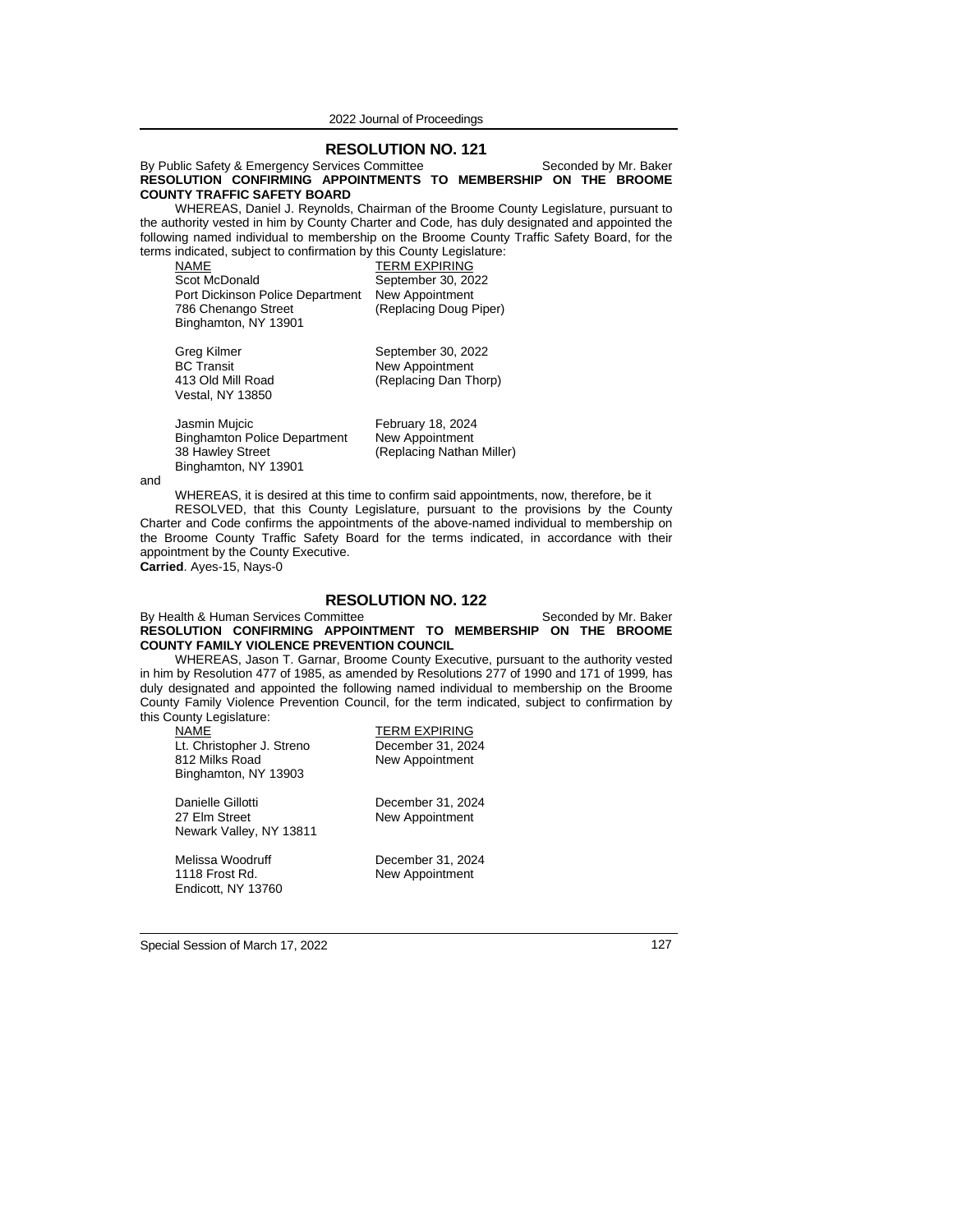| Nicole Barren<br>970 Glenn Mary Drive<br>Owego, NY 13827               | December 31, 2024<br>Reappointment |
|------------------------------------------------------------------------|------------------------------------|
| <b>Emily Burns</b><br>28 Maplewood Drive<br>Binghamton, NY 13901       | December 31, 2024<br>Reappointment |
| Megan (Wise) Olmstead<br>2579 Warren Center<br>Warren Center, PA 18851 | December 31, 2024<br>Reappointment |
| Alexis Savidge<br>1916 Nanticoke Drive<br>Endicott, NY 13760           | December 31, 204<br>Reappointment  |

and

WHEREAS, Section 17-3 of the Broome County Charter & Code mandates that it shall be a requirement for membership on all boards of the County of Broome that each individual member be a resident of Broome County unless an exemption is granted by the Broome County Legislature, and

WHEREAS, the County Executive has submitted the nomination of Danielle Gillotti, Nicole Barren and Megan (Wise) Olmstead, who are not residents of Broome County, and has requested an exemption of the residency requirement, and

WHEREAS, upon review of the County Executive's request, it is the desire of this Legislature to grant an exemption of the residency requirement for Danielle Gillotti, Nicole Barren and Megan (Wise) Olmstead, and

WHEREAS, it is desired at this time to confirm said appointment, now, therefore, be it

RESOLVED, that this County Legislature, pursuant to the provisions by Resolution 477 of 1985, as amended by Resolutions 277 of 1990 and 171 of 1999*,* confirms the appointment of the above-named individual to membership on the Broome County Family Violence Prevention Council for the term indicated, in accordance with their appointment by the County Executive.

FURTHER RESOLVED, that this County Legislature grants a waiver for the residency requirement for Danielle Gillotti, Nicole Barren and Megan (Wise) Olmstead.

**Carried**. Ayes-15, Nays-0

### **RESOLUTION NO. 123**

By Finance and County Administration Committees Seconded by Mr. Baker **RESOLUTION AUTHORIZING RETENTION OF \$450,518.25 PER ANNUM (APRIL 1, 2022 THROUGH MARCH 31, 2023) BY THE BROOME COUNTY CLERK FOR THE COUNTY OF BROOME FROM MORTGAGE TAXES**

WHEREAS, Section 262 of the Tax Law states that recording officers are entitled to receive for the county all necessary expenses for the purposes of administration of mortgage taxes in their office following approval of said allowance by the New York State Tax Commission, and

WHEREAS, the New York State Tax Commission did, by Resolution duly adopted, determine that such mortgage tax expense be approved, at the amount certified to the State Tax Commissioner, by the County Legislature, provided it is a reasonable and necessary allowance for such expenses, and

WHEREAS, the New York State Tax Commission has previously approved an allowance of in the amount of \$411,743.25 per annum (April 1, 2021 through March 31, 2022) and

WHEREAS, the Broome County Clerk has determined \$450,518.25 per annum (April 1, 2022 through March 31, 2023) fairly represents the annual amount of expenses incurred by this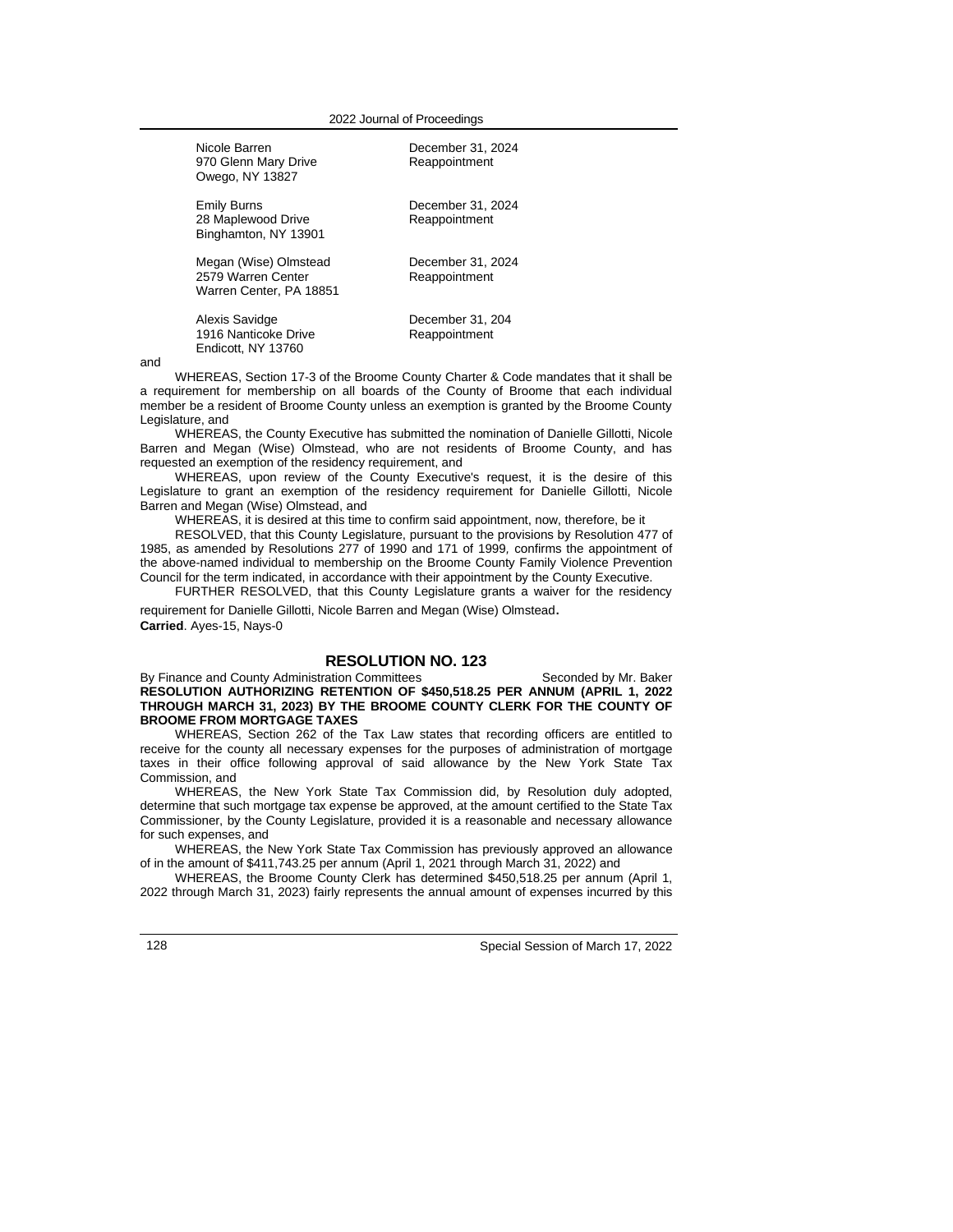office in the collection of mortgage taxes due and owing pursuant to New York State Tax Laws, now, therefore, be it

RESOLVED, that this County Legislature hereby determines that the amount of \$450,518.25 per annum (April 1, 2022 through March 31, 2023) be and hereby is a necessary, reasonable and proper allowance to be received by the County Clerk of the County of Broome for the purpose of collecting and administering mortgage taxes in said office, and be it

FURTHER RESOLVED, that the previously approved monthly retention of \$34,311.94 shall continue through March 31, 2022 and that a monthly retention of \$37,534.19 shall be for the period of April through December in the County's Fiscal Year 2022; for a 2022 County Fiscal Year total of \$440,824.51 (January 1, 2022 through December 31, 2022) and said monthly amount of \$34,311.94 shall continue through March 31, 2023, and be it

FURTHER RESOLVED that New York State approval is requested in the amount of \$450,518.25 per annum (April 1, 2022 through March 31, 2023), and be it

FURTHER RESOLVED, that revenue from the processing of mortgage taxes shall be credited to budget line 04010001.5000010 (Mortgage Tax), and be it

FURTHER RESOLVED, that the sum of \$450,518.25 per annum (April 1, 2022 through March 31, 2023) is hereby certified to the State Tax Commission as the reasonable and proper allowance for such expenses. **Carried**. Ayes-15, Nays-0

### **RESOLUTION NO. 124**

By Finance Committee Seconded by Mr. Weslar **RESOLUTION AMENDING BOND RESOLUTION 2020-364 DATED NOVEMBER 9, 2020 AND AS AMENDED BY RESOLUTION 2021-69 HERETOFOR ADOPTED BY THE COUNTY LEGISLATURE OF THE COUNTY OF BROOME, NEW YORK WITH RESPECT TO THE MAXIMUM ESTIMATED COSTS AND PLANNED FINANCING THEREFORE**

WHEREAS, it is the intent of this County Legislature to revise the maximum estimated cost for this resolution, as well as the plan of financing therefore, in light thereof, now, therefore be it

RESOLVED, by the County Legislature of the County of Broome, as follows

Section 1. Section 1 of the Bond Resolution referenced in the preamble hereto is hereby amended to incorporate the following additions and changes:

PPU/LFL

| PPU/LFL       |                               |
|---------------|-------------------------------|
| Section 11.00 | <b>Maximum Estimated Cost</b> |
|               |                               |
| 5/35          | 450,000<br>S.                 |
|               |                               |
| 15/20(c)      | 3,848,059                     |
|               |                               |
| 15/62(a)      | 500,000                       |
|               |                               |
| 5/62(a)       | 210.000                       |
| $10/29-a$     | 7.592.495                     |
|               |                               |
| 5/62(a)       | 300,000                       |
|               |                               |
| 10/13         | 750.000                       |
|               |                               |

Section 2 of said Bond Resolution is also amended so that the aggregate maximum cost so set forth therein is increased by \$300,000 for the Public Safety Renovations and Maintenance project, \$1,348,059 for the Highway Reconstruction/Rehabilitation project, \$500,000 for the Reconstruct Runway Safety Area (EMAS)-Design project, \$210,000 for the Airport Lighting Vault and Wind Cone-Design project, \$7,592,495 for the 2021 Purchase 6 Electric Buses project, \$300,000 for the Grippen Park Building Renovations-Design and Permitting project, \$750,000 for the HVAC and CBP Replacement-Design and Construction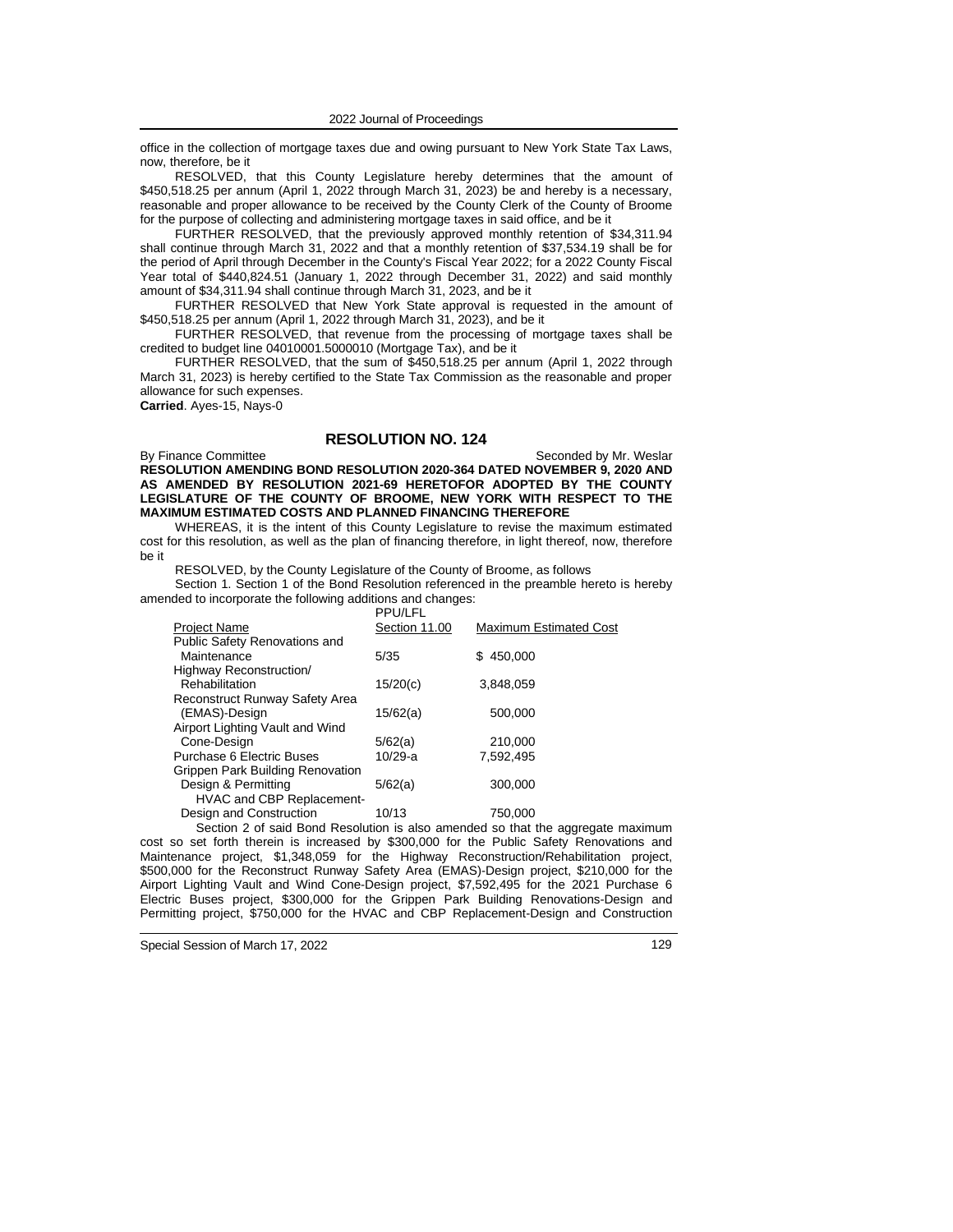project, the amount of serial bonds to be issued increased by \$11,000,554 to \$32,599,660 and the amount of State funds increased \$4,196,961 being allocated \$1,348,059 to the Highway Reconstruction/Rehabilitation project, \$45,000 to the 6-14 Passenger Cutaway buses project, \$142,499 to the Purchase Five Transit Buses project, \$25,000 to the Reconstruct Runway Safety Area (EMAS)-Design project, \$10,000 to the Airport Lighting Vault and Wind Cone-Design project, \$1,576,403 to the 2021 Purchase 6 Electric Buses project, \$300,000 to the Grippen Park Building Renovations-Design and Permitting project, \$750,000 to the HVAC and CBP Replacement-Design and Construction project and Federal funds increased by \$6,279,194 being allocated \$450,000 to the Reconstruct Runway Safety Area (EMAS) project,\$189,000 to the Airport Lighting Vault and Wind Cone-Design project, \$5,640,194 to the 2021 Purchase 6 Electric Buses project.

Section 3. The validity of such bond and bond anticipation notes may be contested only if:

- 1) such obligations are authorized for an object or purpose for which said County is not authorized to expend money, or
- 2) the provisions of law which should be complied with at the date of publication of this resolution are not substantially complied with, and any action, suit or proceeding contesting said validity is commenced within twenty days after the date of such publication, or
- 3) such obligations are authorized in violation of the provisions of the **Constitution**

Section 4. This Resolution, which takes effect upon its approval by the County Executive, shall be published in full in the Press and Sun Bulletin, which is the only newspaper having a general circulation in the County, together with the notice of the Clerk of the County Legislature in substantially the form provided in Section 81.00 of the Local Finance Law. **Carried**. Ayes-15, Nays-0

# **RESOLUTION NO. 125**

By Finance Committee Seconded by Mrs. Ryan **RESOLUTION AMENDING BOND RESOLUTION 2019-491 DATED NOVEMBER 15, 2019 AS AMENDED BY RESOLUTION 2020-126, AS AMENDED BY RESOLUTION 2021-68 HERETOFOR ADOPTED BY THE COUNTY LEGISLATURE OF THE COUNTY OF BROOME, NEW YORK WITH RESPECT TO THE MAXIMUM ESTIMATED COSTS AND PLANNED FINANCING THEREFORE**

WHEREAS, it is the intent of this County Legislature to revise the maximum estimated cost for this resolution, as well as the plan of financing therefore, in light thereof, now, therefore be it

RESOLVED, by the County Legislature of the County of Broome, as follows

Section 1. Section 1 of the Bond Resolution referenced in the preamble hereto is hereby amended to incorporate the following additions and changes:

|                                  | <b>PPU/LFL</b> |                               |
|----------------------------------|----------------|-------------------------------|
| <b>Project Name</b>              | Section 11.00  | <b>Maximum Estimated Cost</b> |
| Upgrade Farebox System           | 12/29d         | \$1,608,000                   |
| Transit Facade Upgrade           | 25/12          | 1,055,128                     |
| Lean To Storage Building         | 14/11(c)       | 743.289                       |
| <b>Bus Stop Sign Replacement</b> | 15/35          | 1.373.981                     |
|                                  |                | .                             |

Section 2. of said Bond Resolution is also amended so that the aggregate maximum cost so set forth therein is decreased by \$26,836 for the Upgrade Farebox System project, increased by \$275,000 for the Transit Façade Upgrade project, increased by \$368,289 for the Lean To Storage Building, and increased by \$973,981 for the Bus Stop Sign Replacement project, the amount of serial bonds to be issued increased by \$1,590,434 to \$38,590,681 and the amount of State funds increased \$1,248,442 being allocated \$210,132 to the Upgrade Farebox System project, \$27,500 to the Transit Façade Upgrade project, \$36,829 to the Lean To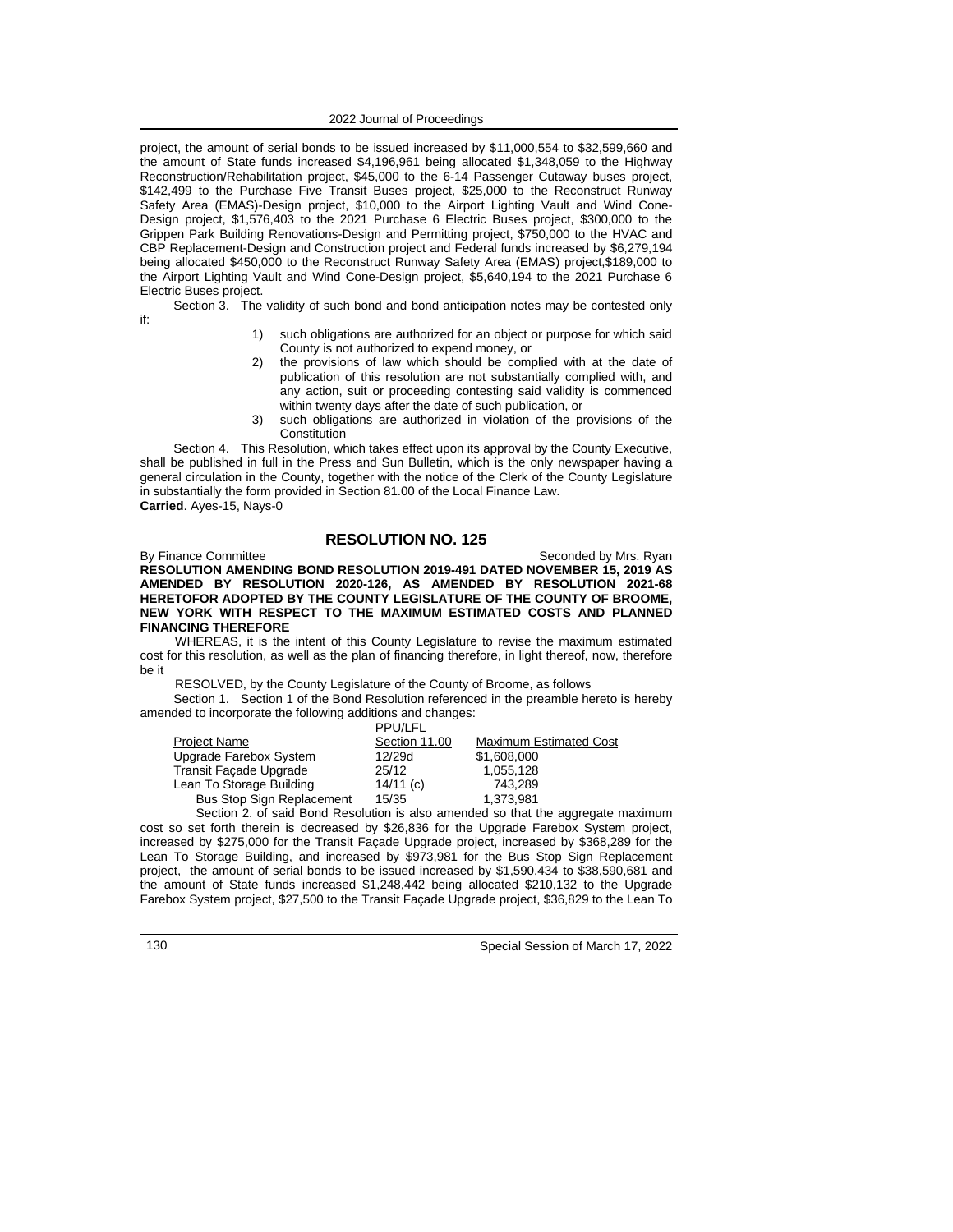Storage Building project, \$973,981 to the Bus Stop Sign Replacement project, and the amount of Federal funds increased by \$267,663 being allocated a decrease of \$246,968 to the Upgrade Farebox System project, an increase of \$220,000 to the Transit Façade project, and an increase \$294,631 to the Lean to Storage Building.

Section 3. The validity of such bond and bond anticipation notes may be contested only if:

- such obligations are authorized for an object or purpose for which said County is not authorized to expend money, or
- 2. the provisions of law which should be complied with at the date of publication of this resolution are not substantially complied with, and any action, suit or proceeding contesting said validity is commenced within twenty days after the date of such publication, or
- 3. such obligations are authorized in violation of the provisions of the **Constitution**

Section 4. This Resolution, which takes effect upon its approval by the County Executive, shall be published in full in the Press and Sun Bulletin, which is the only newspaper having a general circulation in the County, together with the notice of the Clerk of the County Legislature in substantially the form provided in Section 81.00 of the Local Finance Law. **Carried**. Ayes-15, Nays-0

# **RESOLUTION NO. 126**

By Finance Committee Seconded by Mrs. Kaminsky **RESOLUTION AMENDING BOND RESOLUTION 18-406 DATED NOVEMBER 15, 2018 AS AMENDED BY RESOLUTION 2019-174 AND AS AMENDED BY RESOLUTION 2020-125 AND AS AMENDED BY RESOLUTION 2021-67 HERETOFORE ADOPTED BY THE COUNTY LEGISLATURE OF THE COUNTY OF BROOME NEW YORK ON SAID DATE WITH RESPECT TO THE MAXIMUM ESTIMATED COST AND PLAN OF FINANCING THEREFORE**

WHEREAS, it is the intent of this County Legislature to revise the maximum estimated cost for this resolution, as well as the plan of financing therefore, in light thereof, now, therefore be it

RESOLVED, by the County Legislature of the County of Broome, as follows

Section 1. Section 1 of the Bond Resolution referenced in the preamble hereto is hereby amended to incorporate the following additions and changes:

|                                | <b>PPU/LFL</b> |                               |
|--------------------------------|----------------|-------------------------------|
| Project Name                   | Section 11.00  | <b>Maximum Estimated Cost</b> |
| Design and Construct Fuel Farm |                |                               |
| Rehab/Upgrade                  | 30/15          | \$973.940                     |

Section 2. Section 3 of said Bond Resolution is also amended so that the aggregate maximum cost so set forth therein is decreased by \$26,060 for the Design and Construct Fuel Farm Rehab/Upgrade project, the amount of serial bonds to be issued decreased by \$26,060 to \$50,094,452, and the amount of State funds being decreased \$72,152 allocated to the Design and Construct Fuel Farm Rehab/Upgrade.

Section 3. The validity of such bond and bond anticipation notes may be contested only if:

- 1. such obligations are authorized for an object or purpose for which said County is not authorized to expend money, or
- 2. the provisions of law which should be complied with at the date of publication of this resolution are not substantially complied with, and any action, suit or proceeding contesting said validity is commenced within twenty days after the date of such publication, or
- such obligations are authorized in violation of the provisions of the **Constitution**

Section 4. This Resolution, which takes effect upon its approval by the County Executive, shall be published in full in the Press and Sun Bulletin, which is the only newspaper having a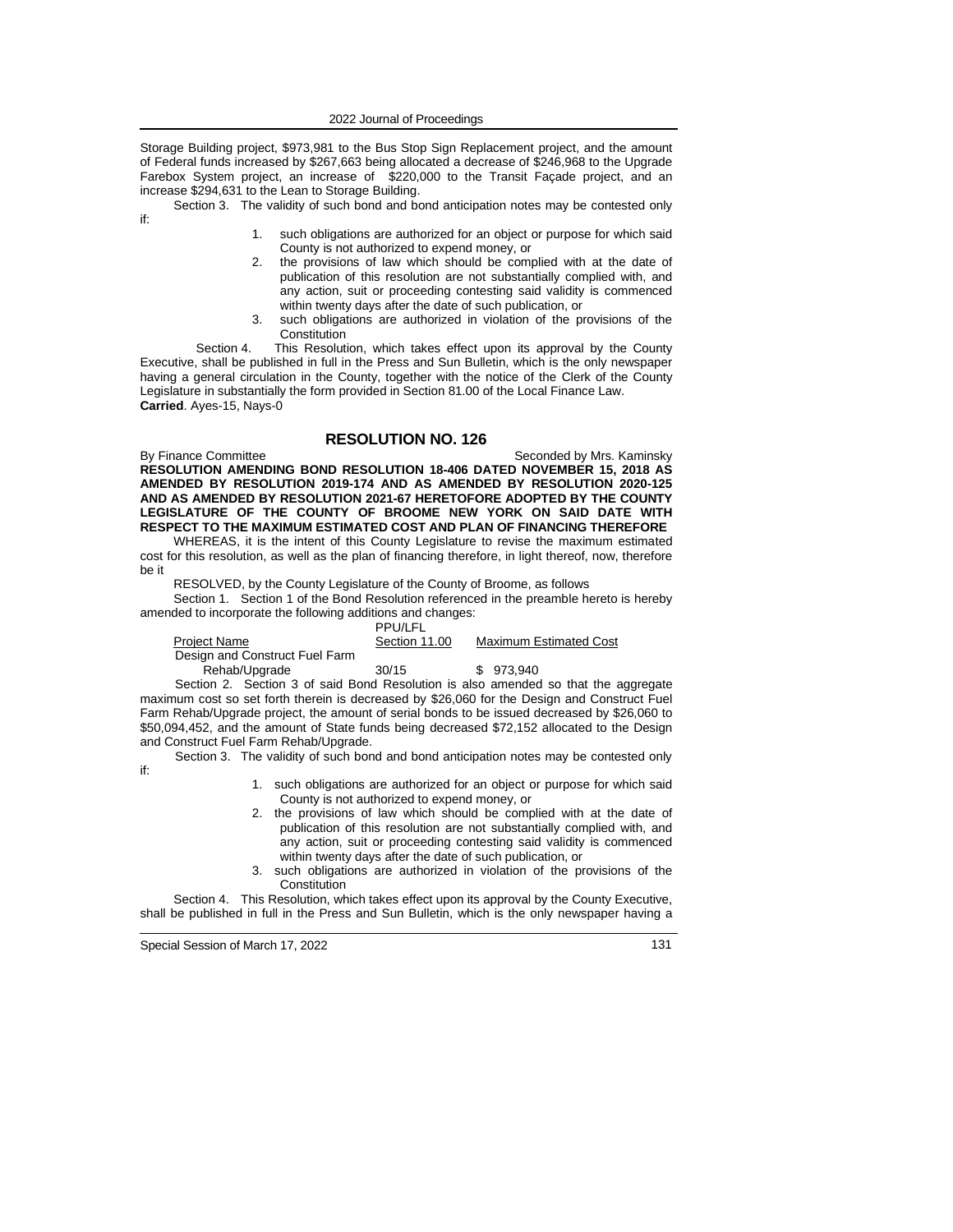general circulation in the County, together with the notice of the Clerk of the County Legislature in substantially the form provided in Section 81.00 of the Local Finance Law. **Carried**. Ayes-15, Nays-0

# **RESOLUTION NO. 127**

By Finance Committee Seconded by Mr. Baldwin **RESOLUTION AMENDING BOND RESOLUTION 17-389 DATED NOVEMBER 2, 2017 AS AMENDED BY RESOLUTION 2018-44 AND AS AMENDED BY RESOLUTION 2019-173 AND AS AMENDED BY 2020-124 HERETOFORE ADOPTED BY THE COUNTY LEGISLATURE OF THE COUNTY OF BROOME NEW YORK ON SAID DATE WITH RESPECT TO THE MAXIMUM ESTIMATED COST AND PLAN OF FINANCING THEREFORE**

WHEREAS, it is the intent of this County Legislature to revise the maximum estimated cost for this resolution, as well as the plan of financing therefore, in light thereof, now, therefore be it

RESOLVED, by the County Legislature of the County of Broome, as follows

Section 1. Section 1 of the Bond Resolution referenced in the preamble hereto is hereby amended to incorporate the following additions and changes:

|                                                                                    | <b>PPU/LFL</b> |                               |
|------------------------------------------------------------------------------------|----------------|-------------------------------|
| Project Name                                                                       | Section 11.00  | <b>Maximum Estimated Cost</b> |
| Design and Construct                                                               |                |                               |
| Parking Revenue Control Upgrades                                                   | 10/14          | \$1.666.667                   |
| Section V Phase I Material                                                         |                |                               |
| <b>Relocation Construction</b>                                                     | 10/6           | 9.850.000                     |
| Soction 2. Soction 3 of said Road Resolution is also amonded so that the aggregate |                |                               |

Section 2. Section 3 of said Bond Resolution is also amended so that the aggregate maximum cost so set forth therein is increased by \$ 666,667 for the Design and Construct Parking Revenue Control Upgrades project and \$ 5,000,000 for the Section V Phase I Material Relocation Construction project with the amount of serial bonds to be issued increased by \$5,666,667 to \$48,604,745.

Section 3. The validity of such bond and bond anticipation notes may be contested only

- 1. such obligations are authorized for an object or purpose for which said County is not authorized to expend money, or
- 2. the provisions of law which should be complied with at the date of publication of this resolution are not substantially complied with, and any action, suit or proceeding contesting said validity is commenced within twenty days after the date of such publication, or
- 3. such obligations are authorized in violation of the provisions of the **Constitution**

Section 4. This Resolution, which takes effect upon its approval by the County Executive, shall be published in full in the Press and Sun Bulletin, which is the only newspaper having a general circulation in the County, together with the notice of the Clerk of the County Legislature in substantially the form provided in Section 81.00 of the Local Finance Law. **Carried**. Ayes-15, Nays-0

# **RESOLUTION NO. 128**

# By Finance and Public Works &Transportation Committees Seconded by Mrs. Myers **RESOLUTION AMENDING THE 2019 CAPITAL IMPROVEMENT PROGRAM**

RESOLVED, that the 2019 Capital Improvement Program is hereby amended as follows: FROM:

|         |                                  | <b>Estimated Construction Cost:</b> |         |       |           |
|---------|----------------------------------|-------------------------------------|---------|-------|-----------|
| Code    | <b>Project Name</b>              | ™otal                               | Federal | State | County    |
| 1530018 | <b>Sturges Street Demolition</b> | \$100.000                           | \$0     | \$0   | \$100,000 |

132 Special Session of March 17, 2022

if: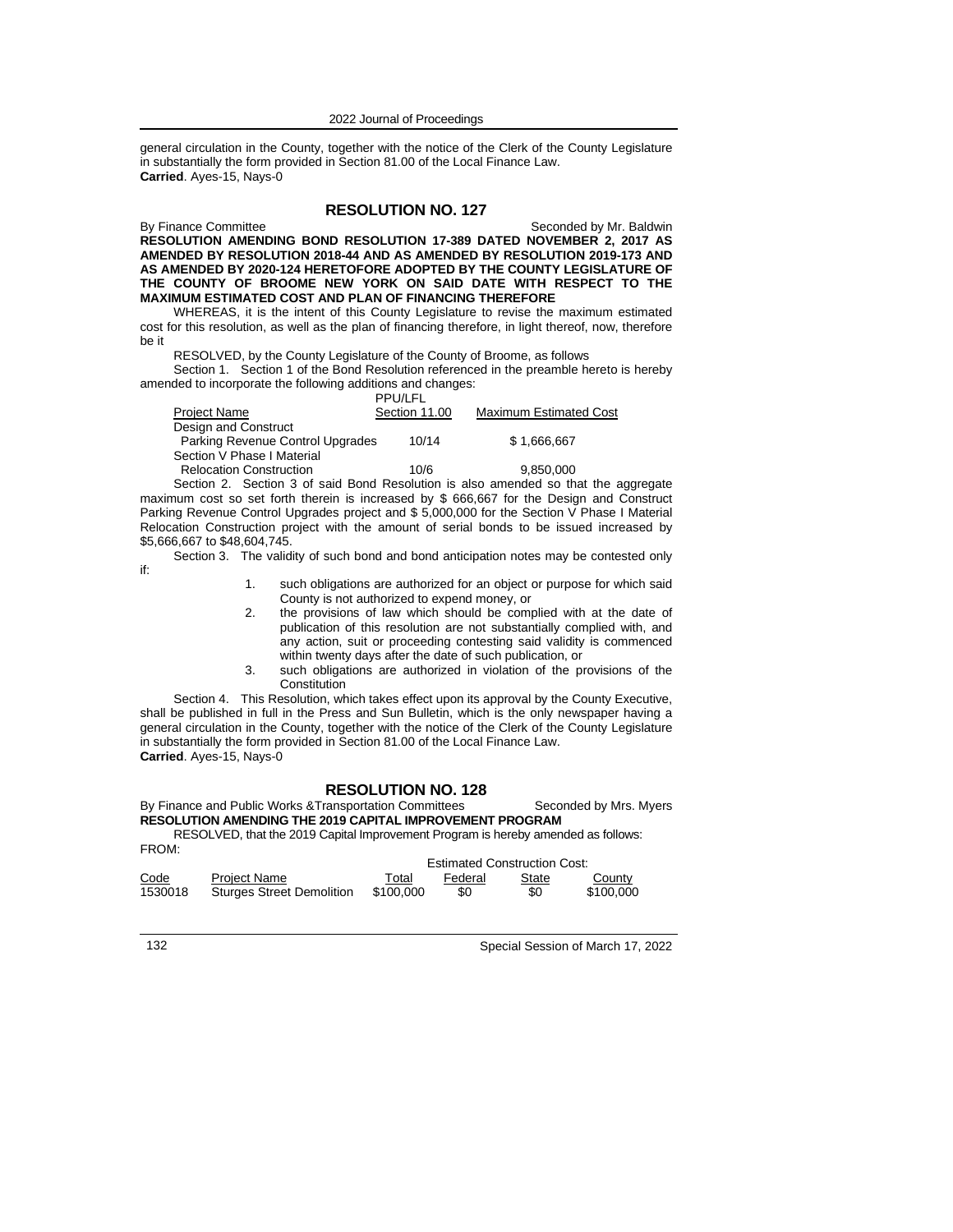|                                               | 2019                             | Local Finance Law Section 11<br><u>YPU</u><br>Year Start<br>LFL<br><b>Bond</b><br>5<br>\$0<br>12(a) |         |       | How Financed:<br><b>Current Revenue</b><br>\$100,000 |  |
|-----------------------------------------------|----------------------------------|-----------------------------------------------------------------------------------------------------|---------|-------|------------------------------------------------------|--|
| TO:                                           |                                  | Final Construction Cost:                                                                            |         |       |                                                      |  |
|                                               |                                  |                                                                                                     |         |       |                                                      |  |
| Code                                          | <b>Project Name</b>              | Total                                                                                               | Federal | State | County                                               |  |
| 1530018                                       | <b>Sturges Street Demolition</b> | \$165,000                                                                                           | \$0     | \$0   | \$165,000                                            |  |
|                                               |                                  |                                                                                                     |         |       |                                                      |  |
| Local Finance Law Section 11<br>How Financed: |                                  |                                                                                                     |         |       |                                                      |  |
|                                               |                                  | Year Start<br>YPU<br>LFL                                                                            |         | Bond  | <b>Current Revenue</b>                               |  |
|                                               | 2019                             | 5                                                                                                   | 12(a)   | \$0   | \$165,000                                            |  |

FURTHER RESOLVED, that the Director of the Office of Management and Budget is hereby authorized to make a short term, non-interest bearing loan from the General Fund and/or the Enterprise Fund to provide sufficient cash to proceed, and be it

FURTHER RESOLVED, that the Director of the Office of Management and Budget and Comptroller are hereby authorized to process any paperwork necessary to implement the intent of this Resolution.

**Carried**. Ayes-15, Nays-0

### **RESOLUTION NO. 129**

By County Administration and Finance Committees Seconded by Mr. Baker

**ESOLUTION AUTHORIZING AN INCREASE IN THE PETTY CASH FUND FOR THE OFFICE OF THE BROOME COUNTY CLERK** 

WHEREAS, this County Legislature, by Resolution 527 of 2021, authorized increasing the petty cash fund to \$2,275 for the Broome County Clerk's Office, and

WHEREAS, said petty cash fund was established to provide funds for the cashiering stations at the Broome County Clerk's Office and the various DMV offices,

WHEREAS, the County Clerk requests an additional \$75 for one additional cash drawer to be used at the Mobile DMV, now, therefore, be it

RESOLVED, that this County Legislature hereby approves increasing the petty cash fund by \$75 from \$2,275 to \$2,350 in order to accommodate a new cash drawer at the Mobile DMV, and further authorizes the Director of the Office of Management and Budget to transfer an additional \$75 to increase the petty cash fund and take any and all necessary steps required to effectuate the intent and purpose of this Resolution, and be it

FURTHER RESOLVED, that the administration of said funds be in accordance with those rules and procedures governing the use of petty cash funds created by the County Comptroller including, but not limited to, the requirement that at all times, the petty cash allowance be fully accounted for in the form of cash on hand, receipts and records.

**Carried**. Ayes-15, Nays-0

### **RESOLUTION NO. 130**

By Health & Human Services and Finance Committees Seconded by Mr. Baker **RESOLUTION AUTHORIZING AN AGREEMENT WITH HEALTHPRO HERITAGE LLC FOR REHABILITATION SERVICES FOR RESIDENTS OF THE WILLOW POINT REHABILITATION AND NURSING CENTER FOR 2022-2023**

WHEREAS, RPF 2022-002 Professional to Provide Rehabilitation Therapy Services to the Residents of the Broome County Willow Point Rehabilitation & Nursing Center was advertised, and

WHEREAS, the Administrator of the Willow Point Rehabilitation and Nursing Center requests authorization for an agreement with HealthPRO Heritage LLC for rehabilitation therapy services for residents of the Willow Point Rehabilitation and Nursing Center at the rate of \$1.15 per minute for Managed Levels, MedB, Managed B/Medicaid/Other, and at the PDPM Rate Card amounts as proposed in the RFP for Medicare A PDPM and Managed Medicare PDPM, total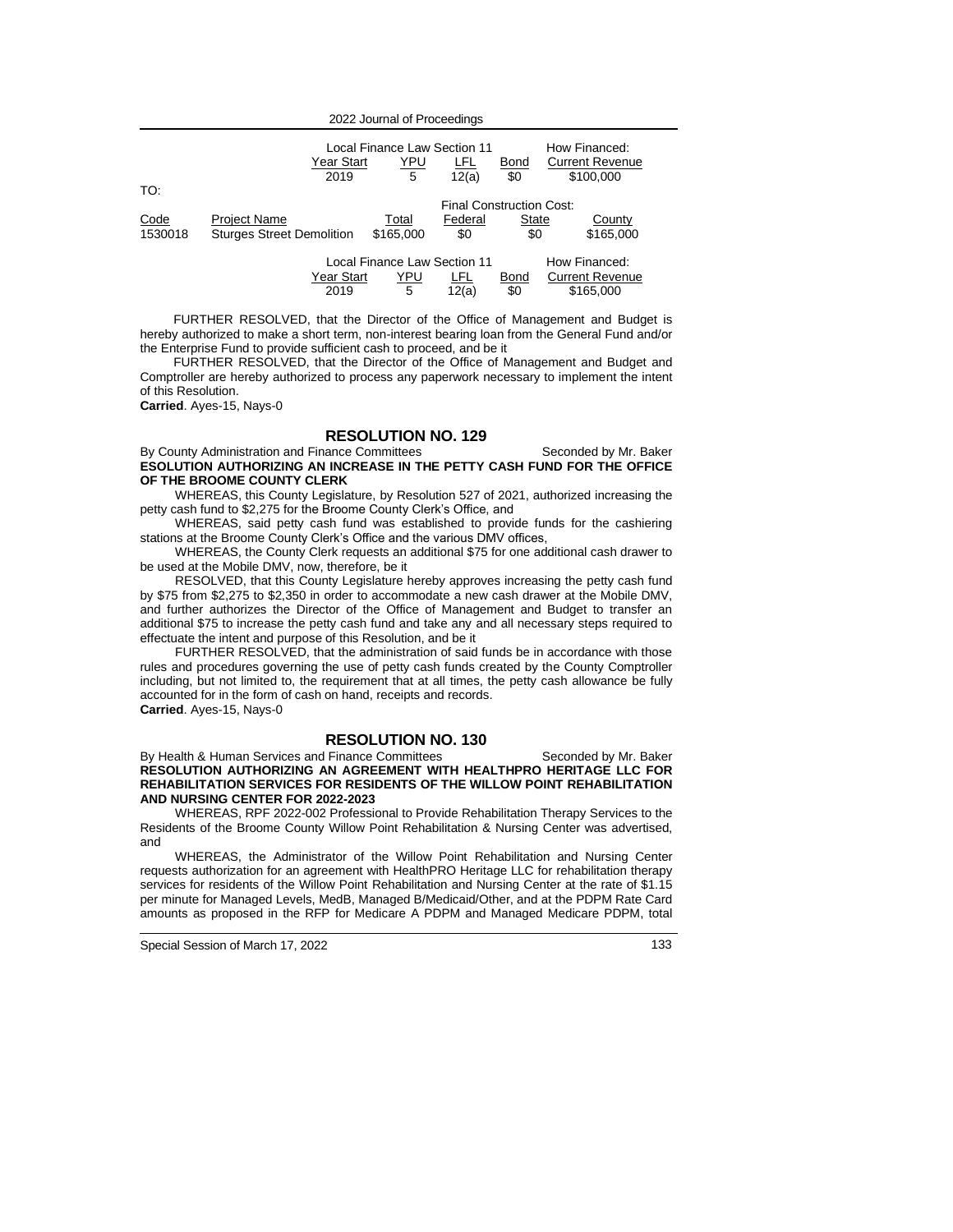amount not to exceed \$1,470,000 for the period April 1, 2022 through March 31, 2023, with the option for four one-year renewals, and

WHEREAS, said agreement is necessary to provide rehabilitation therapy services for residents of the Willow Point Rehabilitation and Nursing Center*,* now, therefore, be it

RESOLVED, that this County Legislature hereby authorizes an agreement with HealthPRO Heritage LLC, 307 International Circle, Suite 100, Hunt Valley, Maryland 21030 for rehabilitation therapy services for residents of the Willow Point Rehabilitation and Nursing Center for the period April 1, 2022 through March 31, 2023, with the option for four one-year renewals, and be it

FURTHER RESOLVED, that in consideration of said services, the County shall pay the Contractor \$1.15 per minute for Managed Levels, MedB, Managed B/Medicaid/Other, and at the PDPM Rate Card amounts as proposed in the RFP for Medicare A PDPM and Managed Medicare PDPM, total amount not to exceed \$1,470,000 for the term of the agreement, and be it

FURTHER RESOLVED, that the payments hereinabove authorized shall be made from budget line 27020504.6004405 (Rehab & Therapy Services), and be it

FURTHER RESOLVED, that the County Executive or his duly authorized representative is hereby empowered to execute any such agreements, documents, or papers, approved as to form by the Department of Law, as may be necessary to implement the intent and purpose of this Resolution.

**Carried**. Ayes-15, Nays-0

### **RESOLUTION NO. 131**

#### By Public Safety & Emergency Services and Finance Committees Seconded by Mr. Baker **RESOLUTION AUTHORIZING AMENDMENT TO THE AGREEMENT WITH DISH WIRELESS LLC FOR THE OFFICE OF EMERGENCY SERVICES FOR 2021-2026**

WHEREAS, this County Legislature, by Resolution 273 of 2021, authorized an agreement with Dish Wireless, LLC with revenue to the county in the amount of \$1,500 per month for the period January 21, 2021 through January 21, 2026*,* and

WHEREAS, said agreement is necessary for Dish Wireless, LLC to lease, for its operations, approximately 35 square feet of space of 153 Lt. VanWinkle Drive, and

WHEREAS, it is necessary to authorize the amendment of said agreement to include the option for four 60-month renewal options under the same terms and conditions, now, therefore, be it

RESOLVED, that this County Legislature hereby authorizes an amendment to the agreement with Dish Wireless, LLC 5701 South Santa Fe Blvd., Littleton, CO 80121 to include the option for four 60-month renewal options under the same terms and conditions, and be it

FURTHER RESOLVED, that Resolution 273 of 2021, to the extent consistent herewith, shall remain in full force and effect, and be it

FURTHER RESOLVED, that the County Executive or his duly authorized representative is hereby empowered to execute any such agreements, documents, or papers, approved as to form by the Department of Law, as may be necessary to implement the intent and purpose of this Resolution.

**Carried**. Ayes-15, Nays-0

### **RESOLUTION NO. 132**

By County Administration Committee Seconded by Mrs. Kaminsky **RESOLUTION ADOPTING LOCAL LAW INTRO. NO. 2 OF 2022, ENTITLED: "A LOCAL LAW AMENDING ARTICLE IV OF THE BROOME COUNTY ADMINISTRATIVE CODE**

RESOLVED, that Local Law Intro. No. 2 of 2022, entitled: "A Local Law Amending Article IV of the Broome County Administrative Code," be and the same hereby is adopted and approved in accordance with the Broome County Charter and Administrative Code and all the applicable statutes and laws pertaining thereto.

#### **LOCAL LAW INTRO. NO. 2 Of 2022**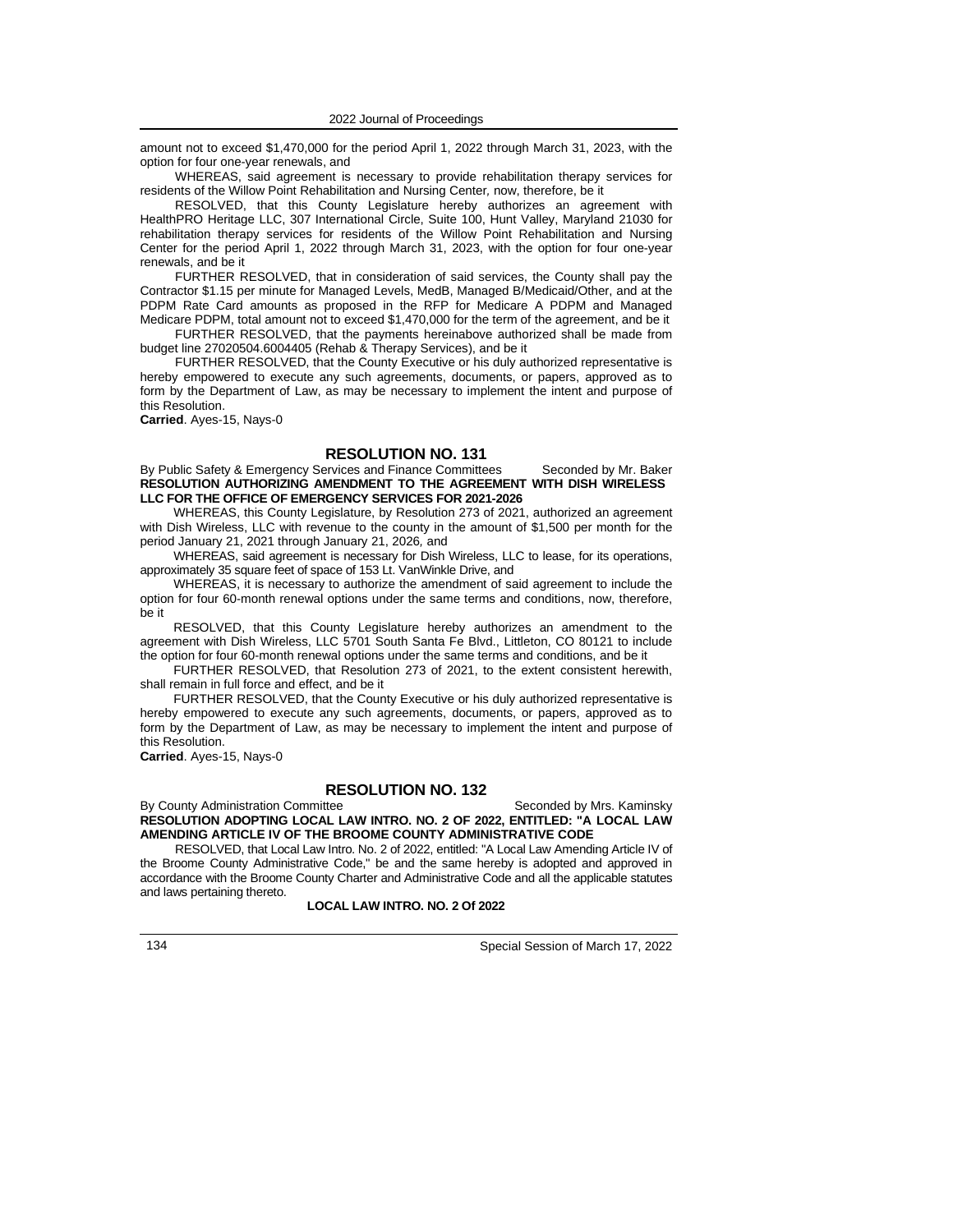"A Local Law Amending Article IV of the Broome County Administrative Code BE IT ENACTED, by the County Legislature of the County of Broome as follows: Section 1 ARTICLE IV of the Broome County Administrative Code shall read as follows:

Department of Audit and Control

§ A401. Department of Audit and Control; Comptroller.

The Department of Audit and Control shall be headed by a comptroller. The method of choosing a comptroller and term of office shall be as provided in § C401 of Article IV of the Charter. The qualifications of the Comptroller shall be as follows: he shall be graduated from an approved four-year college course with a major in accounting and four years of experience in responsible accounting or auditing work**. [, or graduated from an approved two-year college course with a major in accounting and eight years of experience in responsible accounting or auditing work.]**

§ A402. Powers and duties.

- (A) The Comptroller shall have all the powers and duties and shall be subject to all the obligations and liabilities heretofore or hereafter lawfully granted or imposed by the Charter, this Code, local law, ordinance or any applicable provision of any act of the State Legislature not inconsistent with the Charter or this Code. Such powers and duties, obligations and liabilities shall include, but shall not be limited to, any power, duty, obligation or liability heretofore granted or imposed upon the County Auditor or County Comptroller by any applicable provision of any act of the State Legislature not inconsistent with the Charter or this Code.
- (B) The Comptroller shall approve and certify all payrolls for salaries and compensation of all County employees and officers**. [; he shall furnish a certified transcript of said payrolls, as approved, to the Director of Management and Budget. All original payrolls shall be filed with the Comptroller. Before the payrolls are presented to the Comptroller, they shall be certified, in writing, by the head of the appropriate administrative unit or his deputy to the effect that each person named therein was properly appointed to the position set forth therein and that the salary or compensation stated in such payroll is true and correct.]** Such certification shall be in the manner and form prescribed by the Comptroller**. [The Comptroller shall not approve any payroll or item thereof until the Personnel Officer shall have certified that the persons named therein are employed in their respective positions.]**
- (C) The Comptroller shall prescribe, with the approval of the County Attorney, the procedure and form, in accordance with § A403 of this article, for the submission of claims or charges against the County or against funds for which the County is responsible. The forms shall be in accordance with the requirements of any law, rule or regulation applicable to the form, certification or payment of such claim.
- (D) The Comptroller shall develop, establish and maintain a cost accounting system for each administrative unit in the County as may be designated by the County Legislature or as the County Executive may designate, subject to the approval of the Legislature.
- (E) The Comptroller shall make available to the County Legislature, County Executive or the head of any administrative unit of the County any information from the records and accounts of the Department of Audit and Control which may be required to assist in the performance of official duties.
- (F) The Comptroller shall prepare and submit to the Director of Management and Budget, annually on such date and on such forms as the Director shall designate and prescribe, the information required by the Director to assist him in the preparation of the proposed budget and capital program.
- (G) The Comptroller shall:
	- (1) At least monthly, procure bank statements for all depositaries of funds under the custody and control of the Director of Management and Budget and reconcile such statements with the Director's books, and periodically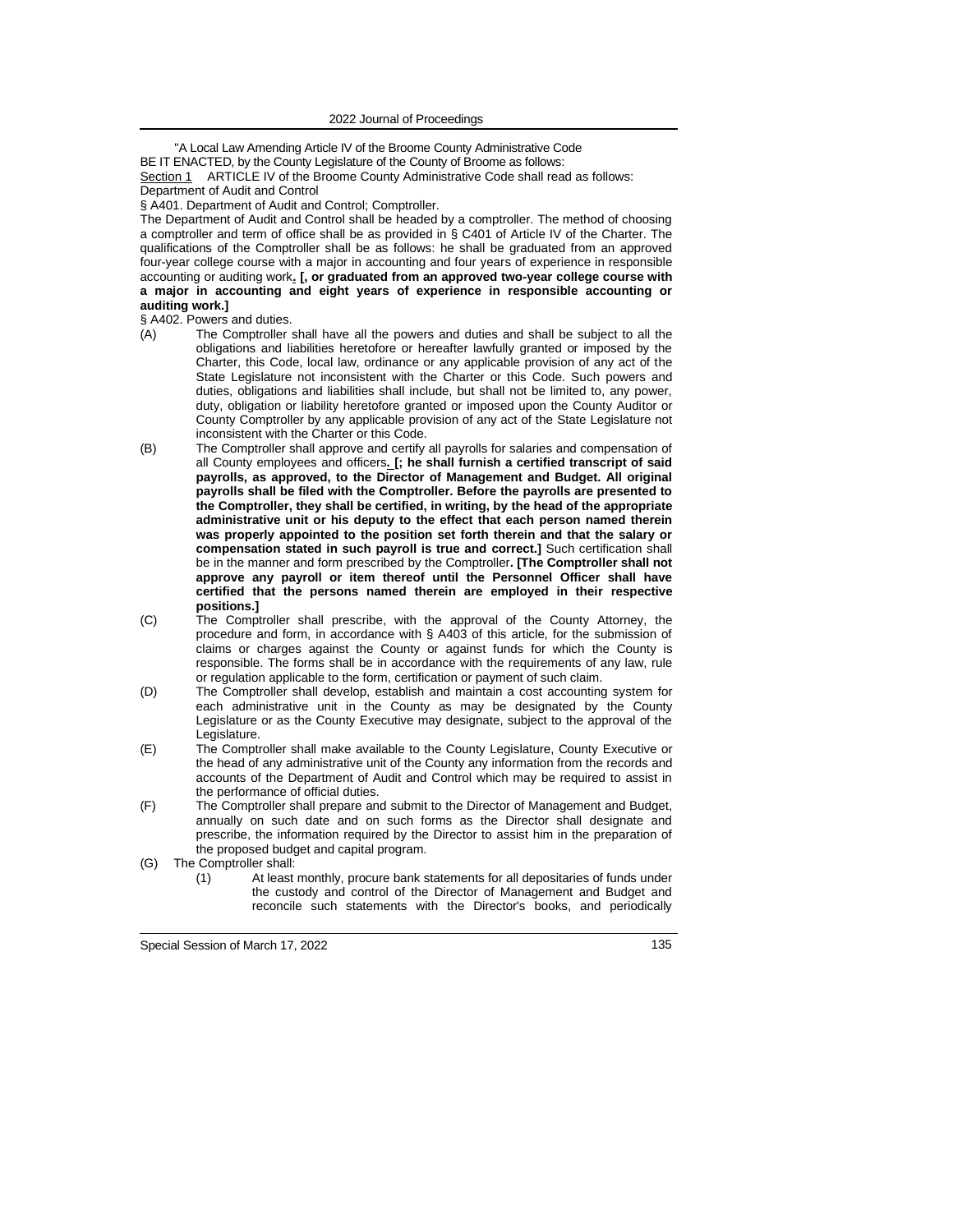procure bank statements from all other depositaries of County funds and funds for which the County is responsible, and reconcile the statement with the books of such administrative unit. The Comptroller shall have access to the books of the Director of Management and Budget and other administrative units at all times.

- (2) Audit and review the records of the Director of Management and Budget with respect to all moneys and funds of whatever name or nature received and disbursed by the Director of Management and Budget, and for that purpose he shall procure, daily, statements from the Director of Management and Budget showing funds and moneys so received and disbursed in such forms as the Comptroller shall direct.
- (3) Keep books or records which are necessary to record all accounts, claims and demands against the County presented to him for audit and the action taken by him on each. He shall keep separate appropriation accounts for each administrative unit. He shall also keep books and records which may be necessary to carry out the system of accounting prescribed by law and not inconsistent with the Charter or this Code.
- (4) Keep a record of all undertakings of the County.<br>(5) Conduct any audits as are required by  $\S$  C402
	- Conduct any audits as are required by § C402(E) of Article IV of the Charter and report to the County Executive and the County Legislature and file copies with the Clerk of the County Legislature, whether or not:
		- (a) The financial records and accounts of the County have been accurately kept;
		- (b) All County funds, County properties and funds for which the County is responsible are accounted for; and
		- (c) The business of the County is being transacted pursuant to the Charter, this Code or any applicable provision of any act of the State Legislature not inconsistent with the Charter or this Code.
- **[(6) Procure from the Director of Purchasing at least annually a certified copy of the inventory maintained by such Director pursuant to § A306(2)(A)(9) of this Code and, in accordance with good accounting practices, periodically verify the accuracy of the same. The certified copy of such inventory and the record of action taken by the Comptroller to determine and certify the same as prescribed herein shall be maintained as a permanent record of his or her Department. The Comptroller shall prescribe the procedure and method for the making of inventories by the head of each administrative unit and by the Director of Purchasing, and a copy of such procedure shall be filed with the Legislative Clerk]**
- (H) The Comptroller shall:21 Establish, maintain and supervise such facilities and services for the administration or enforcement of the Broome County Consumer Protection Code, the provisions of Article 16 of the Agriculture and Markets Law of the State of New York and such other state laws or regulations, local laws or resolutions of the County Legislature and orders or directives of the County Executive as are not inconsistent with the Charter or Administrative Code.
- (I) The Comptroller shall:22 Appoint a County Director of Weights and Measures, who shall have the qualifications required for and shall have all the powers and duties of a director of weights and measures now or hereafter granted or imposed by Article 16 of the Agriculture and Markets Law of the State of New York, local law, ordinance or resolution of the County Legislature, order or direction of the County Executive or Comptroller and any applicable provision of any act of the State Legislature not inconsistent with the Charter or Administrative Code.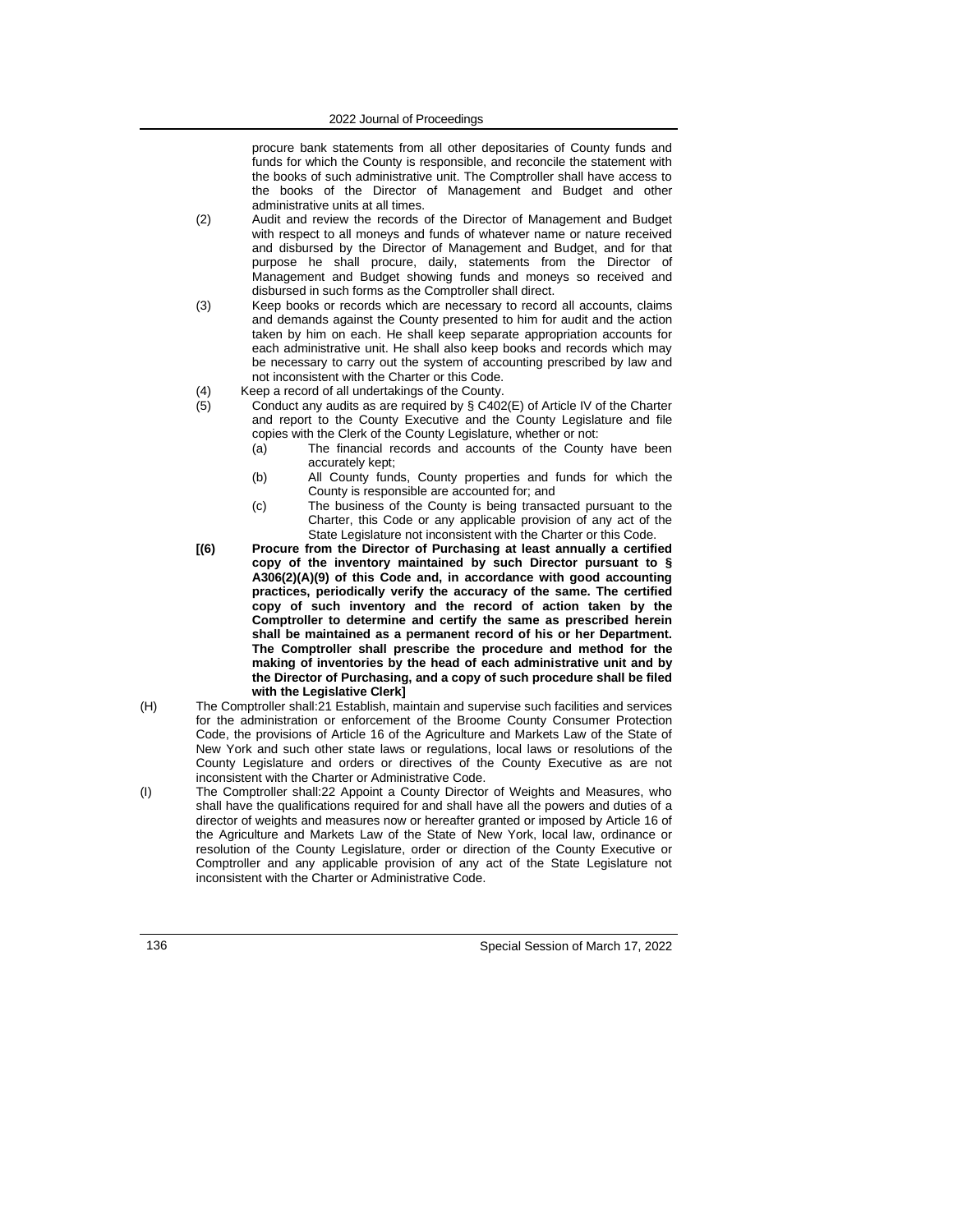(J) The County Executive shall make the services of the Director of Purchasing in relation to purchasing or procurement functions available to the Comptroller in the preparation of any reports prescribed in the Charter and Code

§A403. Procedures for audit of claims.

The Department of Audit and Control of the County of Broome shall have the right to approve for payment bills, claims or vouchers submitted to the County for the purchase of goods, materials and supplies in accordance with Chapter 21, Claims Approval and Payment.

#### § A404. Deputies.

The Comptroller shall, when such positions are authorized by the County Legislature and within the appropriations provided therefor, have the power to appoint deputies who shall have authority to act generally for and in place of the Comptroller. The designation or designations shall be in writing and filed in the Department of Records, and copies thereof shall be filed with the County Executive and the Clerk of the County Legislature.

§ A405. Bond of Comptroller.

The Comptroller and such of his deputies, officers and employees as may be required by the County Legislature shall furnish a surety bond to the County in a sum fixed by the County Legislature, conditioned for the faithful performance of his or their duties. Each bond shall be approved as to form by the County Attorney and as to the sufficiency of surety by the County Legislature and filed with the Office of Management and Budget.

Section 2 This Local Law shall take effect upon filing with the Secretary of State.

**Bold Underlined** added

**[Bold Brackets]** deleted

**Carried**. Ayes-15, Nays-0

### **RESOLUTION NO. 133**

By Public Works & Transportation, Economic Development, Education & Culture and Finance Committees Committees Committees Committees Committees Committees Committees Committees **RESOLUTION AUTHORIZING AN AGREEMENT WITH C & S ENGINEERS, INC. FOR PROFESSIONAL ENGINEERING SERVICES FOR THE DEPARTMENT OF PARKS,** 

**RECREATION AND YOUTH SERVICES FOR 2022-2024**

WHEREAS, the Commissioner of Public Works requests authorization for an agreement with C & S Engineers, Inc., for professional engineering services at rates listed on attached Exhibit "A", total cost not to exceed \$400,000, for the period April 1, 2022 through December 31, 2024, and

WHEREAS, said services are necessary to provide on-call, as-needed planning and design services for the Department of Parks*,* Recreation and Youth Services now, therefore, be it

RESOLVED, that this County Legislature hereby authorizes an agreement with C & S Engineers, Inc., 499 Col. Eileen Collins Blvd., Syracuse, New York 13212, for professional engineering services*,* for the Department of Parks, Recreation and Yout for the period April 1, 2022 through December 31, 2024, and be it

FURTHER RESOLVED, that in consideration of said services, the County shall pay the Contractor at the rates listed on Exhibit "A", total amount not to exceed \$400,000 for the term of the agreement, and be it

FURTHER RESOLVED, that the County Executive or his duly authorized representative is hereby empowered to execute any such agreements, documents, or papers, approved as to form by the Department of Law, as may be necessary to implement the intent and purpose of this Resolution.

**Carried**. Ayes-15, Nays-0

### **RESOLUTION NO. 134**

By Public Works & Transportation, Economic Development, Education & Culture and Finance Committees **Seconded by Mr. Baker** Seconded by Mr. Baker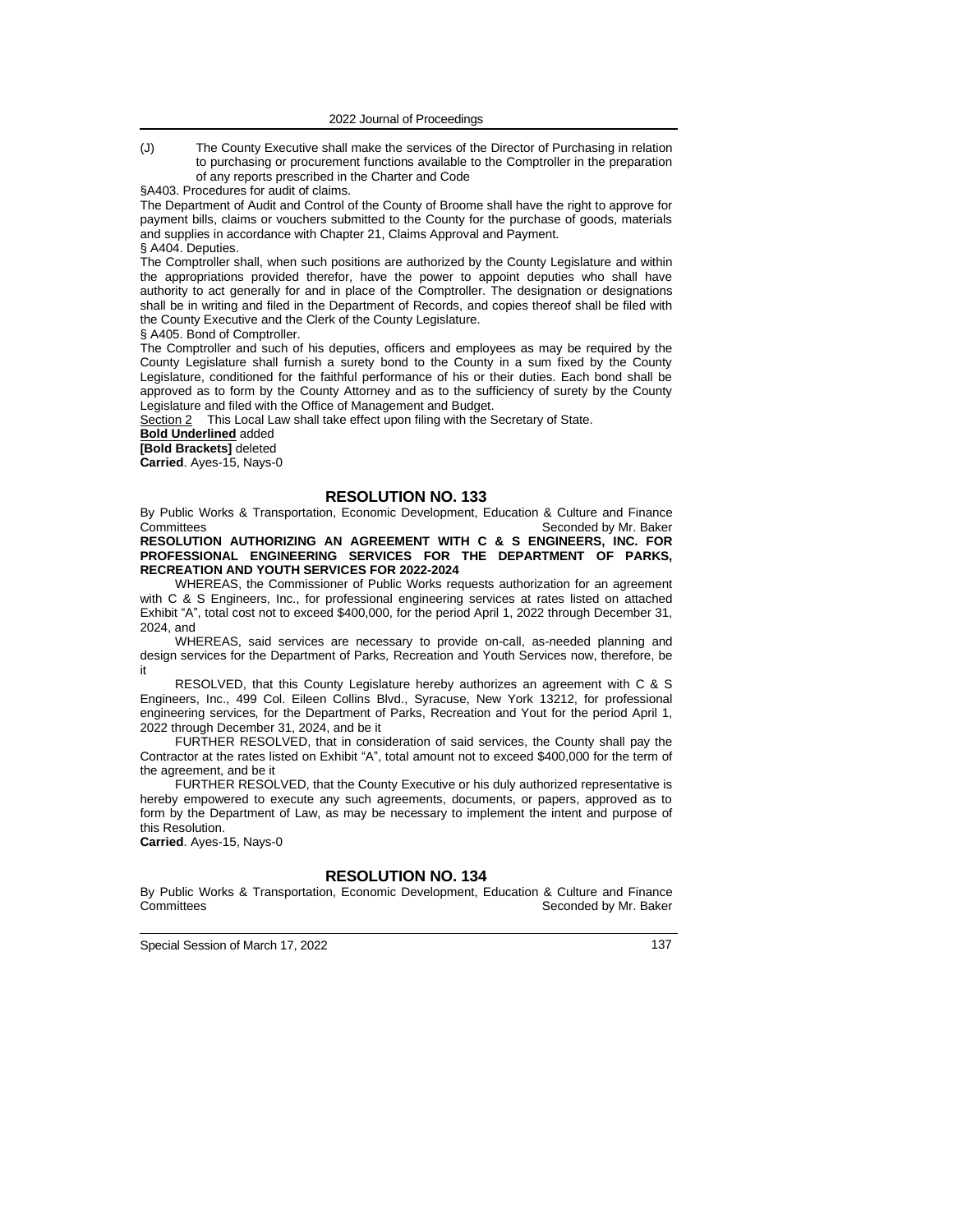#### **RESOLUTION AUTHORIZING AN AGREEMENT WITH CPL ARCHITECTS, ENGINEERS, LANDSCAPE ARCHITECT AND SURVEYOR, D.P.C. FOR PROFESSIONAL ENGINEERING SERVICES FOR THE DEPARTMENT OF PARKS, RECREATION AND YOUTH SERVICES FOR 2022-2024**

WHEREAS, the Commissioner of Public Works requests authorization for an agreement with CPL Architects, Engineers, Landscape Architect and Surveyor, D.P.C. for professional engineering services at rates listed on attached Exhibit "A", total cost not to exceed \$400,000, for the period April 1, 2022 through December 31, 2024, and

WHEREAS, said services are necessary to provide on-call, as-needed planning and design services for the Department of Parks*,* Recreation and Youth Services, now, therefore, be it

RESOLVED, that this County Legislature hereby authorizes an agreement with CPL Architects, Engineers, Landscape Architect and Surveyor, D.P.C., 59 Court Street, Binghamton, New York 13901 for professional engineering services*,* for the Department of Parks, Recreation and Youth Services for the period April 1, 2022 through December 31, 2024, and be it

FURTHER RESOLVED, that in consideration of said services, the County shall pay the Contractor at the rates listed on Exhibit "A", total amount not to exceed \$400,000 for the term of the agreement, and be it

FURTHER RESOLVED, that the County Executive or his duly authorized representative is hereby empowered to execute any such agreements, documents, or papers, approved as to form by the Department of Law, as may be necessary to implement the intent and purpose of this Resolution.

**Carried**. Ayes-15, Nays-0

#### **RESOLUTION NO. 135**

By Economic Development, Education & Culture and Finance Committees Seconded by Mr. Baker

**RESOLUTION AUTHORIZING AN AMENDMENT TO RESOLUTIONS 2021-282, 2021-316 AND 2021-535 PROVIDING FUNDS TO SUPPORT ECONOMIC DEVELOPMENT AND COMMUNITY PROJECTS IN BROOME COUNTY**

WHEREAS, Broome County has received funding through the American Rescue Plan Act to address the economic impacts from the COVID-19 pandemic, and

WHEREAS, the County Legislature by Resolutions 2021-282, 2021-316 and 2021-535 has authorized agreements with various vendors and agencies to provide funds for economic development and community projects within Broome County, and

WHEREAS, the County has provided funding to the Town of Union Local Development Corporation to support economic development projects at 749 West Main Street and to promote housing and other development projects in the Town of Union, and

WHEREAS, the County has provided funding to the Broome County Local Development Corporation to support housing and other development projects within the County, and

WHEREAS, the Town of Union has agreed to provide ARPA funding for these projects in various amounts, and

WHEREAS, the Town of Union funding may require the County to reallocate a portion of the previously approved funding between these three projects, and

WHEREAS, the County Legislature wishes to provide flexibility to adjust the previously authorized funding between these three projects, now therefore be it

RESOLVED, that the County Legislature authorizes the County Executive to transfer County funding as necessary between the allocations authorized to the Town of Union Local Development Corporation and Broome County Local Development Corporation in Resolutions 2021-282, 2021-316 and 2021-535 to account for funding from the Town of Union for these projects, and be it

FURTHER RESOLVED, that the County Executive or his duly authorized representative is hereby empowered to execute any such agreements, documents, or papers, approved as to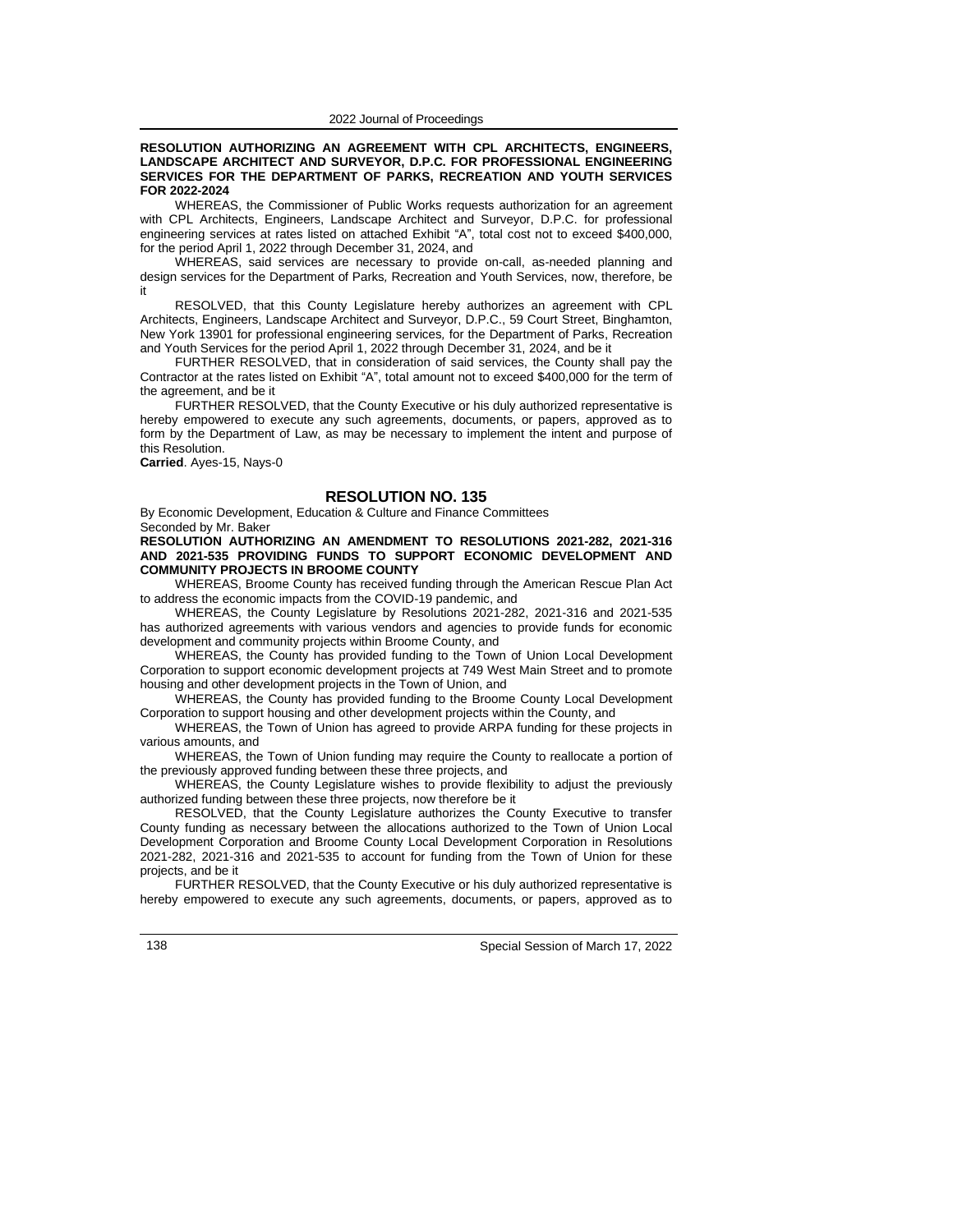form by the Department of Law, as may be necessary to implement the intent and purpose of this Resolution.

**Carried**. Ayes-15, Nays-0

# **RESOLUTION NO. 136**

By Health & Human Services and Finance Committees Seconded by Mr. Baker **RESOLUTION AUTHORIZING ACCEPTANCE OF CORONAVIRUS AID, RELIEF, AND ECONOMIC SECURITY (CARES) ACT PROGRAM FUNDS FOR THE WILLOW POINT REHABILITATION AND NURSING CENTER**

WHEREAS, the Administrator of Willow Point Rehabilitation and Nursing Center requests authorization to accept Coronavirus Aid, Relief, and Economic Security (CARES) Act Program Phase IV Provider Reliant Funding in an amount up to \$2,100,000 for Willow Point Rehabilitation and Nursing Center, and

WHEREAS, said funding will be used in accordance with the provisions set forth by the CARES Act, budget to be determined, now, therefore, be it

RESOLVED, that this County Legislature hereby authorizes and approves acceptance of up to \$2,100,000 from the Coronavirus Aid, Relief, and Economic Security (CARES) Act for the Willow Point Rehabilitation and Nursing Center, and be it

FURTHER RESOLVED, that the revenue hereinabove authorized shall be credited to revenue line 2710006.5000992.2051, and be it

FURTHER RESOLVED, that the County Executive or his duly authorized representative is hereby empowered to execute any such agreements, documents, or papers, approved as to form by the Department of Law, as may be necessary to implement the intent and purpose of this Resolution, and be it

FURTHER RESOLVED, that the County Executive or his duly authorized representative is hereby empowered (with the approval of the granter agency) to reduce the time period of the grant provided there is no change in the grant budget or extend the terms of the grant agreement for the purpose of expending any unexpended grant funds, and be it

FURTHER RESOLVED, that the County Executive or his duly authorized representative is hereby authorized to make any transfers of funds required within this grant budget provided that employee head count is not increased, the County's contribution is not increased, and the salary rate or salary total for a position is not changed.

**Carried**. Ayes-15, Nays-0

### **LEGISLATORS COMMENTS**

Mr. Pasquale made a motion to adjourn, seconded by Mrs. O'Brien. **Motion to adjourn carried**. Ayes-15, Nays-0. The meeting was adjourned at 6:55 p.m.